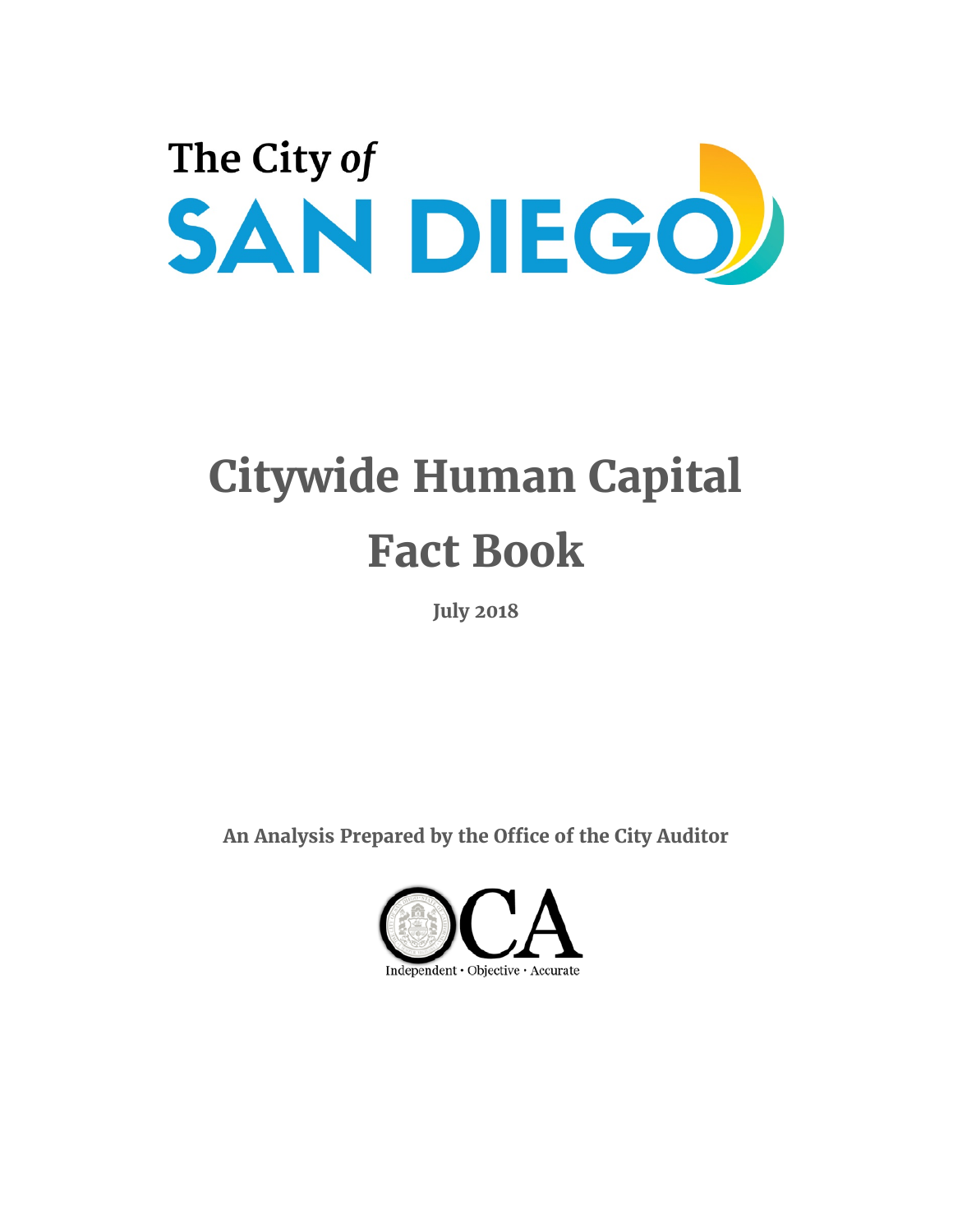

THE CITY OF SAN DIEGO

July 9, 2018

Honorable Mayor, City Council, and Audit Committee Members City of San Diego, California

Transmitted herewith is an informational report on aspects of the City's human capital and workforce. The objective of this Fact Book is to provide an informative, educational overview of the City's workforce across a variety of dimensions, including the number of employees, their ethnic and gender diversity, and information related to employee recruitment, development, retention, compensation, and satisfaction.

This report was conducted in accordance with the City Auditor's Fiscal Year 2018 Audit Work Plan, and is presented in accordance with City Charter Section 39.2. The Audit Objective, Scope, and Methodology are presented at the end of the report.

A project of this size involves considerable effort and assistance from many people. Please see the Acknowledgements page at the beginning of this report highlighting some of the many people who helped make this project possible.

The audit staff responsible for this report are Nathan Otto, Laura Reyes-Cortez, Andy Hanau, Danielle Knighten, and Kyle Elser.

Respectfully submitted,

diardo Lina

Eduardo Luna City Auditor

cc: Kris Michell, Chief Operating Officer Stacey LoMedico, Assistant Chief Operating Officer Rolando Charvel, Chief Financial Officer Andrea Tevlin, Independent Budget Analyst Douglas Edwards, Personnel Director Yajaira Gharst, Assistant Personnel Director Judy von Kalinowski, Human Resources Director Tracy McCraner, Finance Director Mara Elliott, City Attorney Ken So, Deputy City Attorney



2 **OFFICE OF THE CITY AUDITOR 600 B STREET SUITE 1350 SAN DIEGO, CA 92101 PHONE (619) 533-3165 FAX (619) 533-3036**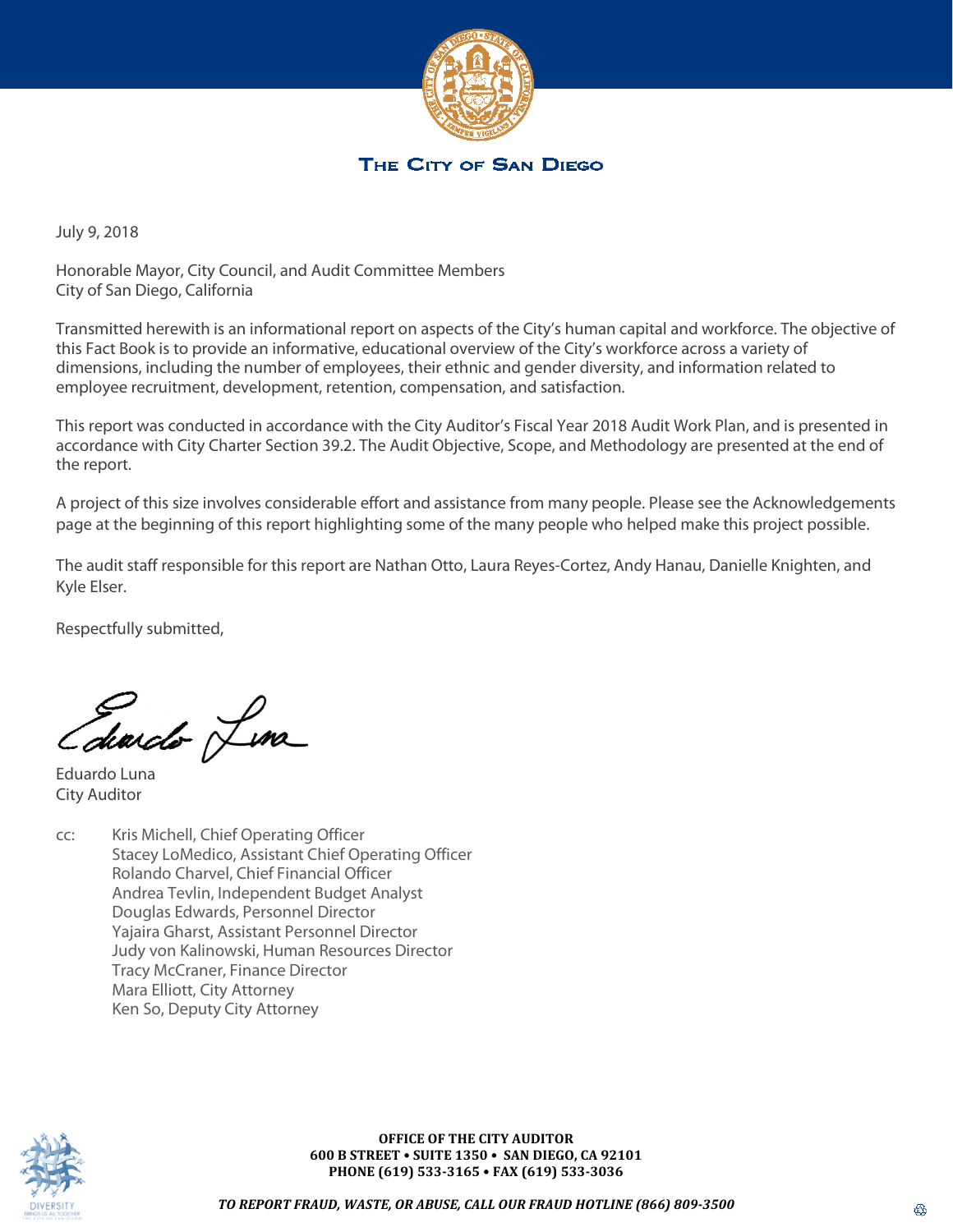Human Capital: The collective skills, knowledge, or other intangible assets of individuals that can be used to create economic value for the individuals, their employers, or their community.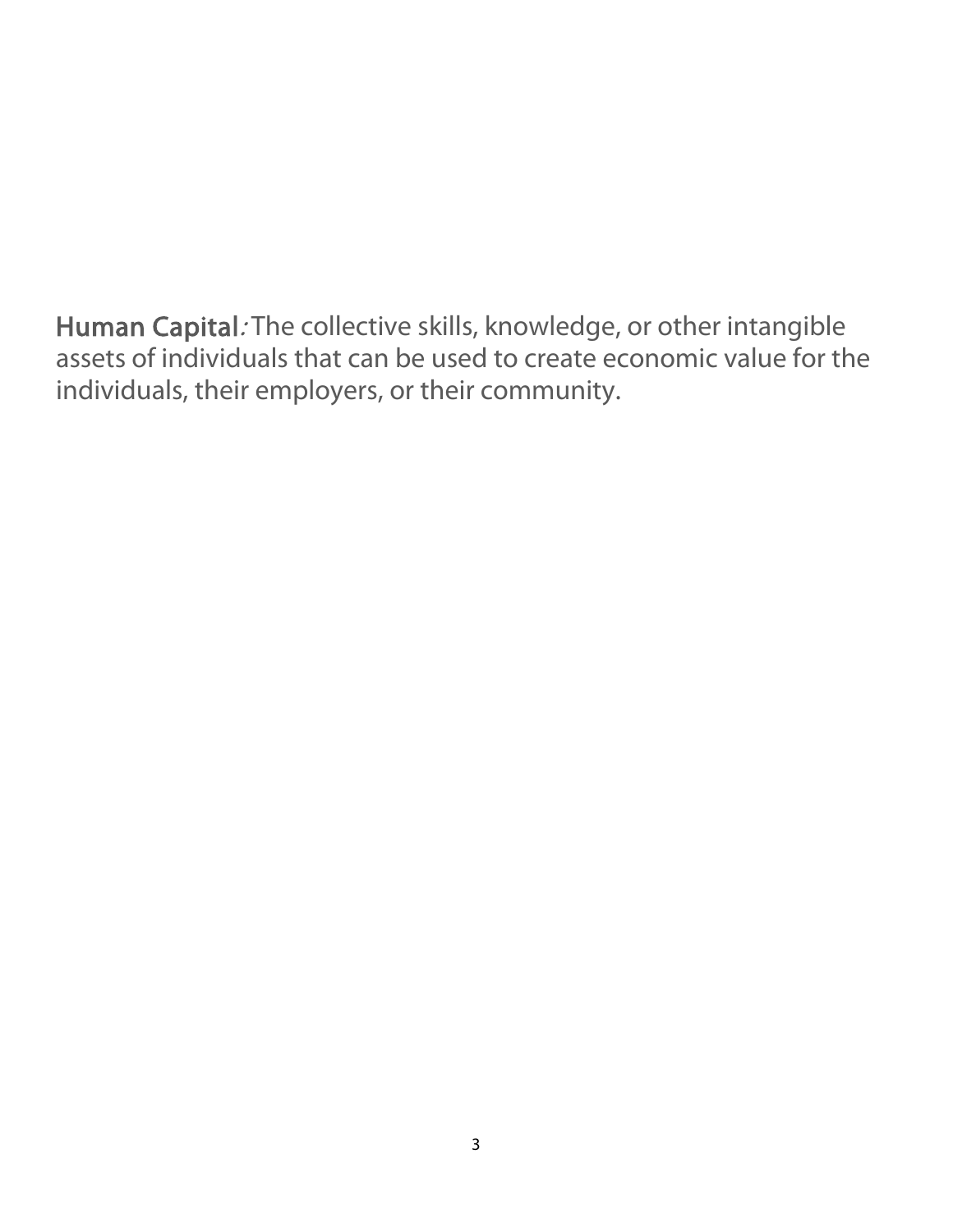## **Contents**

| Which labor groups are the largest? How has the City's use of unclassified positions changed over time? 11   |  |
|--------------------------------------------------------------------------------------------------------------|--|
|                                                                                                              |  |
|                                                                                                              |  |
|                                                                                                              |  |
|                                                                                                              |  |
|                                                                                                              |  |
| Citywide Management Survey: Recruiting, Employee Development, and Retention-How is the City doing?  17       |  |
| What is the turnover rate of the City's workforce? How does that compare to other California cities?  18     |  |
|                                                                                                              |  |
|                                                                                                              |  |
|                                                                                                              |  |
|                                                                                                              |  |
|                                                                                                              |  |
|                                                                                                              |  |
|                                                                                                              |  |
|                                                                                                              |  |
|                                                                                                              |  |
|                                                                                                              |  |
|                                                                                                              |  |
|                                                                                                              |  |
|                                                                                                              |  |
|                                                                                                              |  |
|                                                                                                              |  |
|                                                                                                              |  |
|                                                                                                              |  |
|                                                                                                              |  |
| How much are City workers paid? How much does compensation vary across City departments? 37                  |  |
|                                                                                                              |  |
|                                                                                                              |  |
| How has the number of employees in the City's different retirement packages changed since Proposition B?40   |  |
| How many City workers participate in the Deferred Retirement Option Program (DROP)? How has that changed     |  |
| What is management's perception of the City's competitiveness in terms of compensation for its employees? 42 |  |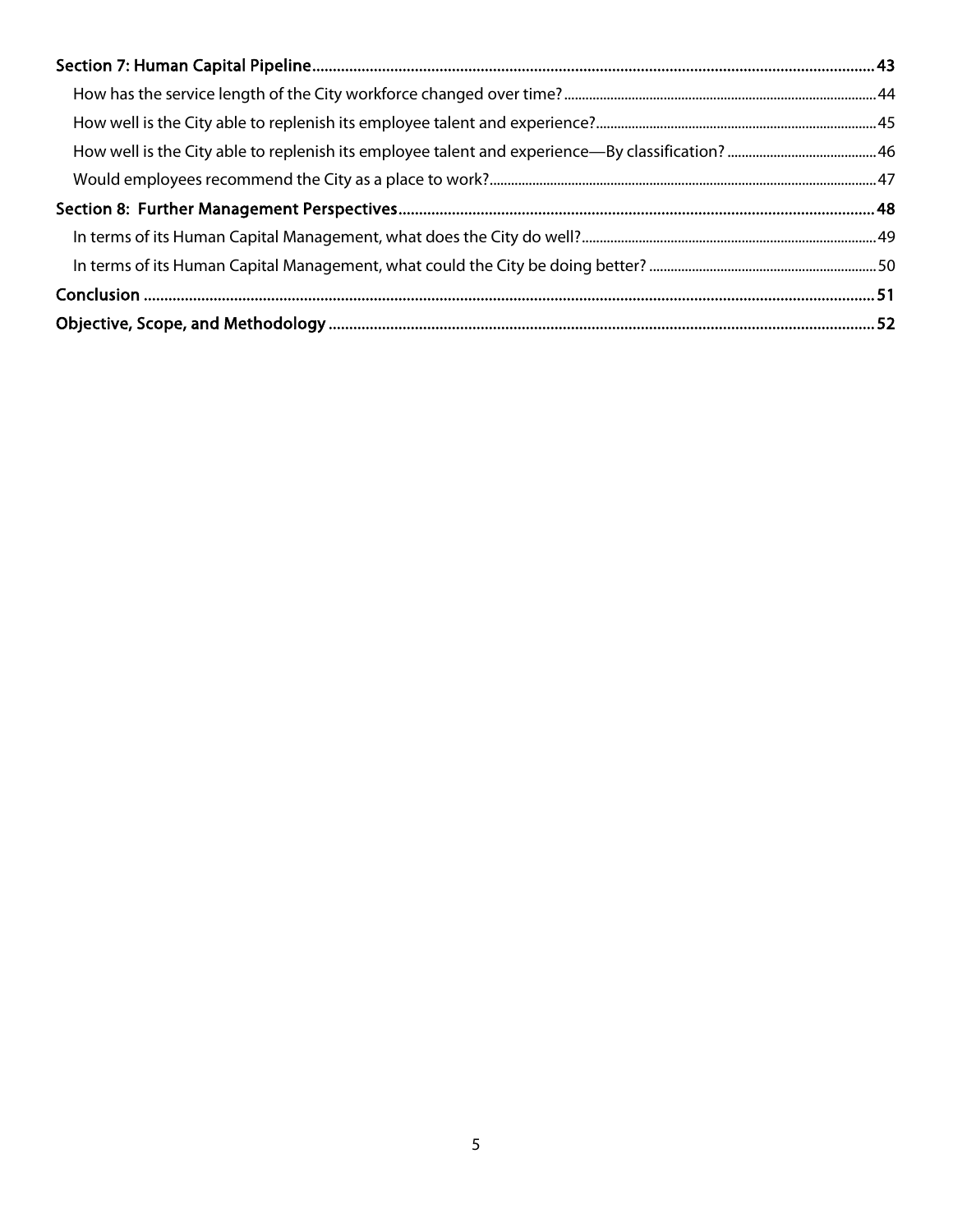## Acknowledgments

<span id="page-5-0"></span>A project of this size involves considerable effort and assistance from many people. The Office of the City Auditor would like to thank those who helped make this project possible:

- The City's leadership for their insights and support of the project, including Kris Michell, Stacey LoMedico, David Graham, Paz Gomez, and Ron Villa.
- The Personnel Department, including Hadi Dehghani, Yajaira Gharst, Anne Lamen Aban, and Christia Davis, for providing data and insight on workforce separations and turnover.
- The Human Resources Department, including Judy von Kalinowski, Liz Barat, Shara Staine, Maggie Taylor, Pamela Holmberg, Abby Jarl-Veltz, and Darrin Schwabe, for their insights into Citywide training and resources.
- The Department of Information Technology, including Matthew Baker and Chris Pham for their assistance in accessing and exporting relevant workforce characteristics data.
- The Office of the City Comptroller, including Cathy Wang, Elena Perez, and Lillian Garcia for their insights into the City's annual compensation reports.
- The San Diego City Employees' Retirement System, including Monty Peretto and Marcelle Rossman for providing information about workforce eligibility and participation in the Deferred Retirement Option Program (DROP).
- The Office of the City Attorney, including Mary Nuesca, Sanna Singer, Joan Dawson, and Ken So, for their feedback regarding relevant legal and equal opportunity issues.
- The Performance and Analytics Department, including Almis Udrys and Jeremy Culuko, for providing data related to workforce satisfaction and Operational Excellence academy graduates.
- The San Diego Police Department and Fire-Rescue Department, including Chief Jarvis, Chief Ester, and Michelle Yamamoto, for their insight into organizational structures and issues affecting retention and perspectives within the City's public safety departments.
- The Risk Management Department, including Quennelle Allen and Estella Montoya for providing data related to City retirement benefits.
- The Office of the Independent Budget Analyst, including Lisa Byrne and Angela Colton for sharing their ideas and comments on various exhibits.
- The more than 430 supervisors, managers, and executives throughout departments Citywide who took time to complete our recent Citywide Management Survey, for their willingness to share their perspectives on issues affecting the City workforce, including what the City is doing well, and how it can improve its human capital management.

The Office of the City Auditor commends the spirit of collaboration exhibited by these individuals. Thank you.

Eduardo Luna City Auditor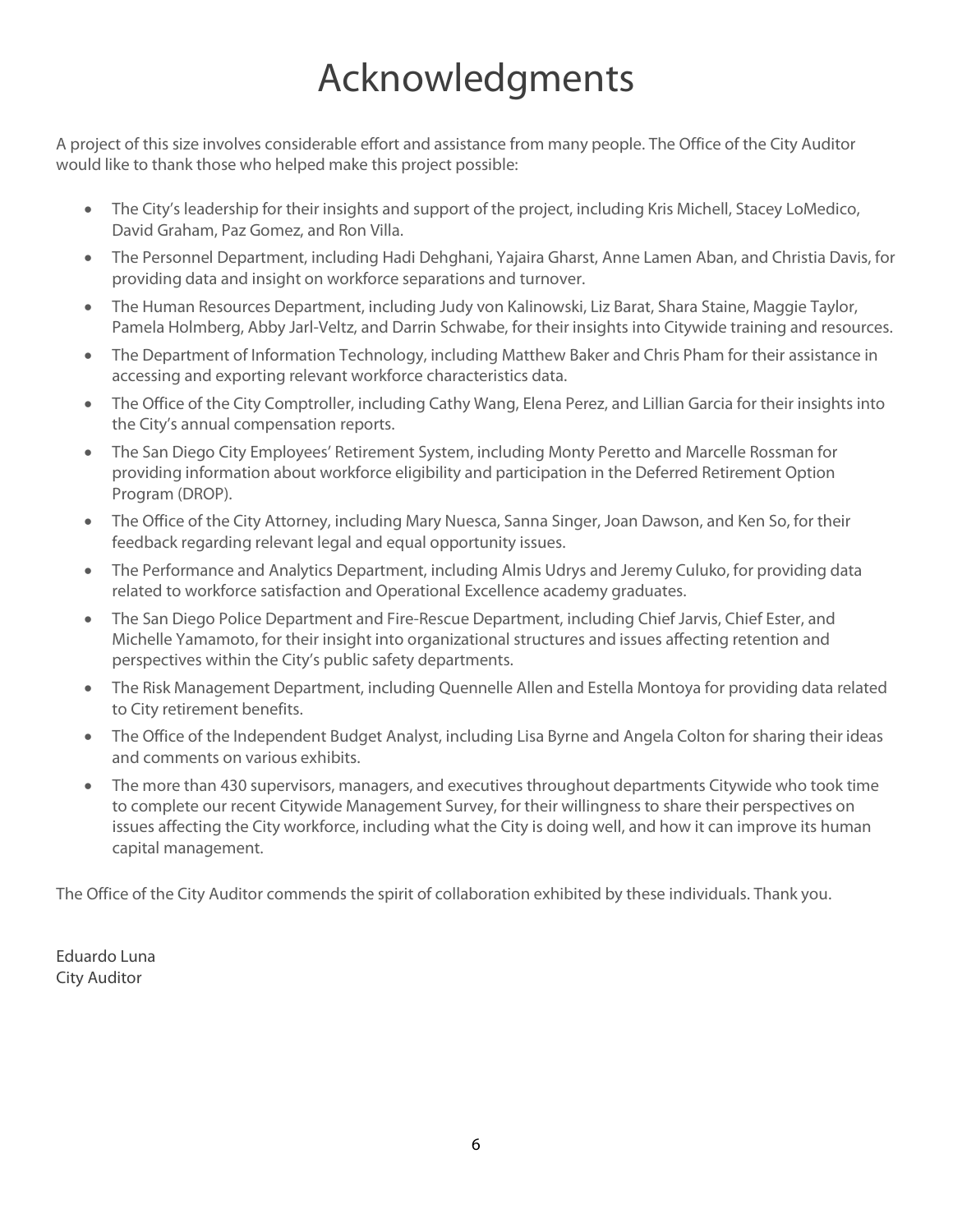## Introduction

<span id="page-6-0"></span>The City of San Diego (City) employs one of the largest workforces in the region. Its employees provide a wide variety of critical services to San Diego residents and visitors. Further, the City's Strategic Plan includes goals for not just providing services, but doing so in a manner that is of high quality, in partnership with the community, and which sustains a resilient and economically prosperous City with opportunity in every community.

The objective of this Fact Book is to provide an informative, educational overview of the City's workforce across a variety of dimensions, including the number of workers, their ethnic and gender diversity, and information related to employee recruitment, development, retention, compensation, and satisfaction.

Because the subject matter is broad, this is the first of a series of audits reviewing various aspects of human capital issues. Thus, while conducting the research and analysis that went into the creation of this Fact Book, we also identified areas of particular risk. That information was used to inform the City Auditor's proposed FY19 work plan, which includes audits relating to the City's human capital management and its associated internal controls. Additional audits on human capital-related topics may be proposed in future years as well. The identified risk areas and future proposed projects will be presented alongside the information in this Fact Book to the City's Audit Committee.

The exhibits below provide some examples of the diverse range of human capital issues with respect to the City's workforce.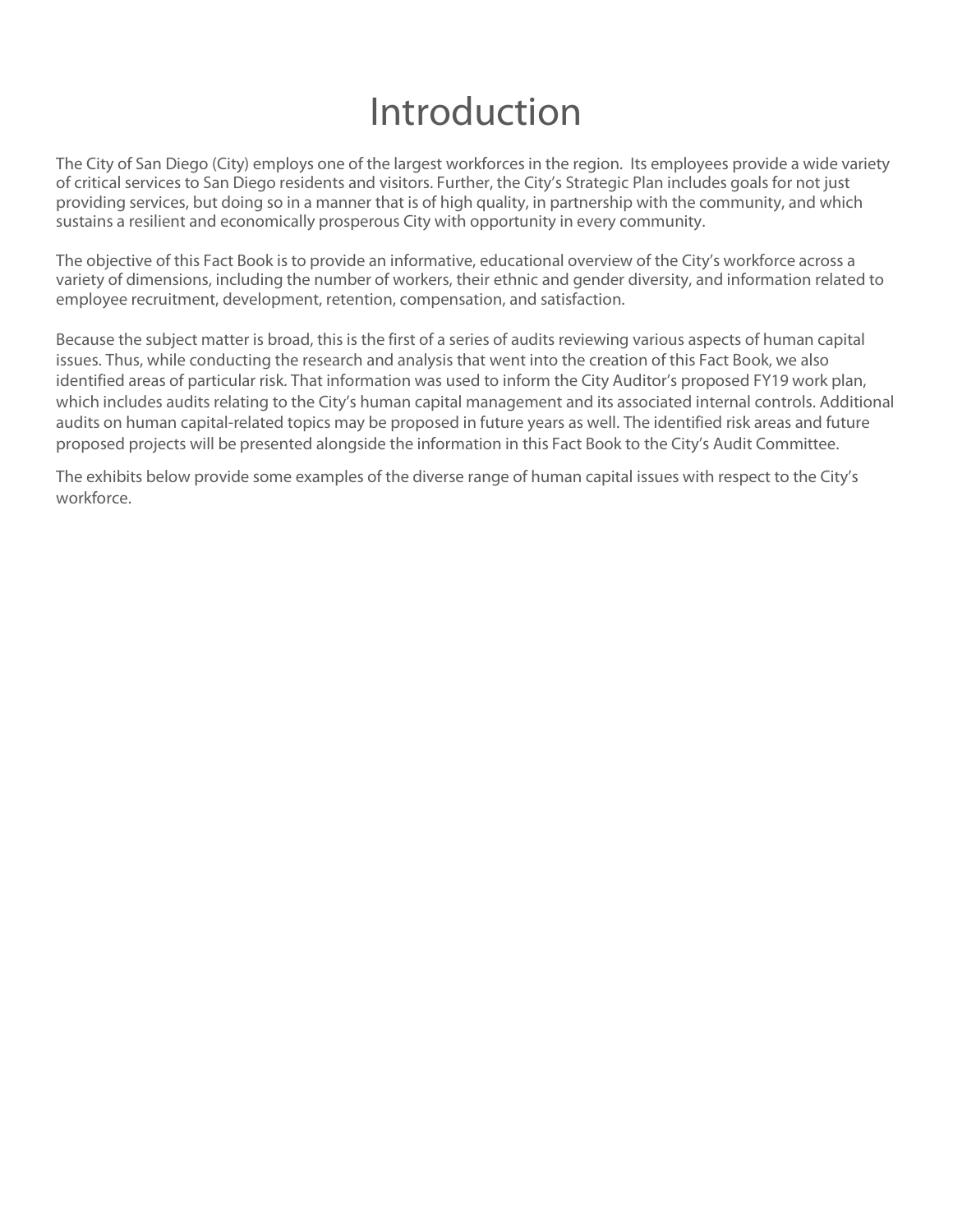<span id="page-7-0"></span>Section 1: Workforce Overview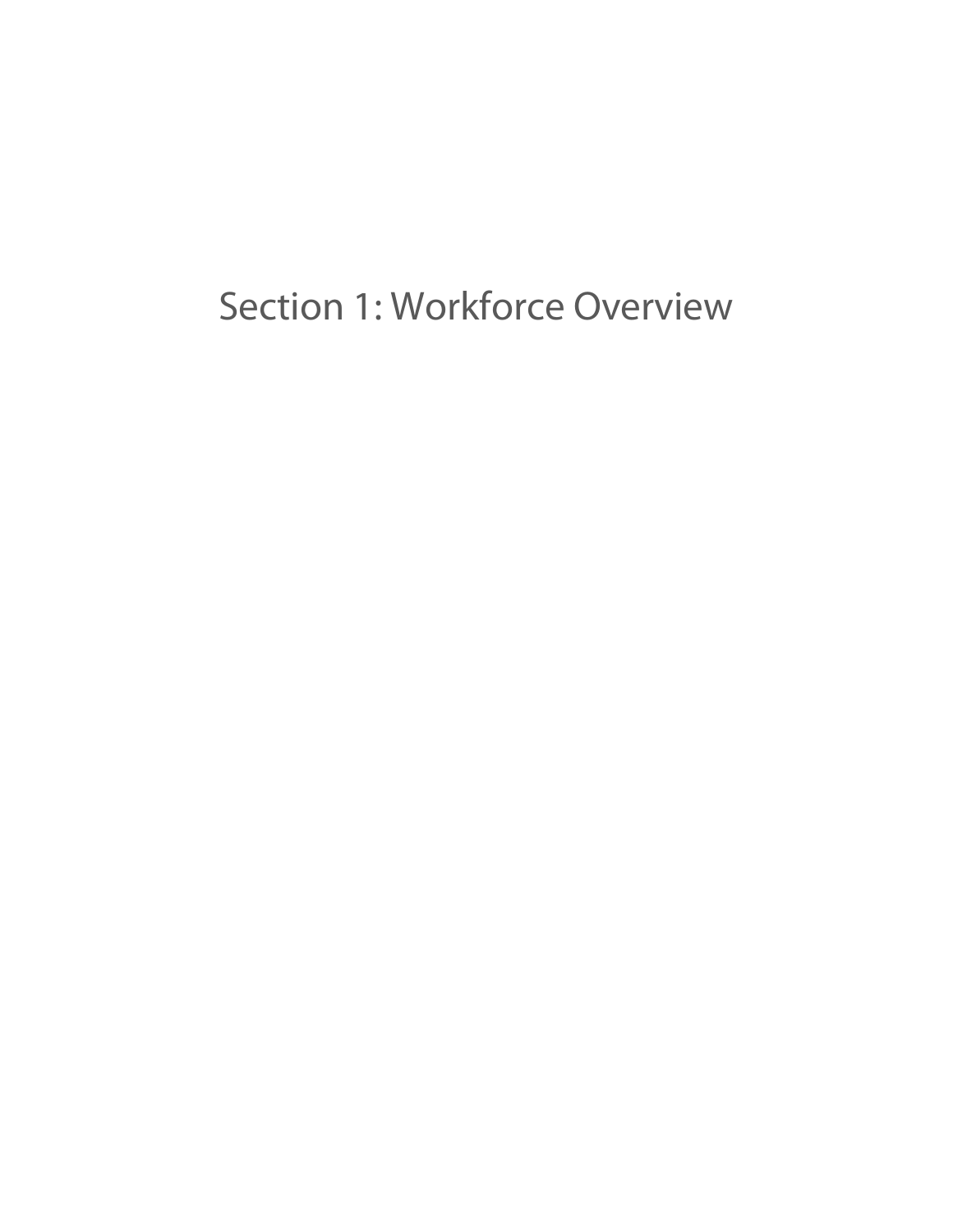#### <span id="page-8-0"></span>Section 1: Workforce Overview How many workers does the City have per 1,000 residents? How does that compare to other cities?

The City of San Diego's (City) workforce is over 11,000 full-time equivalents (FTEs), making it one of the largest employers in the region. There are about 8 City workers for every 1,000 City residents. Comparisons to other cities are shown below.<sup>[1](#page-8-2)</sup>



Exhibit 1. FTEs per 1,000 residents, Fiscal Year (FY) 2017

Sources: OCA, based on Adopted Budgets, population estimates from the California Department of Finance and the US Census Bureau.



Sources: OCA, based on Adopted Budgets and California Department of Finance population estimates.

<span id="page-8-2"></span><span id="page-8-1"></span>l <sup>1</sup> Cities consist of varying combinations of services and departmental configurations. For example, not every City has an Office of the City Auditor. Where feasible, auditors made efforts to keep comparisons appropriate (for example, by excluding Los Angeles' staffing for the Los Angeles Department of Water and Power, Airports, and Harbor). We benchmarked with the cities shown in the above exhibits to show how the City of San Diego's staffing generally compares to other jurisdictions.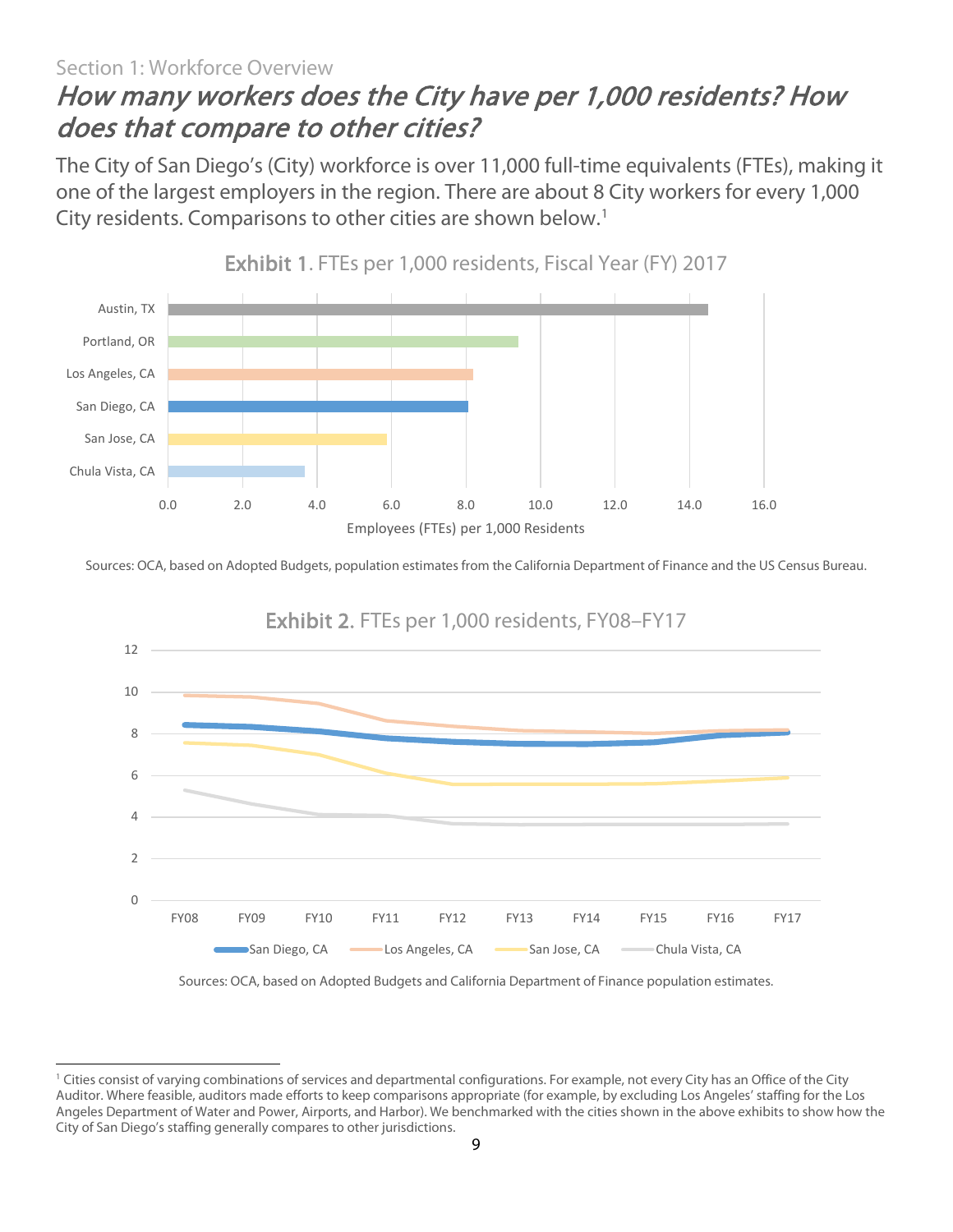## Section 1: Workforce Overview How much of the City's money is spent on its personnel?

**\$1.4 Billion** Budgeted Personnel Expenditures in FY18<br>Personnel expenditures include salaries, wages, and fringe expenditures, and have been

about 40% of the City's overall spending since FY10.

Exhibit 3. Personnel Expenditures as a Portion of the City's Budget, FY10–FY18



Sources: OCA, based on FY10–FY18 Adopted Budgets.

Exhibit 4. Personnel Expenditures per FTE, FY10–FY18

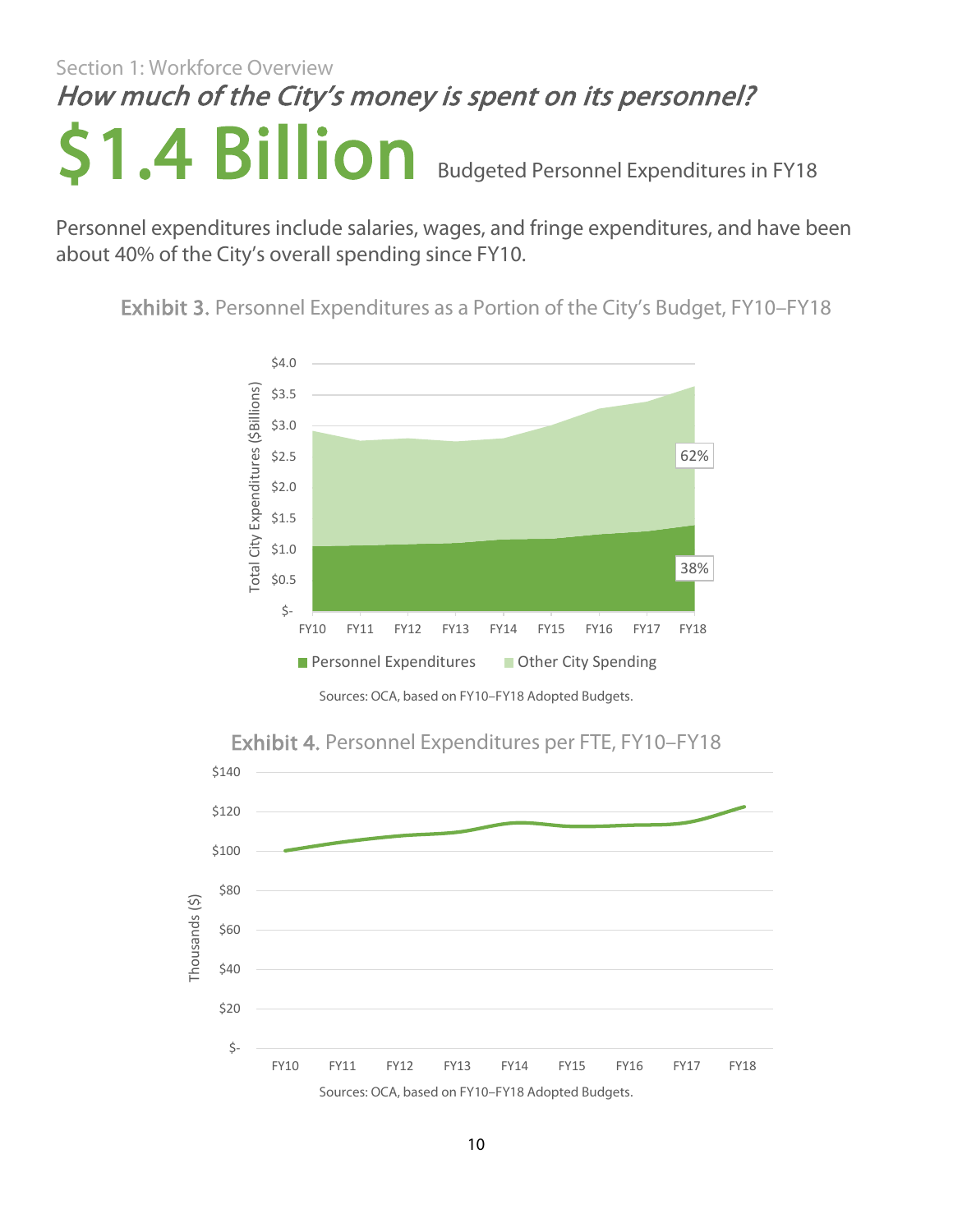#### <span id="page-10-0"></span>Section 1: Workforce Overview Which labor groups are the largest? How has the City's use of unclassified positions changed over time?

Although the vast majority of full-time equivalent positions in the City participate in labor group representation, about 1 in 10 do not. The largest labor group is the Municipal Employees Association (MEA), with almost half of represented City positions. [2](#page-10-1)



Exhibit 5: FTE Positions by Labor Group, FY18

The City has seen steady growth in the percentage of its workforce that is considered unclassified. [3](#page-10-2)

Exhibit 6: Percentage of City's Workforce in Unclassified Positions Over Time, FY10–FY18



 $\overline{\phantom{a}}$ 

Sources: OCA, based on Adopted Budgets, FY10–FY18.p

<span id="page-10-1"></span><sup>&</sup>lt;sup>2</sup> The City recognizes the following six labor groups (listed in order of appearance in **Exhibit 5**): Municipal Employees Association (MEA), American Federation of State County and Municipal Employees (AFSCME), San Diego Police Officers Association (POA), International Association of Firefighters (IAFF), Teamsters Local 911, and Deputy City Attorneys Association of San Diego (DCAA).

<span id="page-10-2"></span><sup>&</sup>lt;sup>3</sup> Employment in the City is divided into the unclassified and classified service. The unclassified service is not subject to the Civil Service provisions of the City Charter. Unclassified employees include management-level employees (e.g., Department Directors), although departments such as the Offices of the City Auditor, the Independent Budget Analyst, and the City Attorney contain non-managing unclassified employees.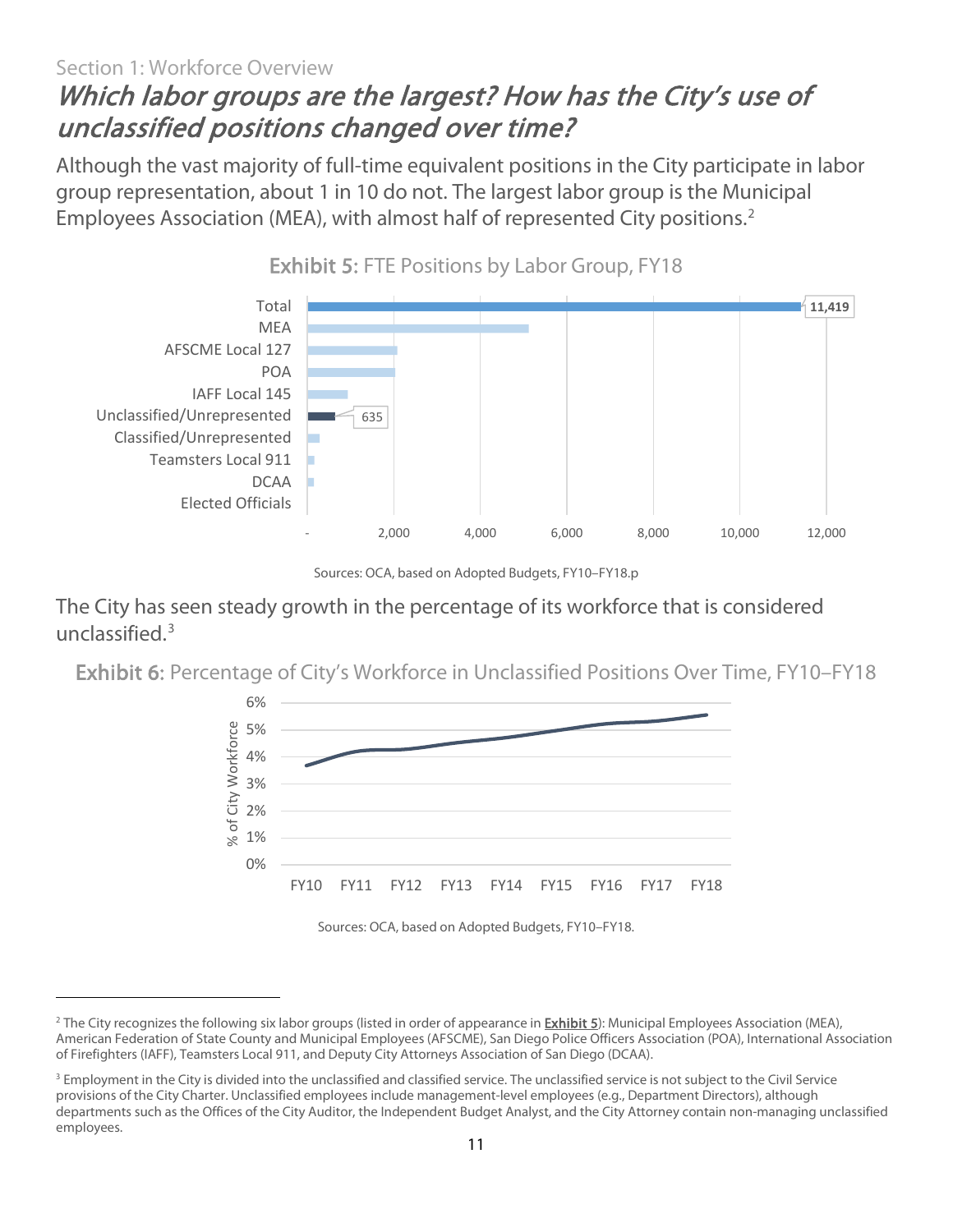<span id="page-11-0"></span>Section 2: Demographics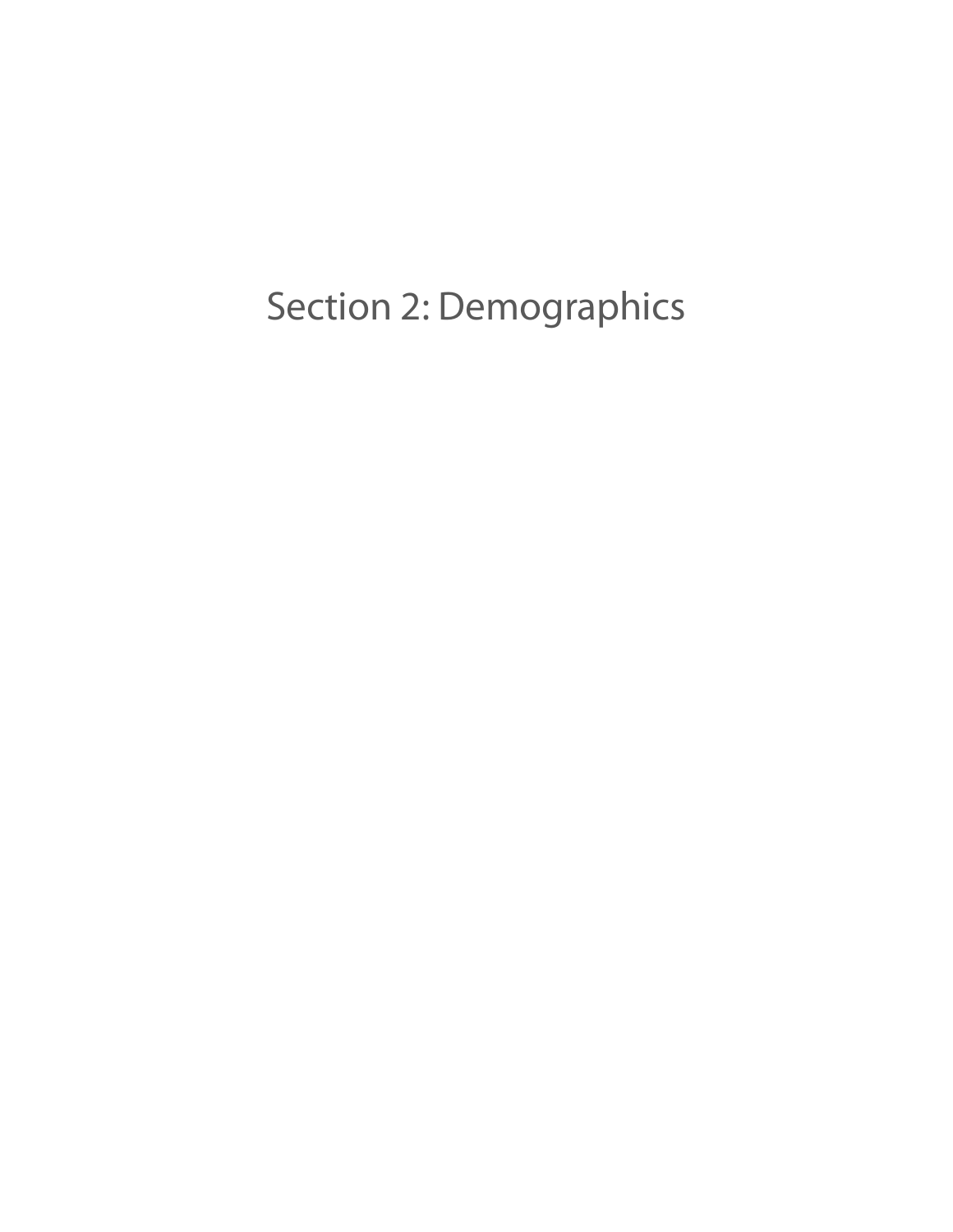#### <span id="page-12-0"></span>Section 2: Demographics Do we have a diverse workforce by ethnicity?

The City's workforce is roughly comparable to the local labor force availability for major ethnic groups.



Exhibit 7: City Workforce by Ethnicity

 $\blacksquare$  White  $\blacksquare$  Hispanic or Latino  $\blacksquare$  Black or African American  $\blacksquare$  Asian  $\blacksquare$  All Other

Source: OCA, based on the City of San Diego's 2016 Civil Service Commission Equal Employment Opportunity Annual Report.



Exhibit 8: City Workforce Compared to Local Labor Force Availability

Source: OCA, based on the City of San Diego's 2016 Civil Service Commission Equal Employment Opportunity Annual Report.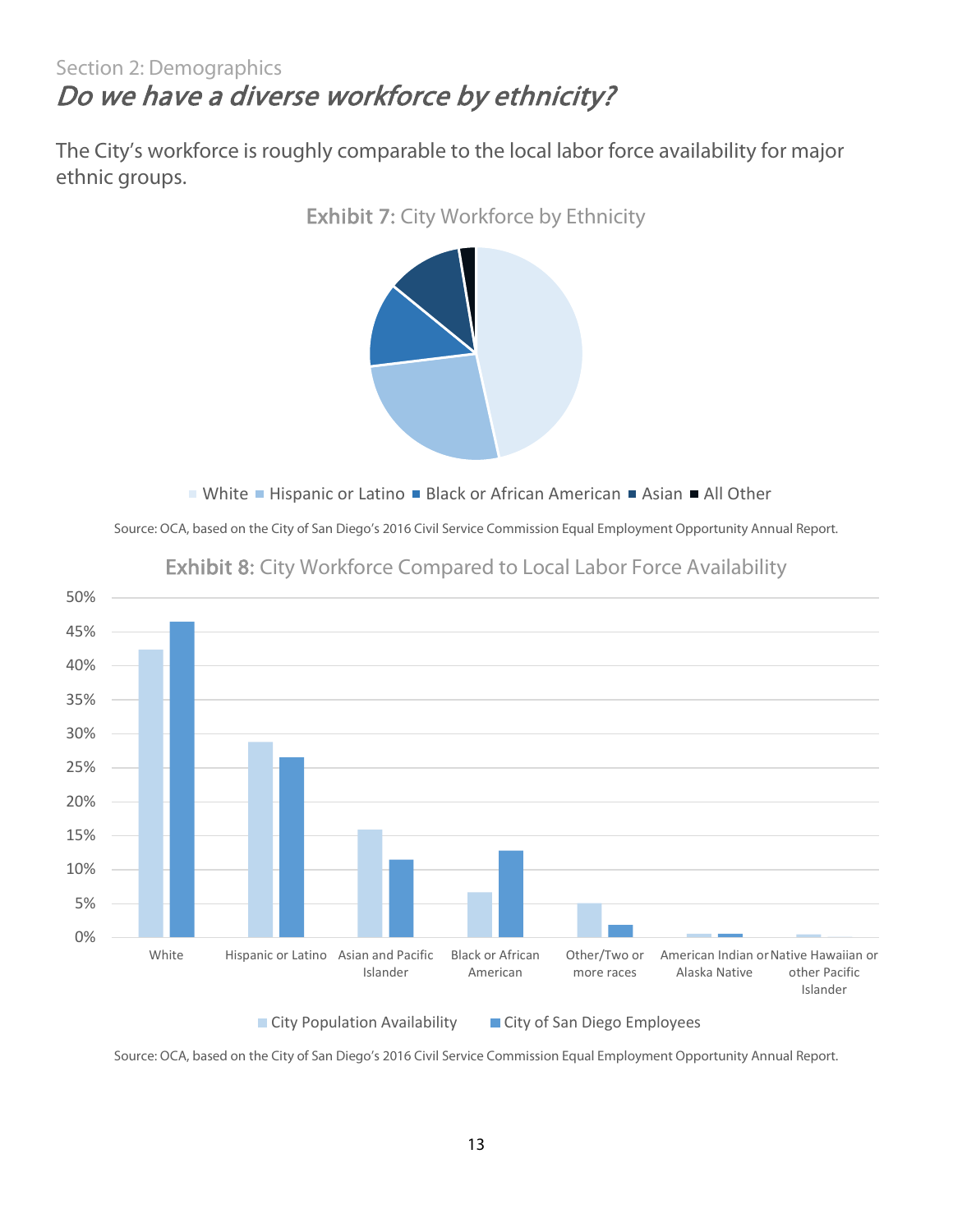#### Section 2: Demographics

#### <span id="page-13-0"></span>Do we have a diverse workforce by gender?

Overall, the City employs significantly more males than females.



Source: OCA, based on 2016 Civil Service Commission Equal Employment Opportunity Annual Report.

However, females are employed by the City at a rate that is comparable to the local labor force availability for most occupational categories.[4](#page-13-2)

Exhibit 9: Percentage of Various City Occupational Categories Held by Females



Source: OCA, based on 2016 Civil Service Commission Equal Employment Opportunity Annual Report.

<span id="page-13-2"></span><span id="page-13-1"></span> $\overline{\phantom{a}}$ <sup>4</sup> As determined by the US Department of Commerce, US Census Bureau, American Community Survey, and San Diego County Data Source.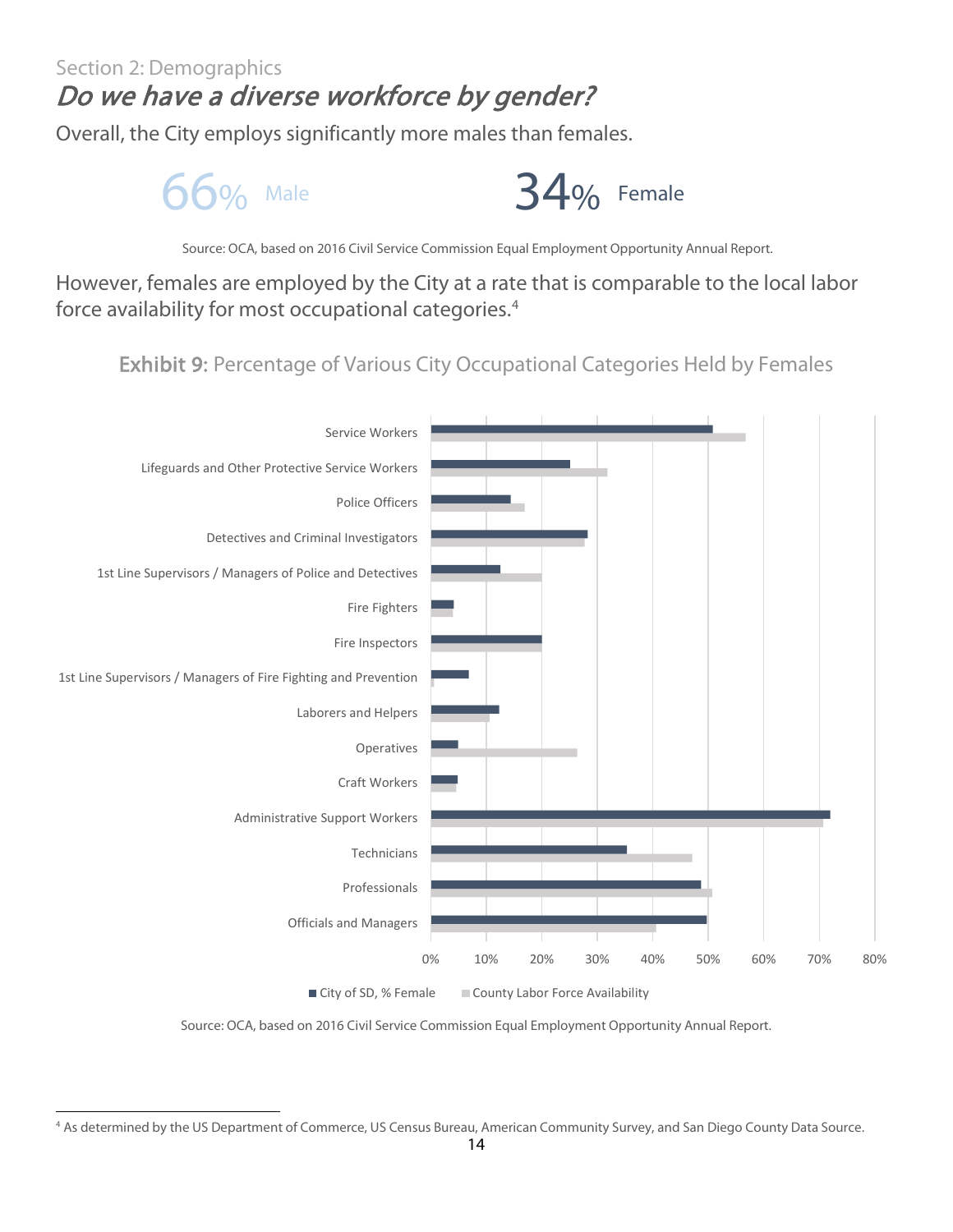#### Section 2: Demographics What is the age of the City's workforce? How has that changed over time?

Although the average age of City employees is essentially unchanged from 2010 to 2018, the distribution of employee ages within that average has changed considerably. The City has fewer employees age 40–49 than it used to; the substantial decrease in this mid-career workforce has been countered by an increase of employees in their 20's, 30's, 50's, and 60's.



<span id="page-14-0"></span> $\overline{\phantom{a}}$ <sup>5</sup> SAP is the City's workforce information system of record.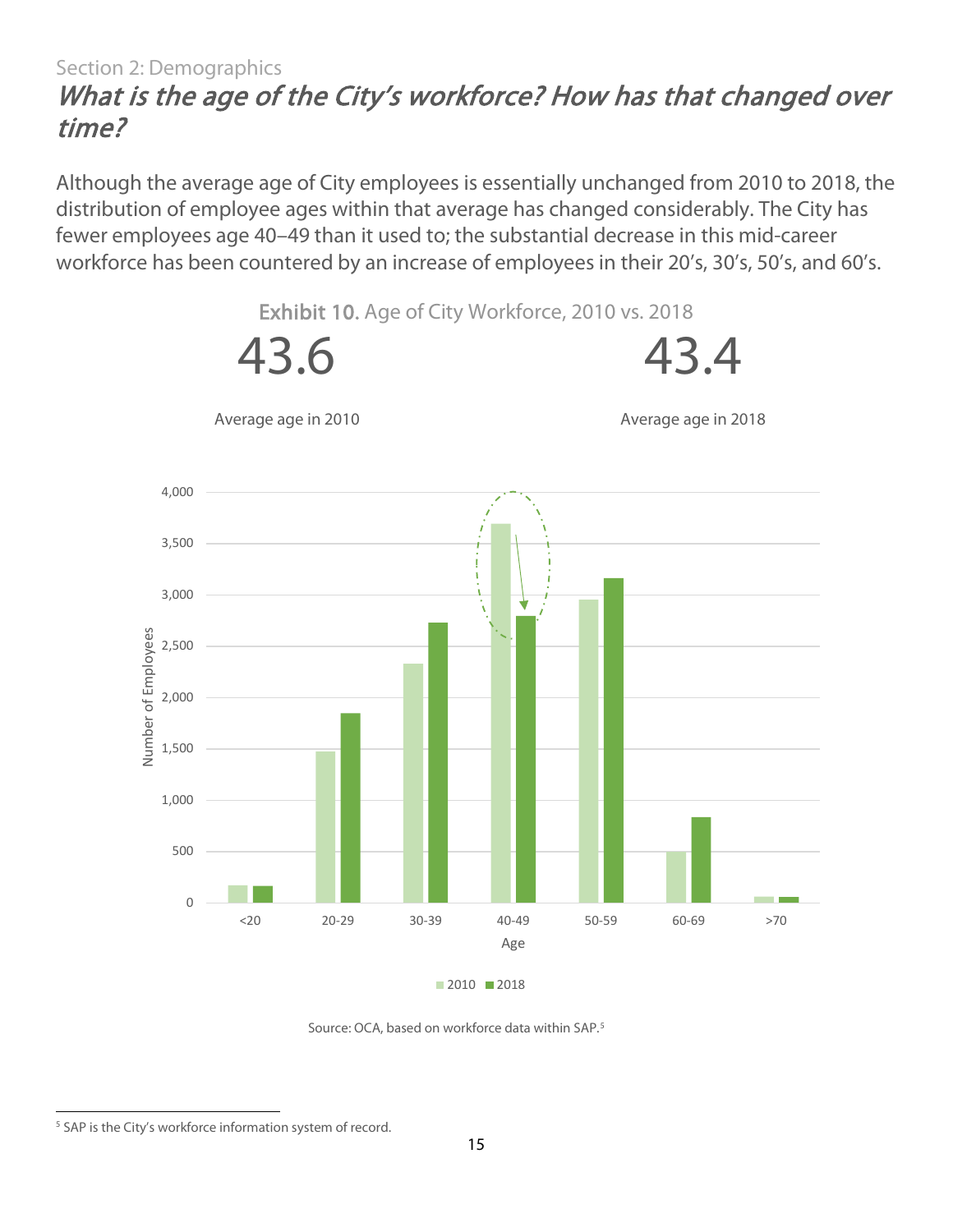<span id="page-15-0"></span>Section 3: Retention and Separations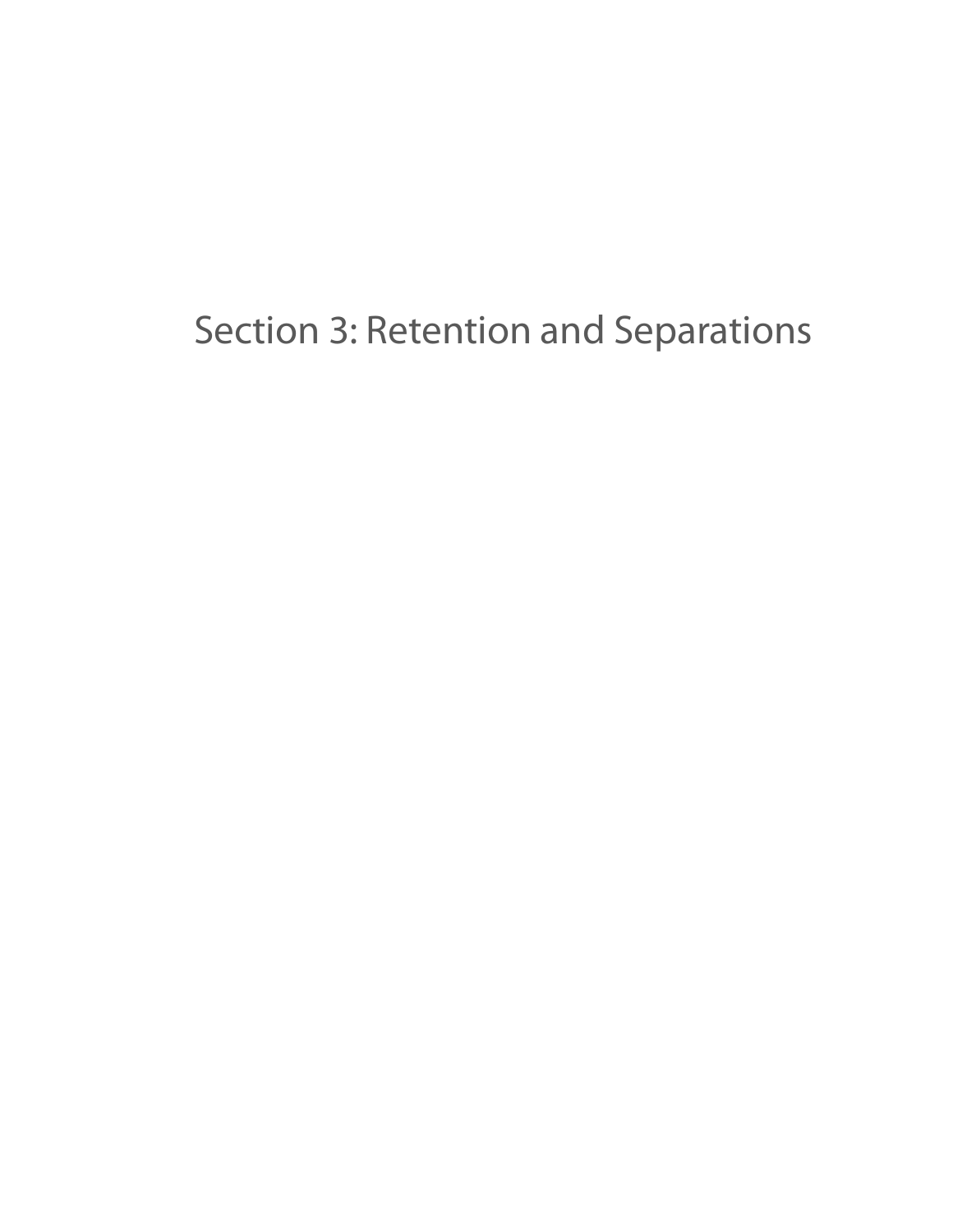#### Section 3: Retention and Separations

#### <span id="page-16-0"></span>Citywide Management Survey: Recruiting, Employee Development, and Retention—How is the City doing?

We asked supervisors, managers, and executives throughout the City to assess how effective the City is at:

- Recruitment (e.g., finding and hiring the right people);
- Employee Development (e.g., rewarding good performance, implementing corrective actions, promotion, training and leadership development); and
- Retention (e.g., preventing important talent from leaving/leaving at important times, etc.).

Their collective assessment is displayed below. Employee Development scored the highest; Retention scored the lowest.

Exhibit 11. Citywide Management Survey: Effectiveness at Employee Recruitment, Development, and Retention

"How effective is the City at each of the following in terms of achieving your department's goals and mission?"

(Percentage of responses that were positive: "Very Effective" or "Somewhat Effective")

55% Employee Development 51% Recruitment 0% Retention

Source: OCA Citywide Management Survey.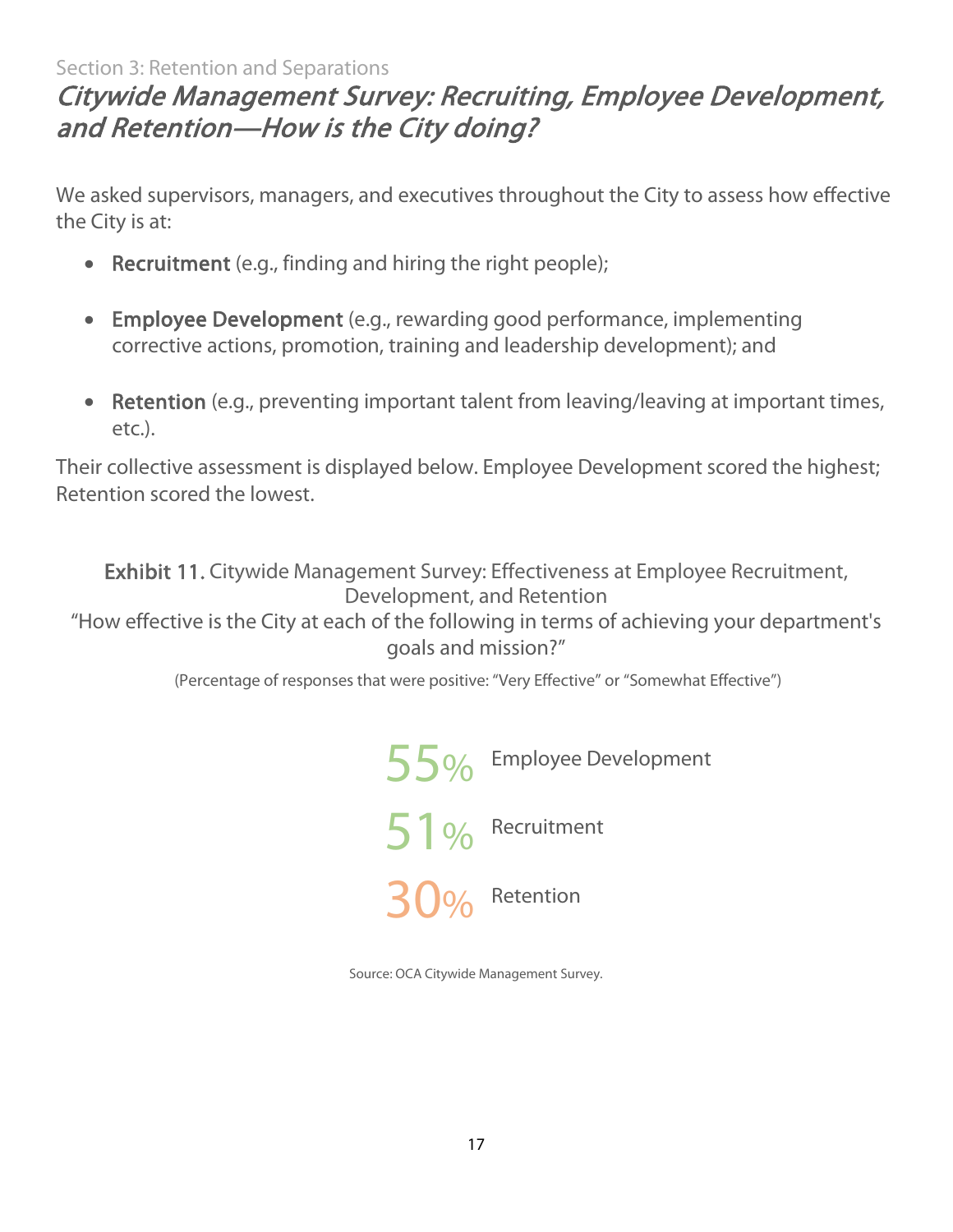#### <span id="page-17-0"></span>Section 3: Retention and Separations What is the turnover rate of the City's workforce? How does that compare to other California cities?

The City's recent annual turnover rate is about 10%, which we found is generally comparable to several other California cities.<sup>[6](#page-17-1)</sup>

Exhibit 12. Benchmarking Comparison of Recent Annual Turnover Rates



Sources: OCA, based on City separations data from the Personnel Department and reports from municipalities listed above.

<span id="page-17-1"></span>l <sup>6</sup> Note that information from several different years is displayed. Auditors also found benchmarking information from the Society for Human Resource Management on a mixture of the public, private, and non-profit sectors, reporting a median annual turnover rate of 15% in 2016. Auditors simply note here that the City of San Diego does not appear to be an extreme outlier organization in terms of overall turnover.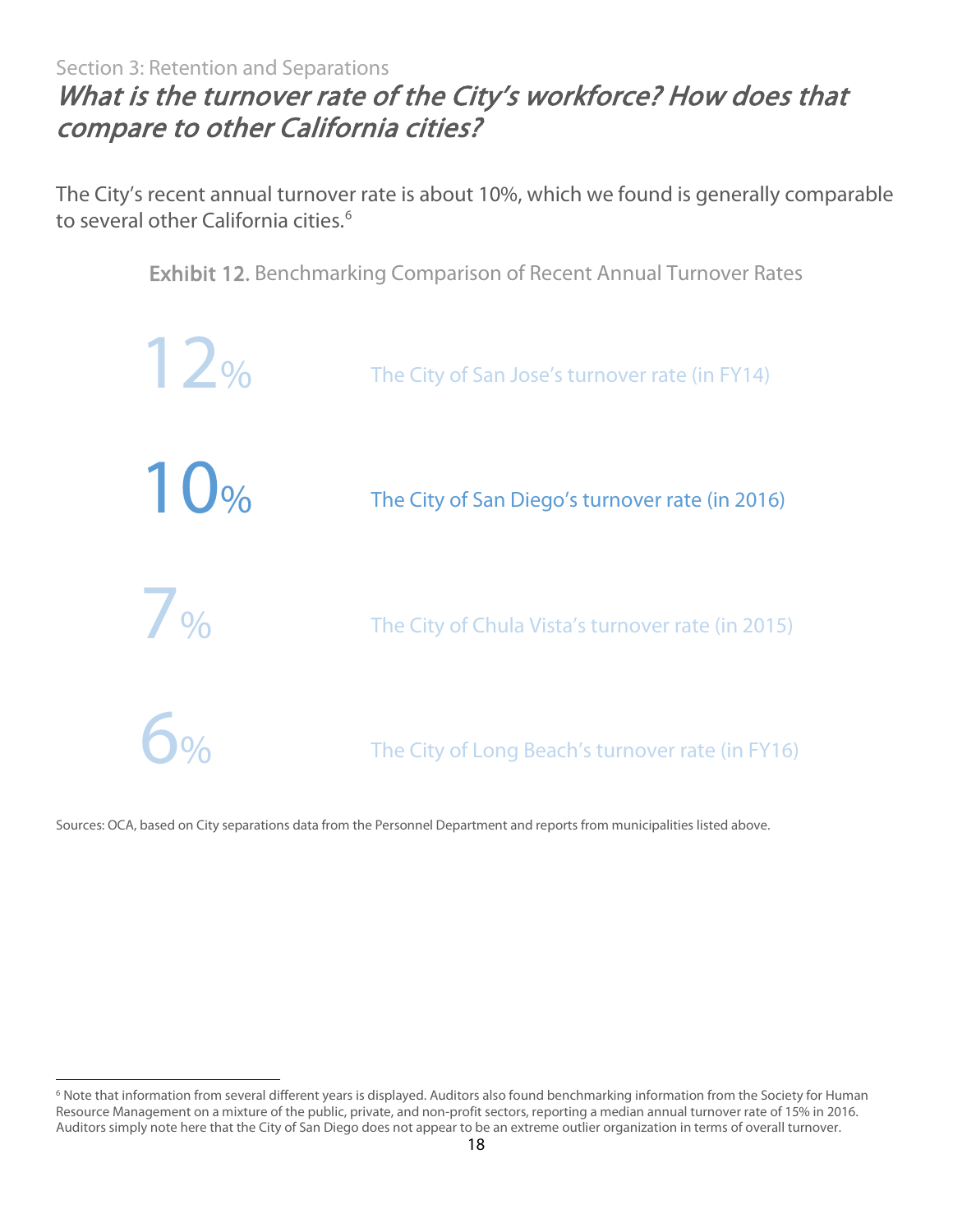#### <span id="page-18-0"></span>Section 3: Retention and Separations For those that leave, what attributes do they possess?

City supervisors, managers, and executives expressed that turnover is higher among the highest-performing workers.

Exhibit 13. OCA Citywide Management Survey: "In your opinion, City separations among the highest-performing workers over the last several years are..."



Source: OCA Citywide Management Survey.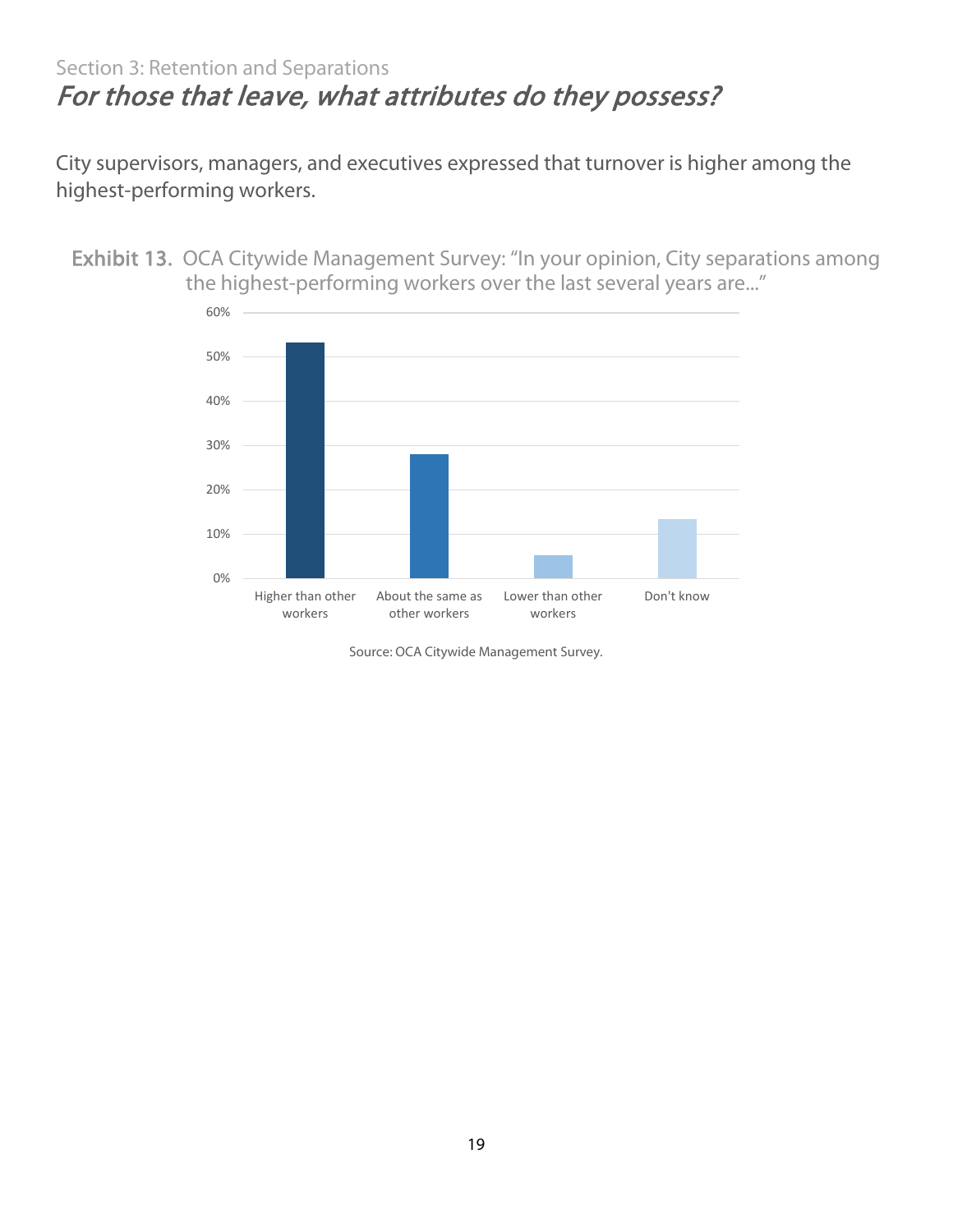#### <span id="page-19-0"></span>Section 3: Retention and Separations Are we losing a lot of new people? And Millennials?

By far, the most common level of experience for people who separate is between 0 and 5 years of experience with the City.<sup>[7](#page-19-1)</sup> After that, separations are distributed fairly evenly among experience levels.



Exhibit 14. How Experienced are the People Who are Leaving? (Separations from the City, 2015–2017)

Sources: OCA, based on SAP separation data provided by the Personnel Department and workforce information within SAP.

Millennials leave City employment at a moderately higher rate than the City's overall workforce.<sup>[8](#page-19-2)</sup> However, that appears to be simply because they are currently relatively young, and more likely to change jobs in general. For example, the US Bureau of Labor Statistics has found that median tenure with an employer among young people today is actually comparable to what it was for young people in the 1980's.

> $10%$  City's overall turnover rate, 2016  $15%$  Turnover rate of the City's Millennials, 2016

Sources: OCA, based on separation data provided by the Personnel Department and workforce information within SAP.

<span id="page-19-1"></span> $\overline{\phantom{a}}$ <sup>7</sup> "Service Length" is measured as service length with the City in years. Due to the nature of the data from SAP, auditors used the field "Most Recent Hire Date" as a measuring point until the employee's date of separation. Note that this methodology is inexact in that it undercounts the official pension-eligible "years of service" among those employees with multiple hire dates. Auditors do not believe the information or comparison is materially compromised; it is presented here to show a general pattern of employee service length Citywide based on the information available in the City's main SAP database. Additionally, note that this is experience with the City of San Diego; many of these employees likely have accrued relevant work experience with other employers.

<span id="page-19-2"></span><sup>8</sup> According to the Pew Research Center, the Millennial generation includes people born between 1981 and 1996.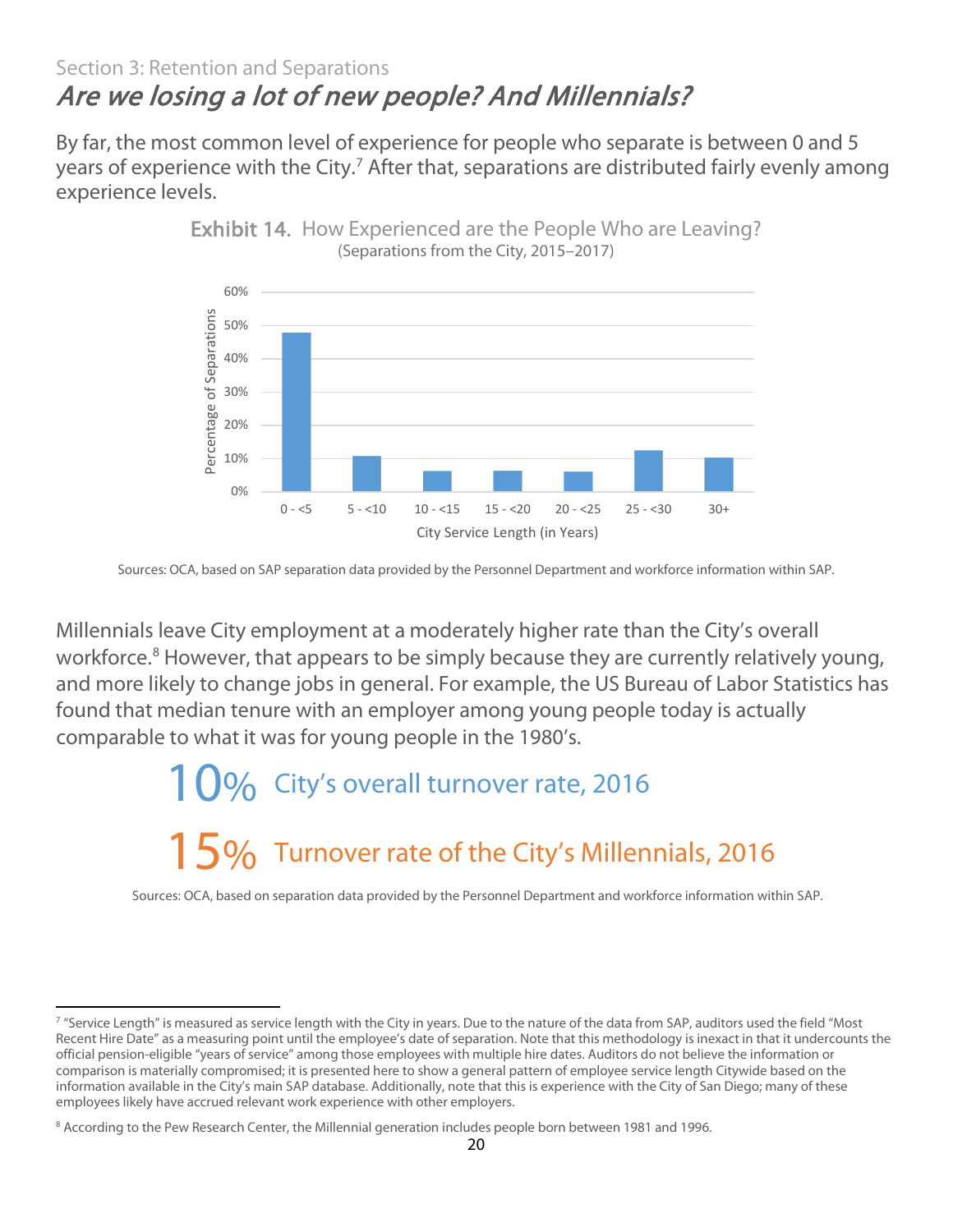#### <span id="page-20-0"></span>Section 3: Retention and Separations Which classifications have had the most turnover?

Throughout 2015–2017, separations from the City in terms of sheer numbers have been dominated by classifications within the San Diego Police Department (SDPD). However, this is because SDPD has a large workforce. The turnover rate is actually significantly higher among many other classifications throughout the City.

Exhibit 15. Annual Separations Rate ("Turnover Rate") and Total City Separations, 2015–2017 Classifications with the Highest Turnover Rates and Classifications with the Highest Total Number of Separations<sup>[9](#page-20-2)</sup>



\*Dispatcher 1 separations were from multiple departments: 12 from the Fire-Rescue Department, 5 from the Transportation & Storm Water Department, and 3 from SDPD over the period of 2015–2017.

<span id="page-20-1"></span>l

Sources: OCA, based on separation data provided by the Personnel Department and City workforce counts in SAP.

<span id="page-20-2"></span><sup>9</sup> Note that turnover rates are average annual turnover rates over the period 2015–2017. Auditors made some judgmental exclusions from the turnover percentage data: e.g., classifications needed at least 10 separations over the period to be included. Auditors also did not include some classifications with higher expected rates of turnover such as Management Interns, Pool Guards, Police and Fire Recruits, etc.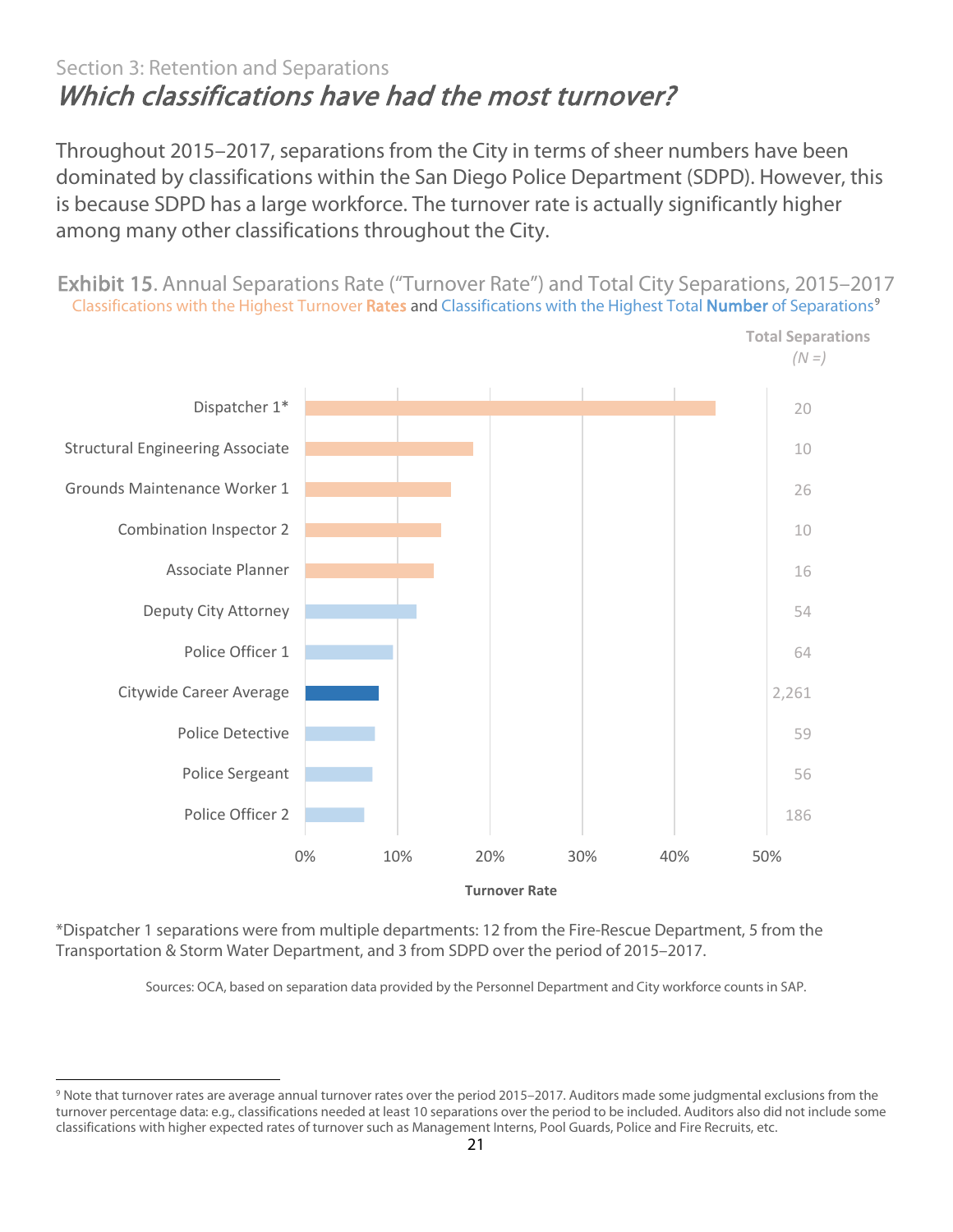#### Section 3: Retention and Separations What does turnover cost the City?

Estimates of true turnover costs can vary widely depending on the nature of the position and quality of the departing worker, expected new workers, etc. Using a rough estimate of replacement costs, the cost to the City of recent voluntary employee turnover may be around \$39 million annually[.10](#page-21-0)

Additional "soft costs"—such as impact to team morale, disruption to continuity of service, loss of institutional knowledge, etc.—can exist as well.



l

\$39M Potential cost of voluntary employee turnover to the City in 2017

Potential annual cost savings from decreasing the City's voluntary turnover rate by 1%

Sources: OCA, based on review of literature related to turnover costs, City workforce data within SAP, separations data provided by the Personnel Department, and Adopted Budgets.

<span id="page-21-0"></span><sup>&</sup>lt;sup>10</sup> Auditors utilized a voluntary turnover cost model developed by Deloitte with City-specific information regarding the size of the workforce, voluntary turnover rate, City revenues, and personnel expenditures per employee to produce the estimates above. We supplemented that estimate with a less rigorous rule of thumb of 6–9 months of an employee's salary and wages, which produced a figure of around \$24 million annually. We note a range of debate of true costs and estimation with both models and in other literature on turnover costs.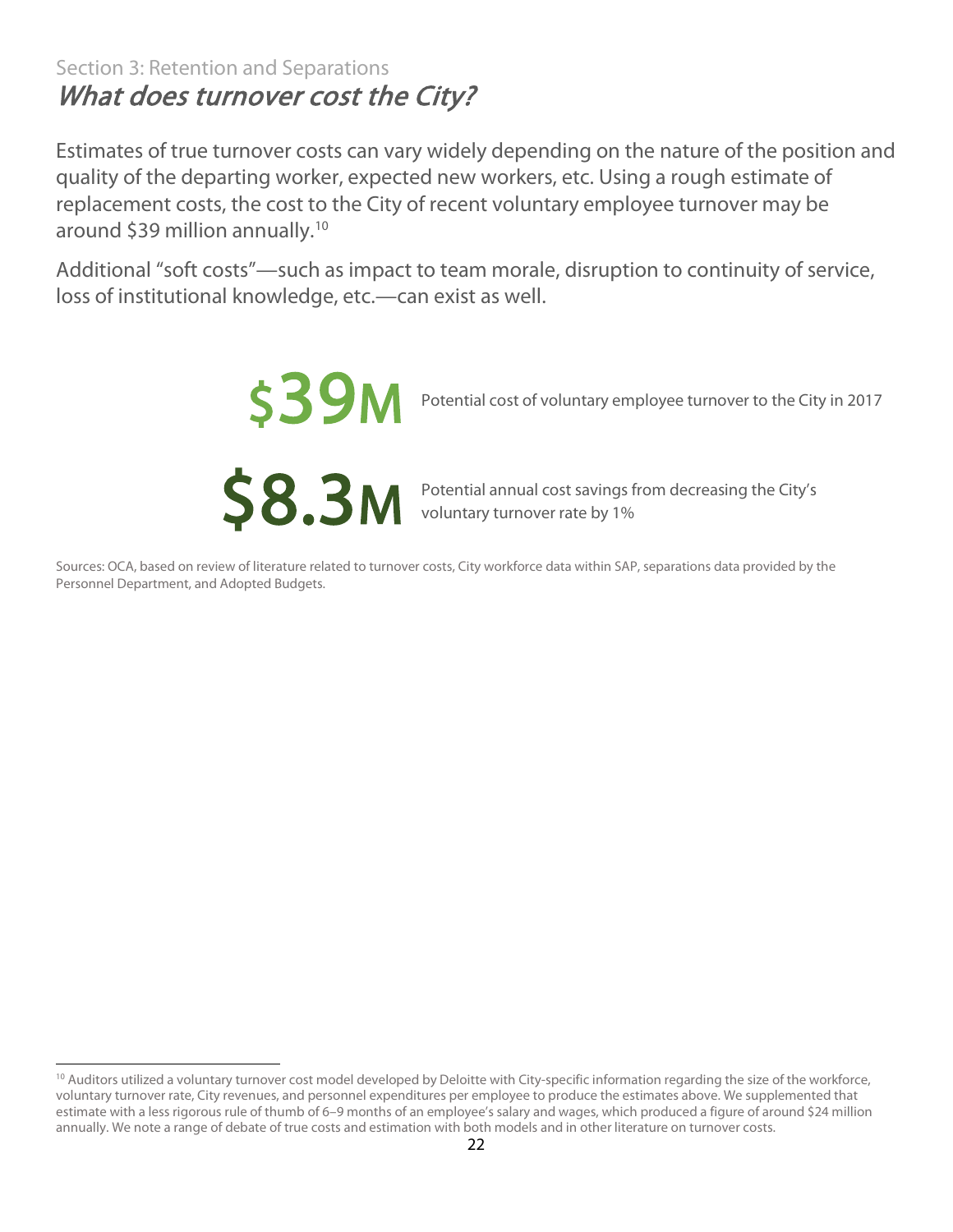#### <span id="page-22-0"></span>Section 3: Retention and Separations Why do people leave the City? How has that changed over time?

Despite the common narrative of a "Silver Tsunami" of retiring Baby Boomers within government across the US, for the City of San Diego, employees quitting—even after excluding some classifications with higher expected rates of turnover—have actually become a higher number of separations than retirements. [11](#page-22-1) These separations have also been increasing at a faster rate, and are arguably more disruptive, since they may be harder to anticipate than a retirement.



Exhibit 16. Total City Separations, Retirements vs. Quits 2010–2017

\*Separations data for 2017 did not include the last few weeks of December, so figures for 2017 include a small estimation component. All other years are complete actuals.

 $\overline{\phantom{a}}$ 

Source: OCA, based on separations data from the Personnel Department.

<span id="page-22-1"></span><sup>&</sup>lt;sup>11</sup> Auditors excluded some classifications with even higher expected rates of turnover such as Management Interns, Pool Guards, Police and Fire Recruits, etc. The City's separations data provided by the Personnel Department contains the following types of reasons for leaving: Retired, Other job, End of limited appointment, Family/Personal, Relocation, Discharged, Education, Failed probation, Deceased, Quit in lieu of discharge, Job dissatisfaction, Leave expired/No response, Layoff, and Other. The City's CS-40 Supervisor Employee Separation form is completed by the employee's first level supervisor and categorizes different reasons for separation (such as retirement, discharge, etc.) as part of the City's separation process. "Quitting" means employees separating from City employment citing voluntary reasons other than retirement (e.g., taking another job, family/personal reasons, pursuing education, etc.).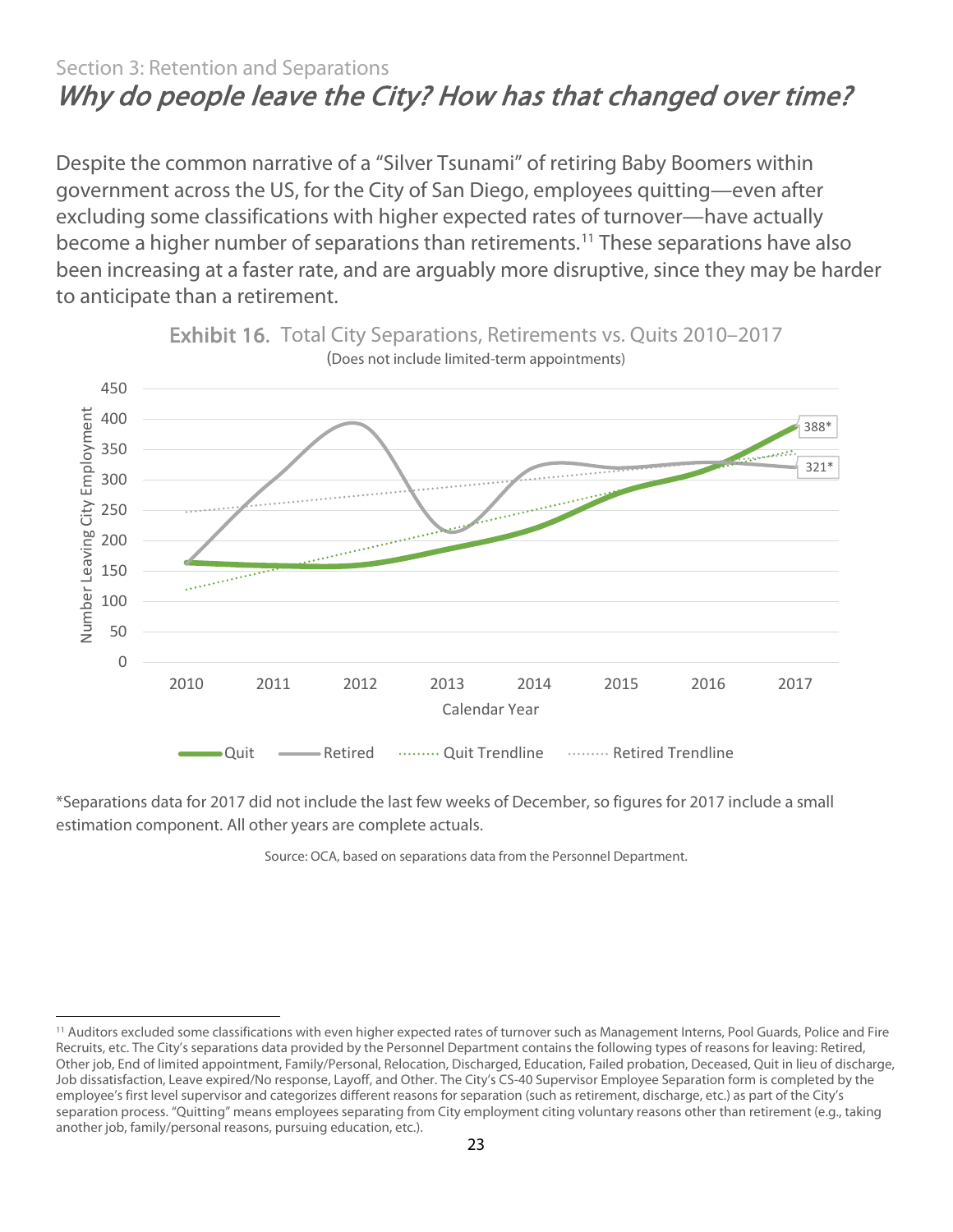#### <span id="page-23-0"></span>Section 3: Retention and Separations For those that quit, how long had they been with the City?

The average tenure among those quitting career positions with the City has decreased from about 9 years in 2010 to 5 years in 2017.<sup>12</sup>



Sources: OCA, based on separations data from the Personnel Department and workforce data within SAP.

<span id="page-23-1"></span>l <sup>12</sup> "Quitting" means employees separating from City employment citing voluntary reasons other than retirement (e.g., taking another job, family/personal reasons, pursuing education etc.) Auditors also did not include some classifications with higher expected rates of turnover such as Management Interns, Pool Guards, Police and Fire Recruits, etc.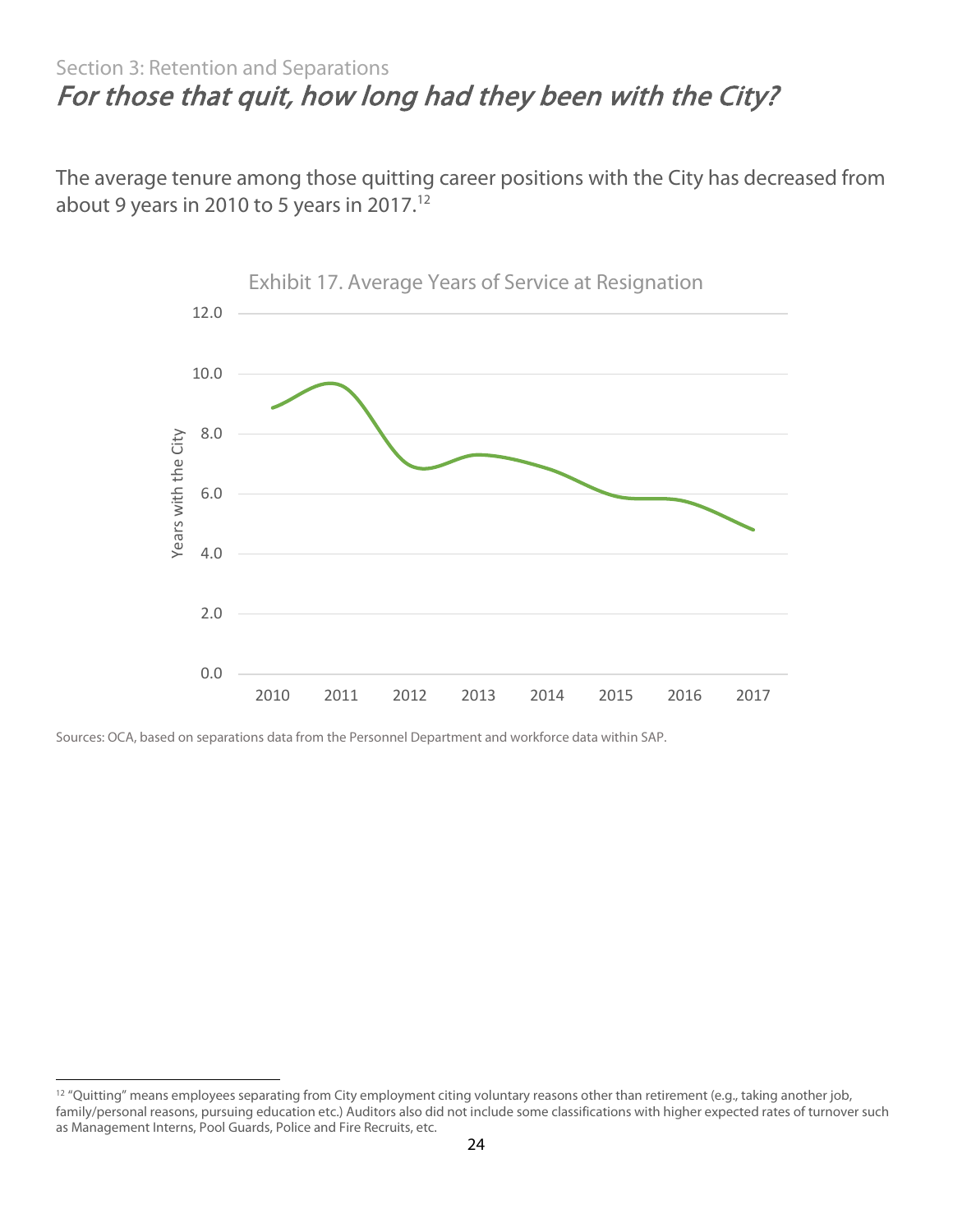#### <span id="page-24-0"></span>Section 3: Retention and Separations What about separations for sworn SDPD police officers? How have those changed over time?

According to SDPD data, losing officers to other law enforcement agencies has accounted for a relatively small number of separations over the last 8 years. Most officers leave for other reasons, such as retirement or personal reasons.



Exhibit 18. Police Officer Separations, FY11–FY18

Sources: OCA, based on SDPD weekly staffing report data.<sup>[13](#page-24-1)</sup>





<span id="page-24-1"></span> $\overline{\phantom{a}}$ <sup>13</sup> Variances in the way the data was counted—e.g., police officers vs. total department separations, and fiscal years vs. calendar years prevented exact comparisons, but separations figures were roughly similar between SDPD and Personnel Department separations data.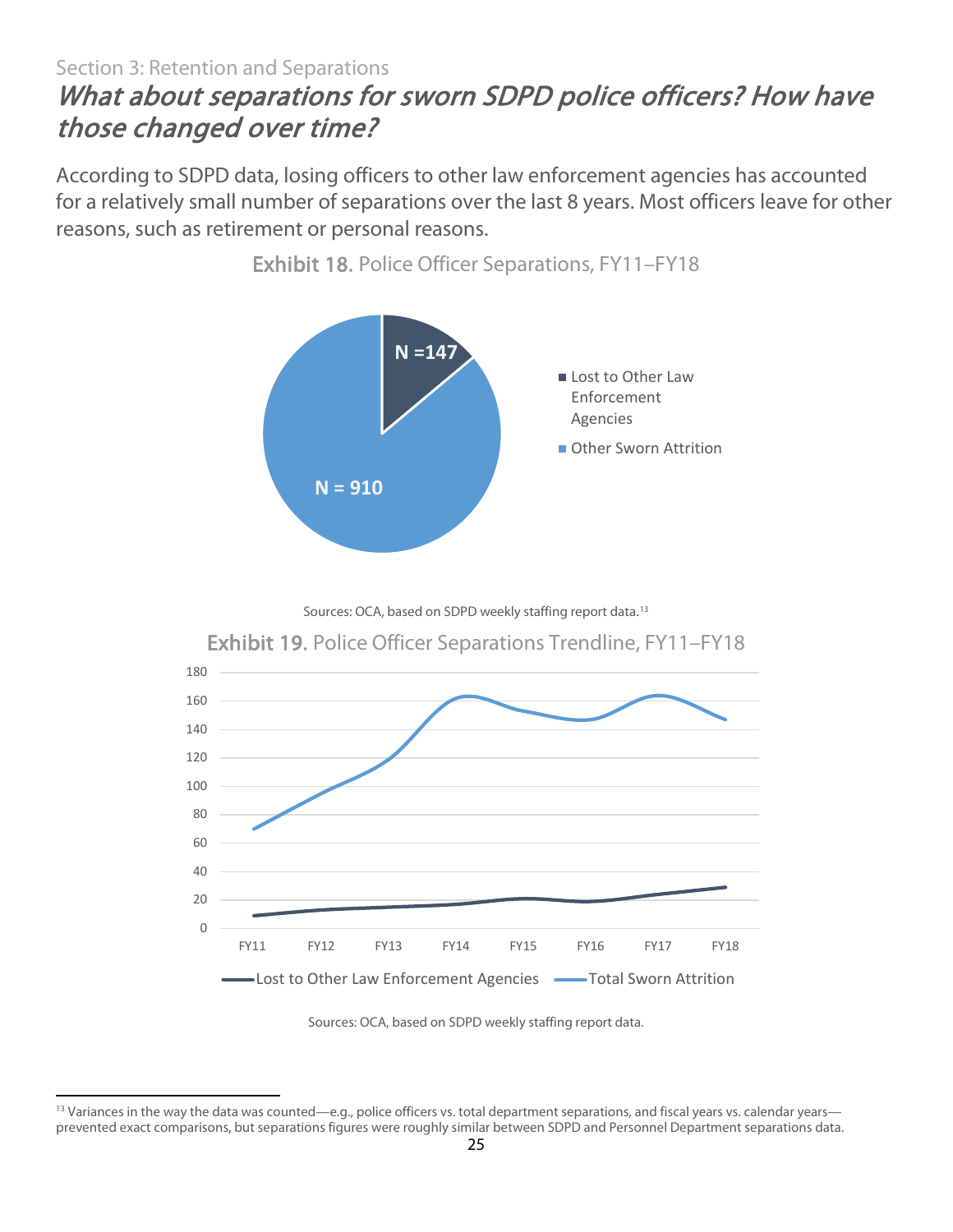#### Section 3: Retention and Separations

#### <span id="page-25-0"></span>Does the City generally hire employees who meet the City's service standards?

The number of employees failing probation each year is relatively small compared to the City's 11,000+ person workforce.



Exhibit 20. Number of Employees Failing Probation, 2010–2017

Several dozen employees are discharged—or quit in lieu of discharge—each year.



Exhibit 21. Number of Employees Discharged, 2010–2017

Source: OCA, based on SAP separation data provided by the Personnel Department.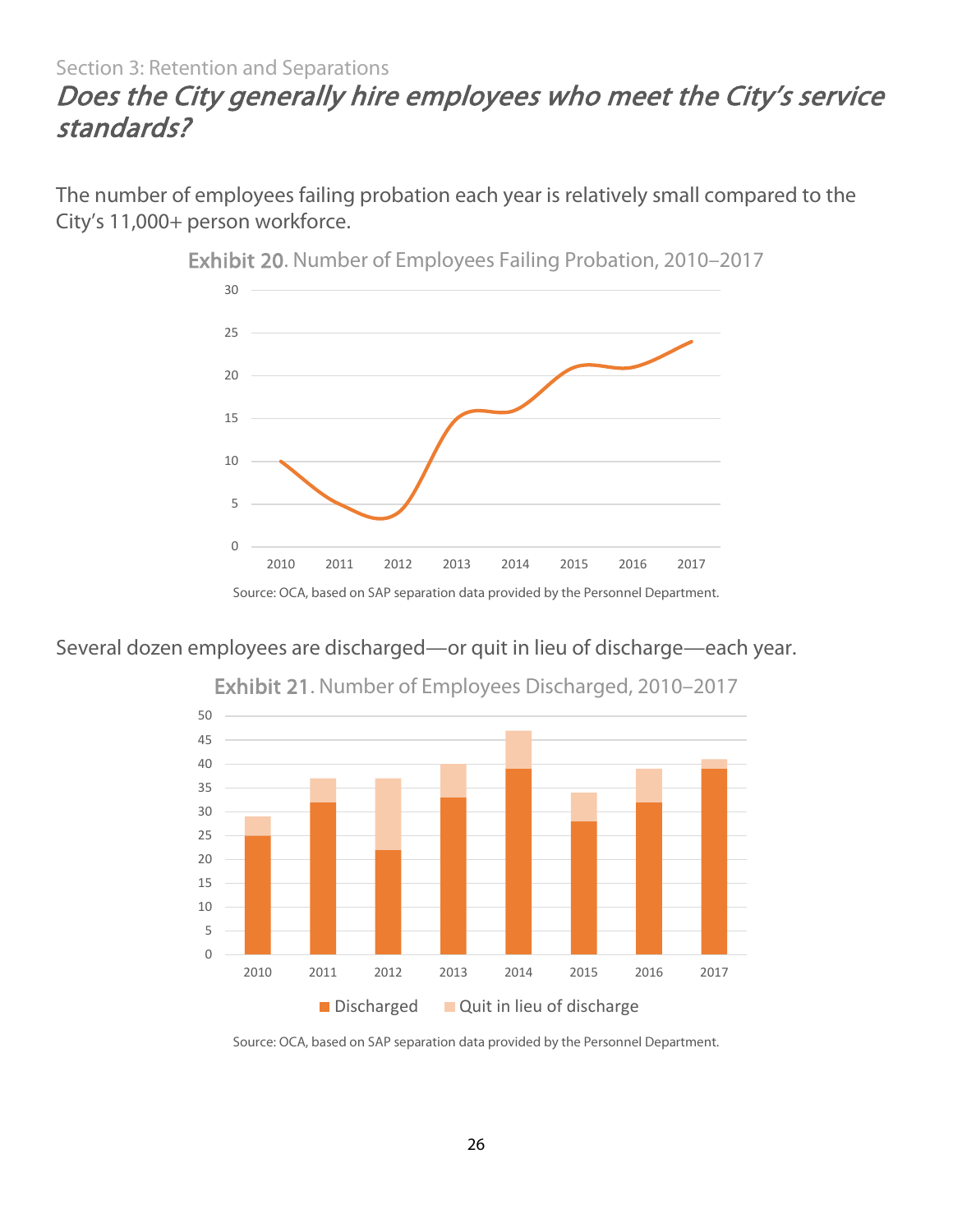## <span id="page-26-0"></span>Section 4: Employee Satisfaction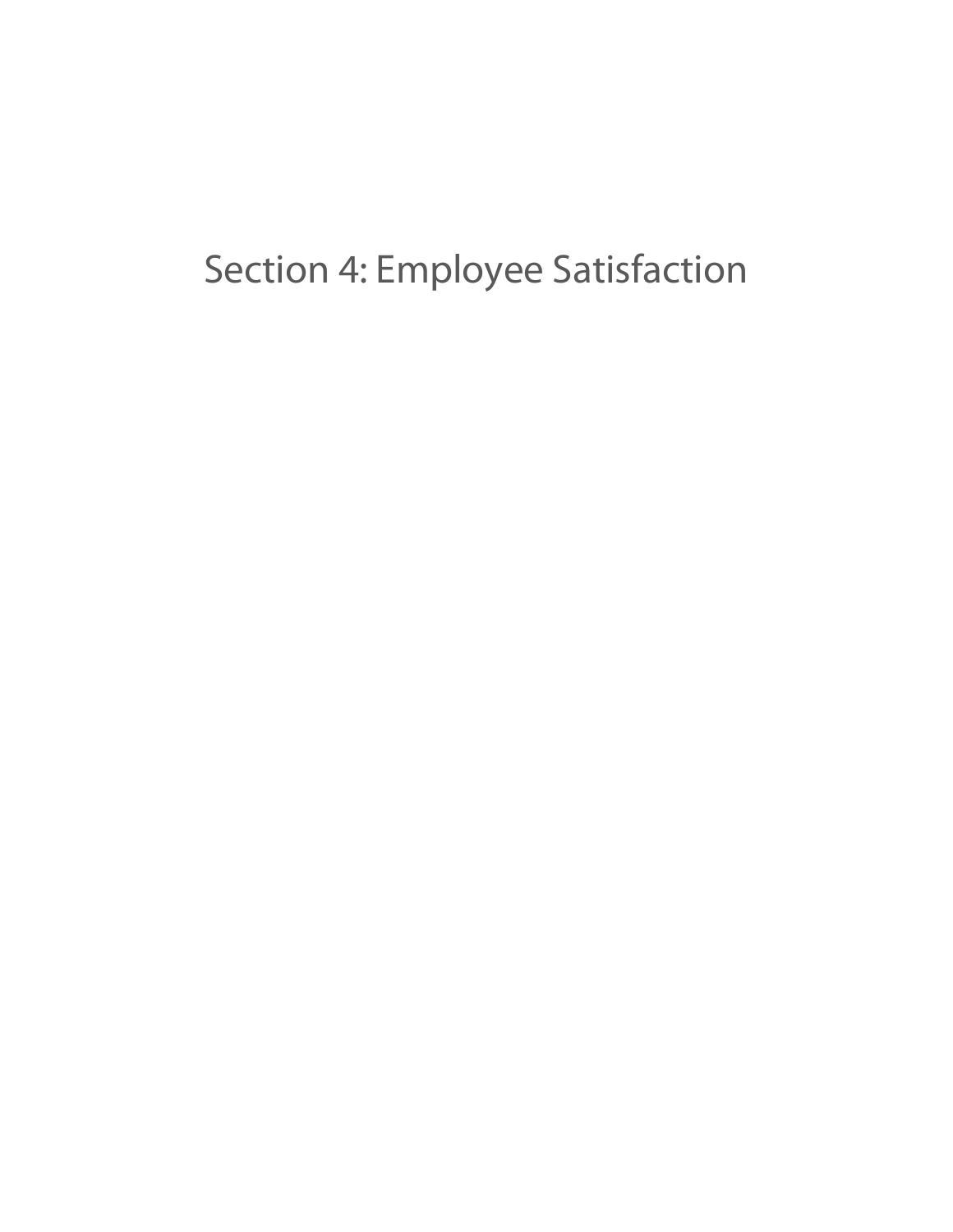#### <span id="page-27-0"></span>Section 4: Employee Satisfaction Are City workers satisfied with their jobs?

In the City's 2017 Employee Satisfaction Survey, about three-fourths of respondents agreed or strongly agreed that they were satisfied in their current position. This was a bit higher than a similar Federal survey, also conducted in 2017.<sup>14</sup>



Exhibit 22. Employee Satisfaction, San Diego vs. Federal Workforce

Sources: OCA, based on 2017 Employee Satisfaction Survey data and 2017 Federal Employee Viewpoint Survey.

<span id="page-27-1"></span>l <sup>14</sup> Both surveys contained thousands of responses, with response rates of approximately 46% for the Federal government and 40% for the City of San Diego. Both surveys combined the "Strongly Agree" and "Agree" comments to produce a percentage of positive results. The question wording was slightly different, with the City prompt as: "I am generally satisfied in my current position," and the Federal prompt as: "Considering everything, how satisfied are you with your job?" Both surveys were conducted in 2017. The 2017 Employee Satisfaction Survey was voluntary, with respondents able to self-identify their department. Consistent with the City Employee survey methodology, percentage figures are of those who expressed an opinion.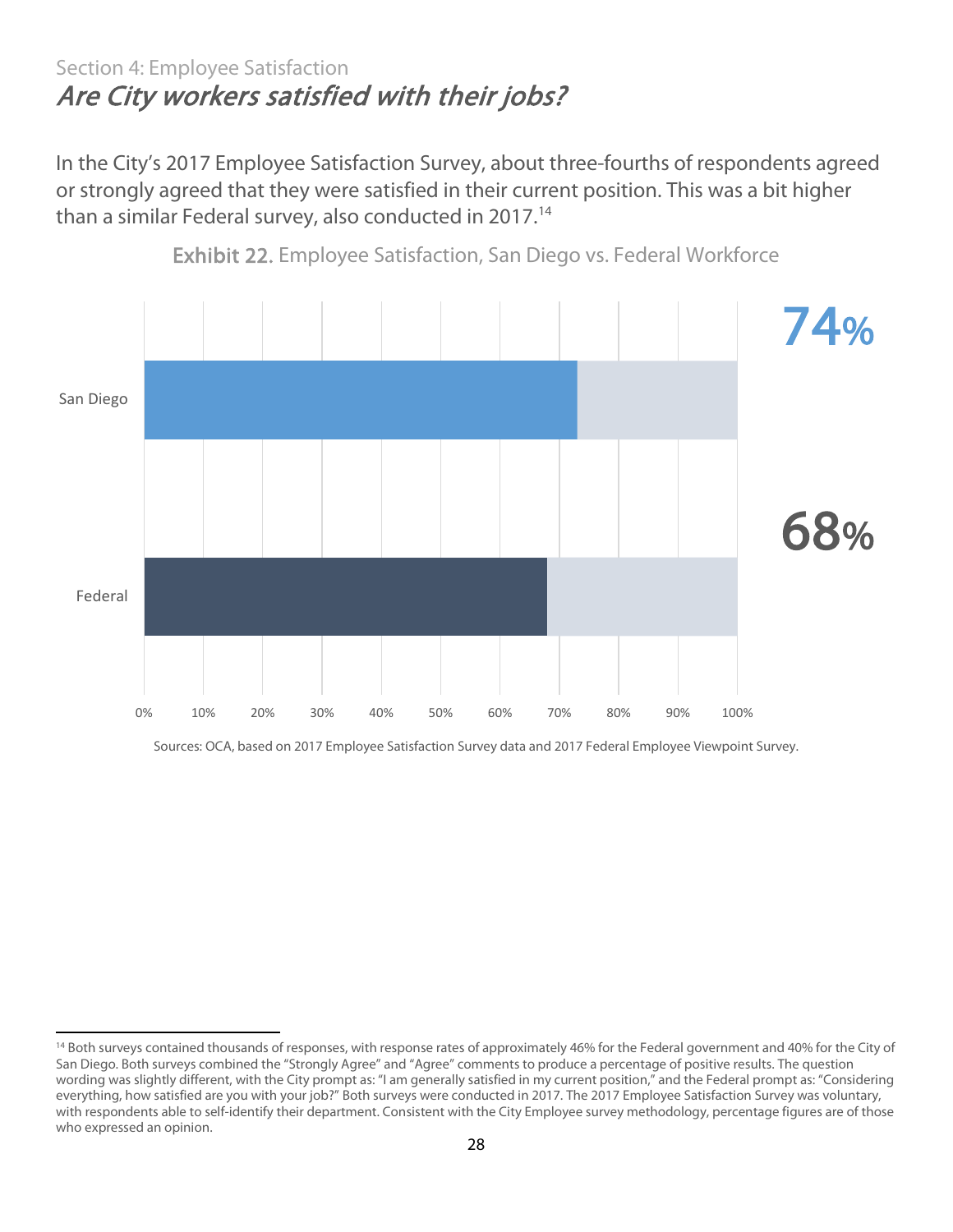#### <span id="page-28-0"></span>How much does employee satisfaction vary across different parts of the City?

Although about three-fourths of respondents agreed or strongly agreed that they were satisfied in their current position with the City, there was some notable variance across departments.

## "I am generally satisfied in my current position."



 $\overline{74\%}$ <br>Exhibit 23. Satisfaction Results by Department<sup>15</sup>

Source: OCA, based on 2017 Employee Satisfaction Survey data.

<span id="page-28-1"></span> $\overline{\phantom{a}}$ <sup>15</sup> Departments with less than 10 responses are not shown. Percentages are positive responses ("Agree" or "Strongly Agree") of those who expressed an opinion.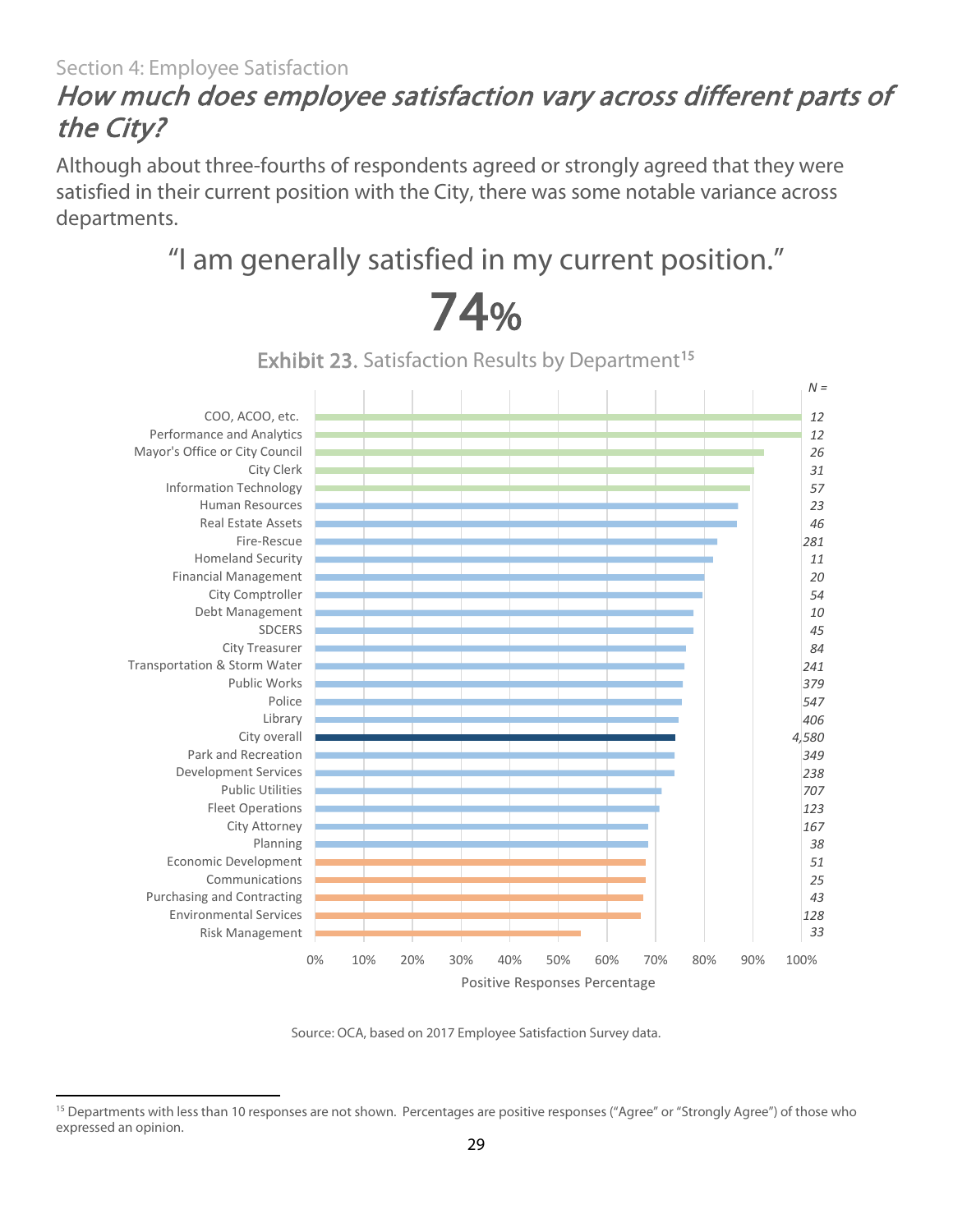#### <span id="page-29-0"></span>Section 4: Employee Satisfaction Does satisfaction change depending on how long employees have been with the City?

Another notable takeaway is that overall job satisfaction is highest for new and long-serving employees. Satisfaction is lowest for those with 5–10 years with the City.

#### "I am generally satisfied in my current position."



Exhibit 24: Overall Satisfaction by Years of Service

Source: OCA, based on 2017 Employee Satisfaction Survey data.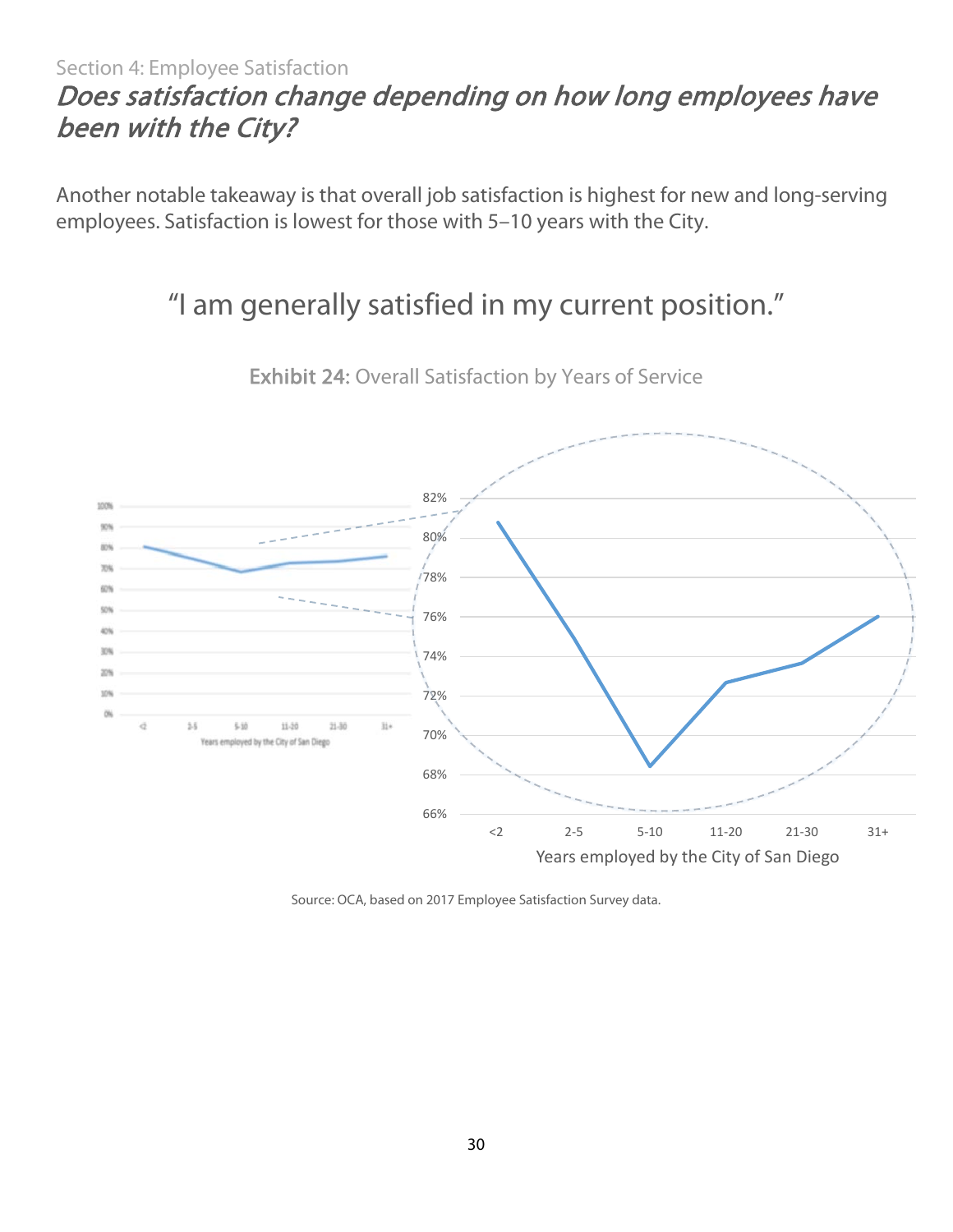#### <span id="page-30-0"></span>Section 4: Employee Satisfaction What about ensuring employees consistently meet performance expectations?

Most respondents did not agree that poor performance was dealt with effectively. There was also large variance across departments.

# "Poor job performance is dealt with effectively in my department."<br>  $35%$ <br>
Exhibit 25. Addressing Job Performance Results by Department<sup>16</sup>

38 167 128 33 547 281 54 707 4,580 51 406 238 46 45 379 241 349 10 123 43 84 25 57 26 31 11 12 23 20 12 0% 10% 20% 30% 40% 50% 60% 70% 80% 90% 100% Planning City Attorney Environmental Services Risk Management Police Fire-Rescue City Comptroller Public Utilities City overall Economic Development Library Development Services Real Estate Assets **SDCERS** Public Works Transportation & Storm Water Park and Recreation Debt Management Fleet Operations Purchasing and Contracting City Treasurer Communications Information Technology Mayor's Office or City Council City Clerk Homeland Security Performance and Analytics Human Resources Financial Management COO, ACOO, etc. Positive Responses Percentage *N =*

Source: OCA, based on 2017 Employee Satisfaction Survey data.

<span id="page-30-1"></span> $\overline{\phantom{a}}$ <sup>16</sup> Departments with less than 10 responses are not shown.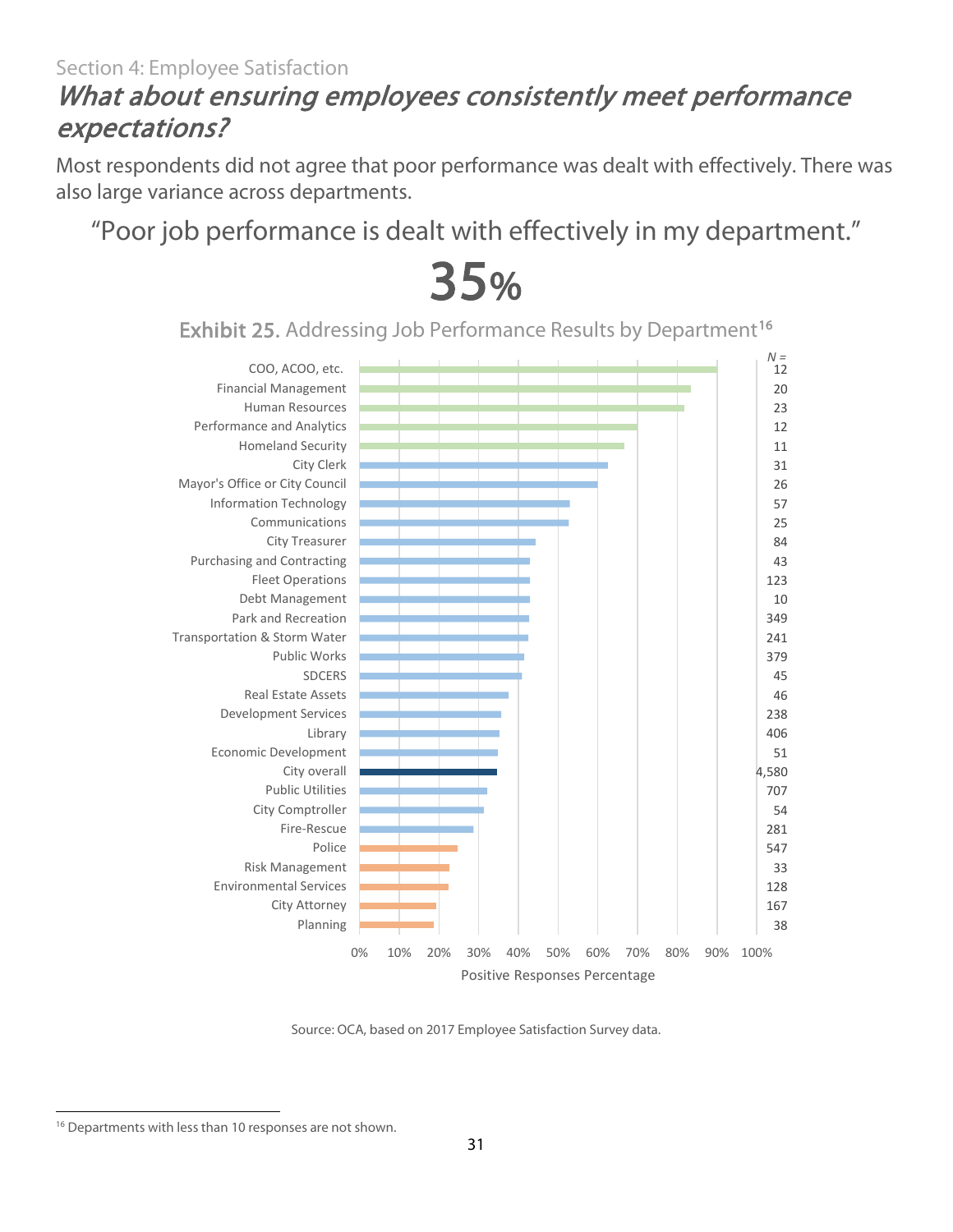## <span id="page-31-0"></span>Section 5: Employee Development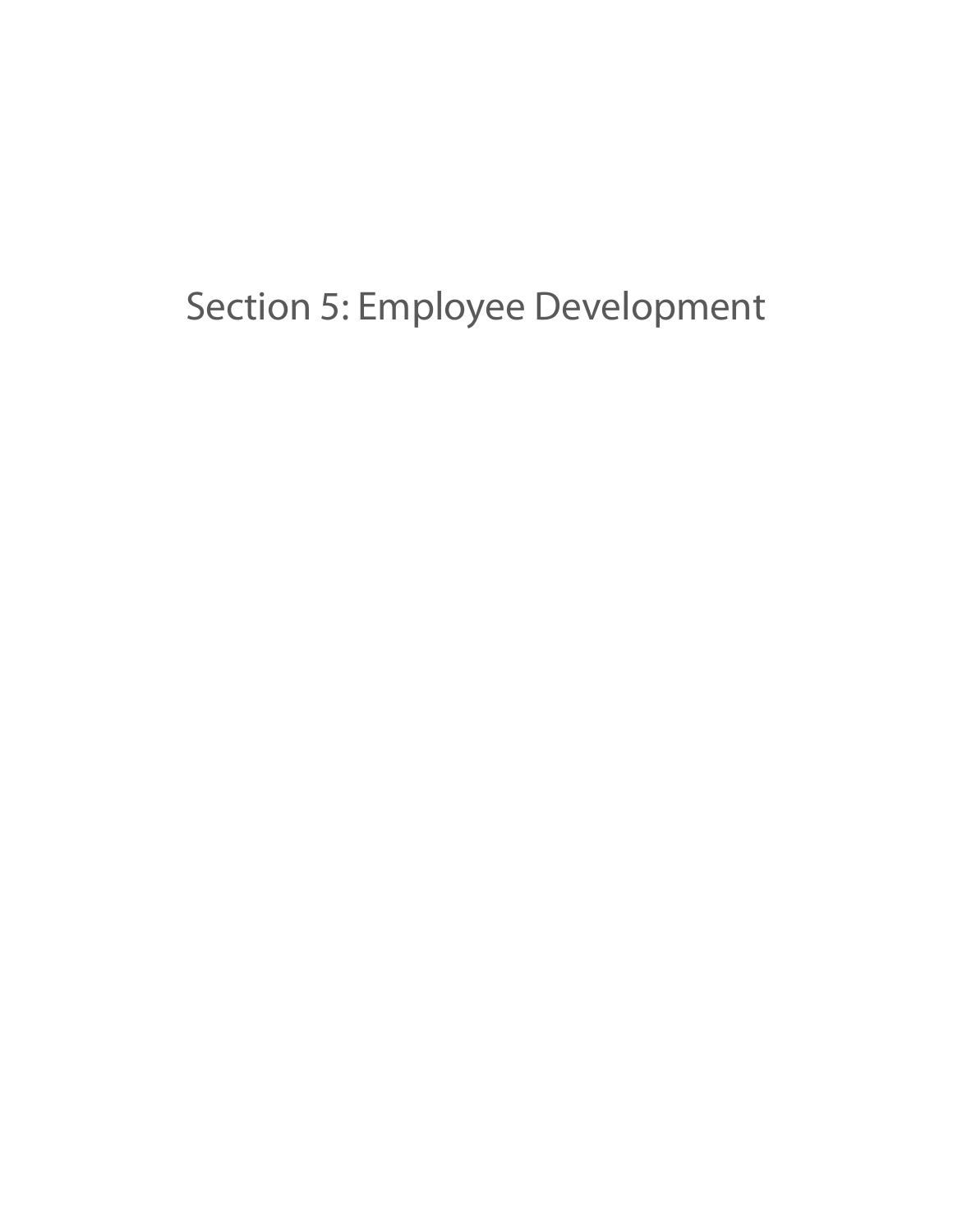#### <span id="page-32-0"></span>Section 5: Employee Development Is there a relative shortage of operational staff or managers?

Most supervisors, managers, and executives Citywide responded that the ratio of management to staff in their departments is about right.

Exhibit 26. "Regarding management's span of control (i.e. the ratio of management to staff) in your Department…"

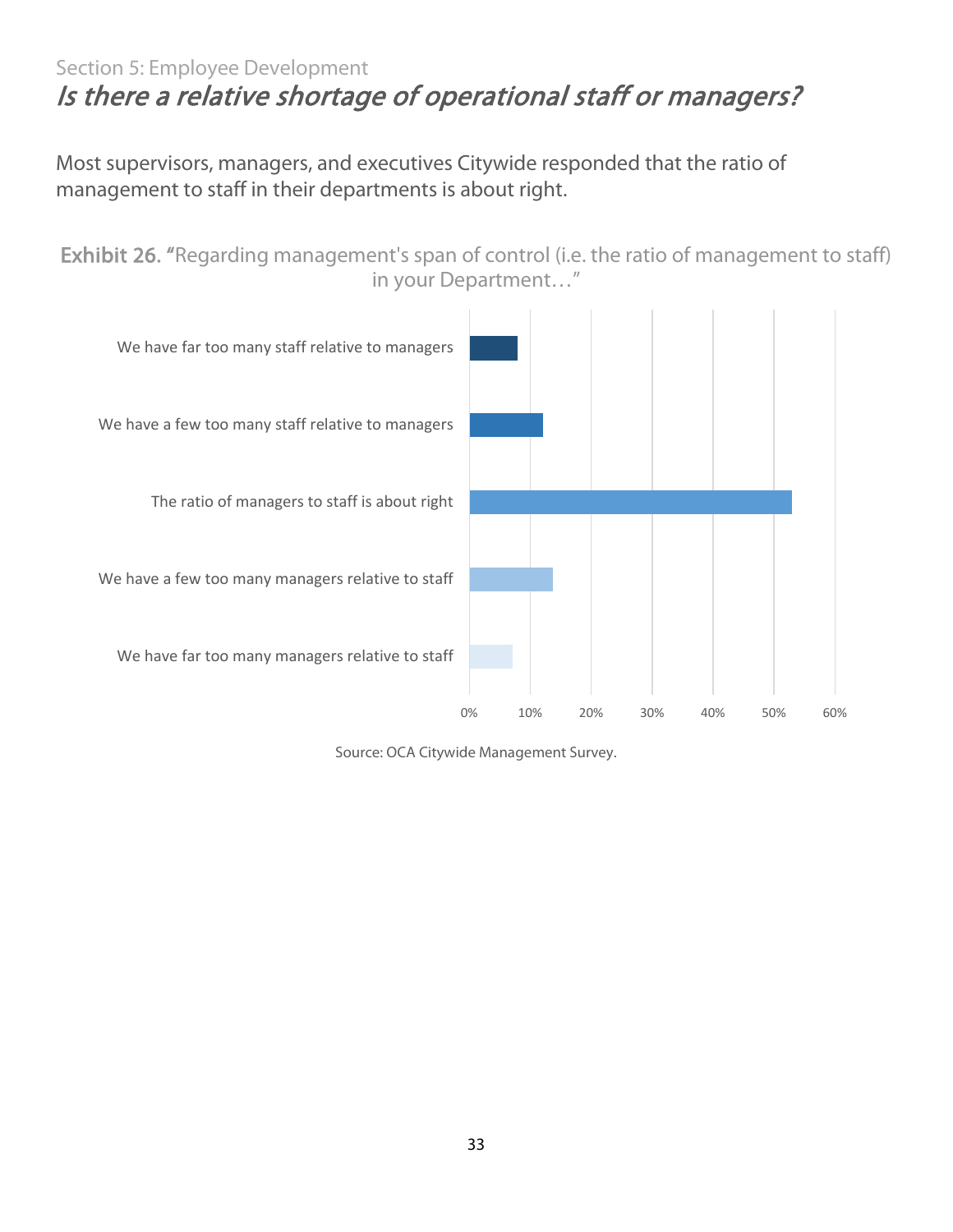#### <span id="page-33-0"></span>Section 5: Employee Development What are some ways the City invests in employee development and career advancement?

Many trainings and certifications are within the purview of the operational department—for example, continuing professional education credits and certificates necessary for professional accreditation. The City also provides multiple cross-departmental trainings to develop its employees' talents and promote professional growth.

Exhibit 27. Number of Recent Graduates from Selected Cross-Departmental Workforce Development Courses



<span id="page-33-1"></span> $\overline{\phantom{a}}$ 

Citywide Supervisors Academy graduates in 20[17](#page-33-2)<sup>17</sup>

400 Operational Excellence ("OpEx") Academy graduates in 2017[18](#page-33-3)

Sources: OCA, based on trainings and course completion information provided by the Human Resources Department and the Performance & Analytics Department.

Nevertheless, only about half of City respondents either agree or strongly agree that they have a path for career advancement.

r career adva $\overline{55\%}$ "I believe I have a path for career advancement."

Source: OCA, based on 2017 Employee Satisfaction Survey data.

<span id="page-33-2"></span><sup>&</sup>lt;sup>17</sup> Citywide Supervisors Academy (CSA) is a multi-day training available for employees throughout the City to develop their supervisory and leadership skills. The training database contained variances in the number of Supervisor Academy graduates. According to the Human Resources Department, 113 graduates completed CSA in 2017.

<span id="page-33-3"></span><sup>&</sup>lt;sup>18</sup> OpEx Academy is a program offered to interested employees Citywide on how to improve their work processes by eliminating waste, basing decisions on data, and delivering better value offers. After the program, employees are encouraged to return to their workplaces to work on incremental process improvements. The program offers 3 versions, called "Champion" (2-hour; 255 graduates in 2017), "Introductory" (1-day; 102 graduates) and "Advanced" (1-week; 43 graduates).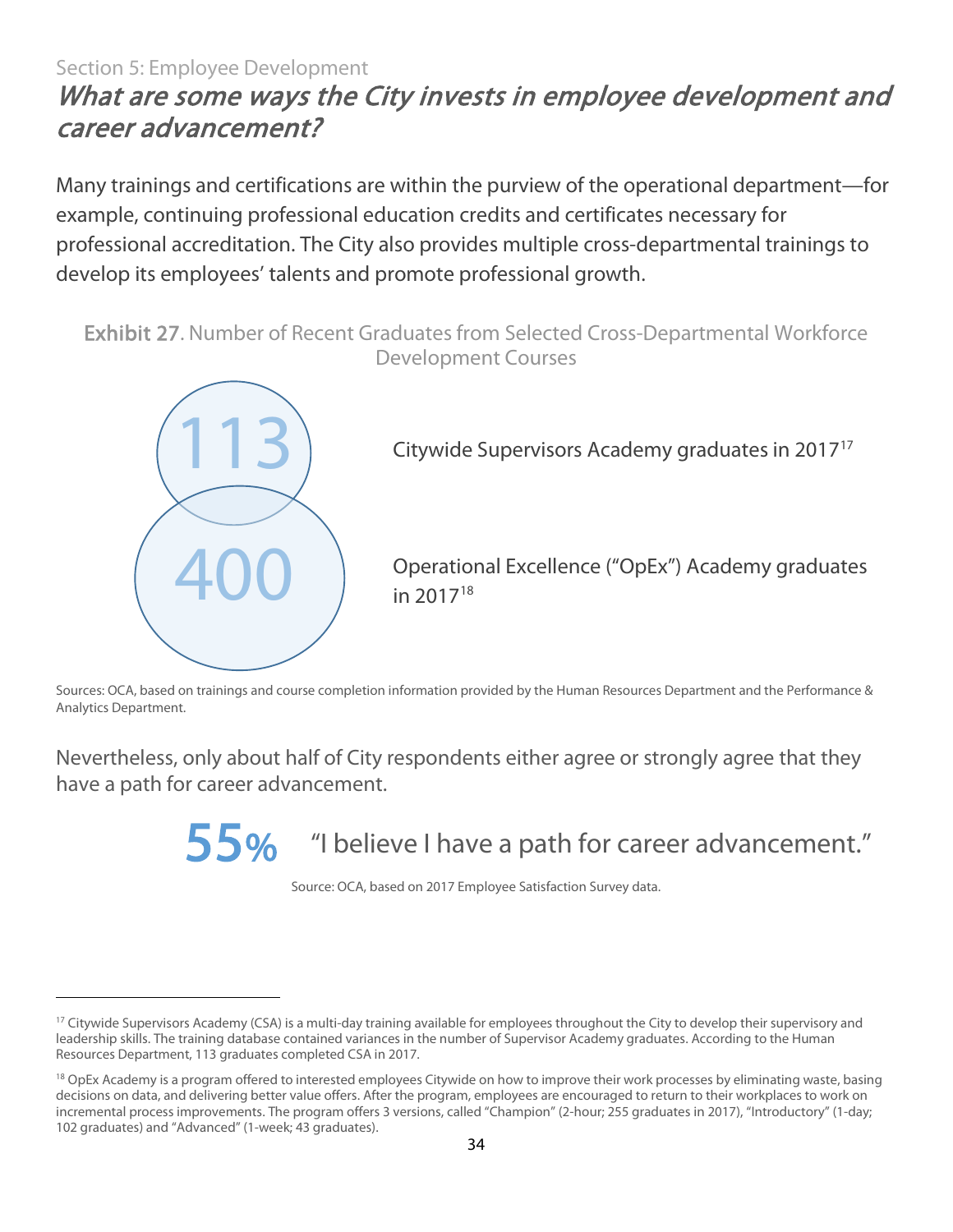## What kinds of generalizable employee skills are most in demand?

Interpersonal, communications, and technological skills are the generalizable skill sets most desired by supervisors, managers, and executives within the City.

Exhibit 28. OCA Citywide Management Survey: "Looking broadly at your workforce, what generalizable skill sets are most needed in employees?"[19](#page-34-0)



<span id="page-34-0"></span> $\overline{\phantom{a}}$ <sup>19</sup> San Diego's results were largely comparable to the results to a similar question asked to State and Local Governments throughout the United States. See: Center for State and Local Government Excellence, State and Local Government Workforce 2017 Trends.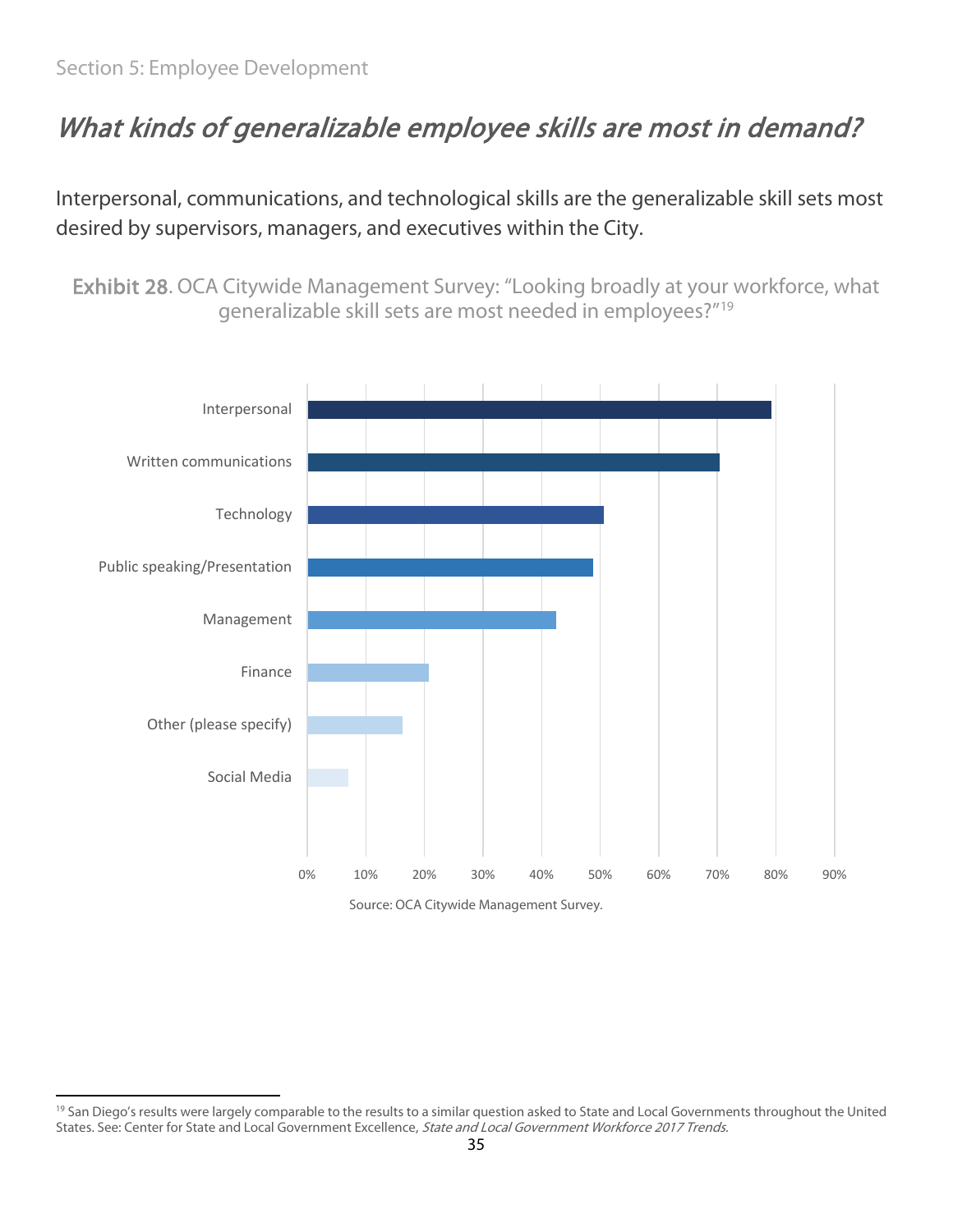<span id="page-35-0"></span>Section 6: Compensation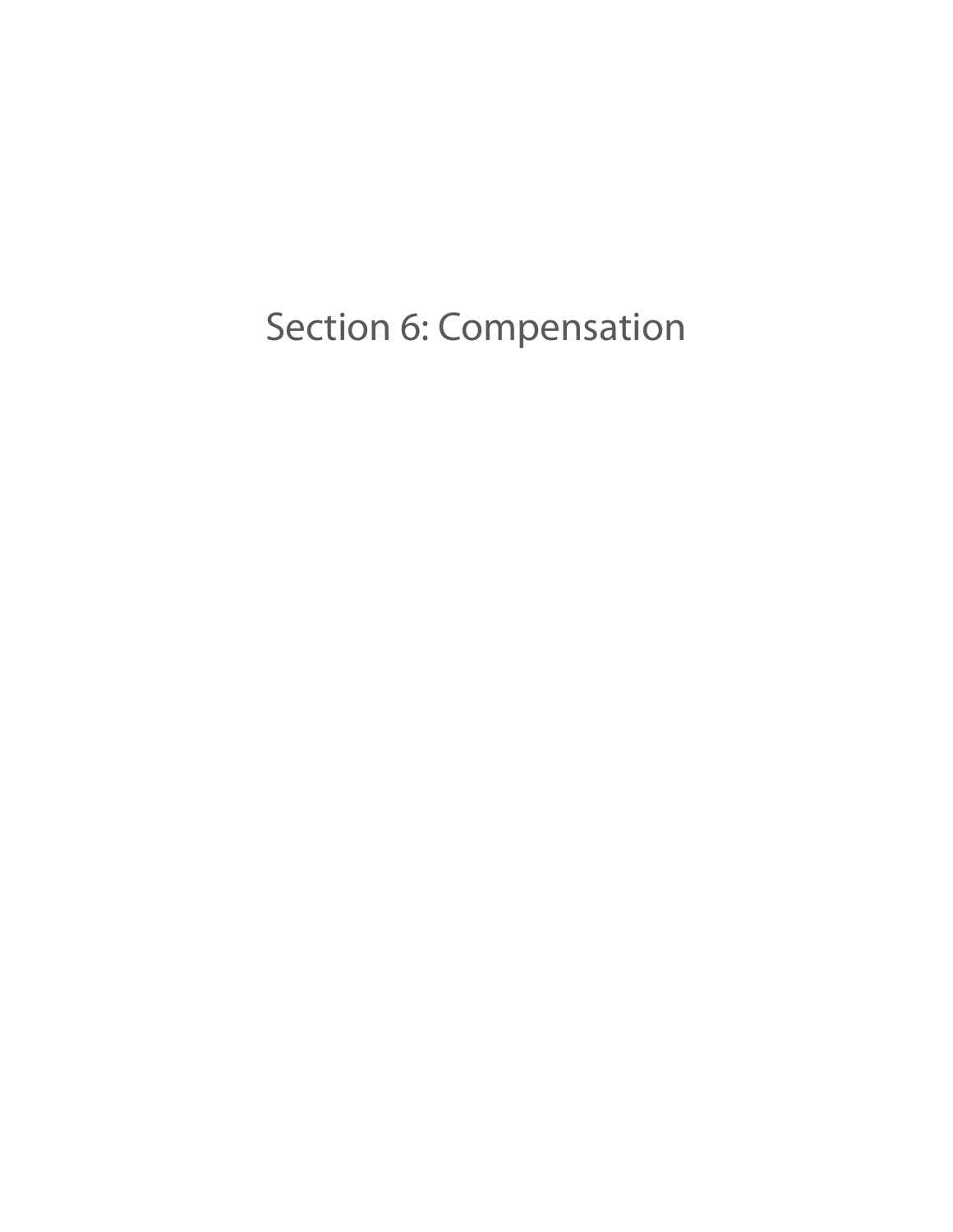#### <span id="page-36-0"></span>Section 6: Compensation How much are City workers paid? How much does compensation vary across City departments?

The average salary and wages, excluding retirement contributions, varies considerably for employees across the City.<sup>[20](#page-36-1)</sup> The departments with the highest and lowest average salaries and wages are exhibited below.

Exhibit 29. 2017 Average Employee Salary and Wage Variance Across Departments<sup>[21](#page-36-2)</sup>



Sources: OCA, based on SAP workforce data and City annual compensation reports.

l

<span id="page-36-1"></span><sup>&</sup>lt;sup>20</sup> Salary and wages include total wages subject to Medicare (Box 5 of a W-2 form); this is comprised of totals of Regular Pay, Overtime, Lump Sum Pay, Flexible Benefits Pay and Other Pay. Salary and wages do not include employer contributions to retirement plans. The City of San Diego's annual compensation reports include employer contribution figures for defined contribution employees, but do not report individualized employer contribution figures for defined benefit employees.

<span id="page-36-2"></span><sup>&</sup>lt;sup>21</sup> Auditors excluded City employees who only worked part of the year when calculating the average annual salary and wages. Only departments with at least 10 employees who worked the full year are shown.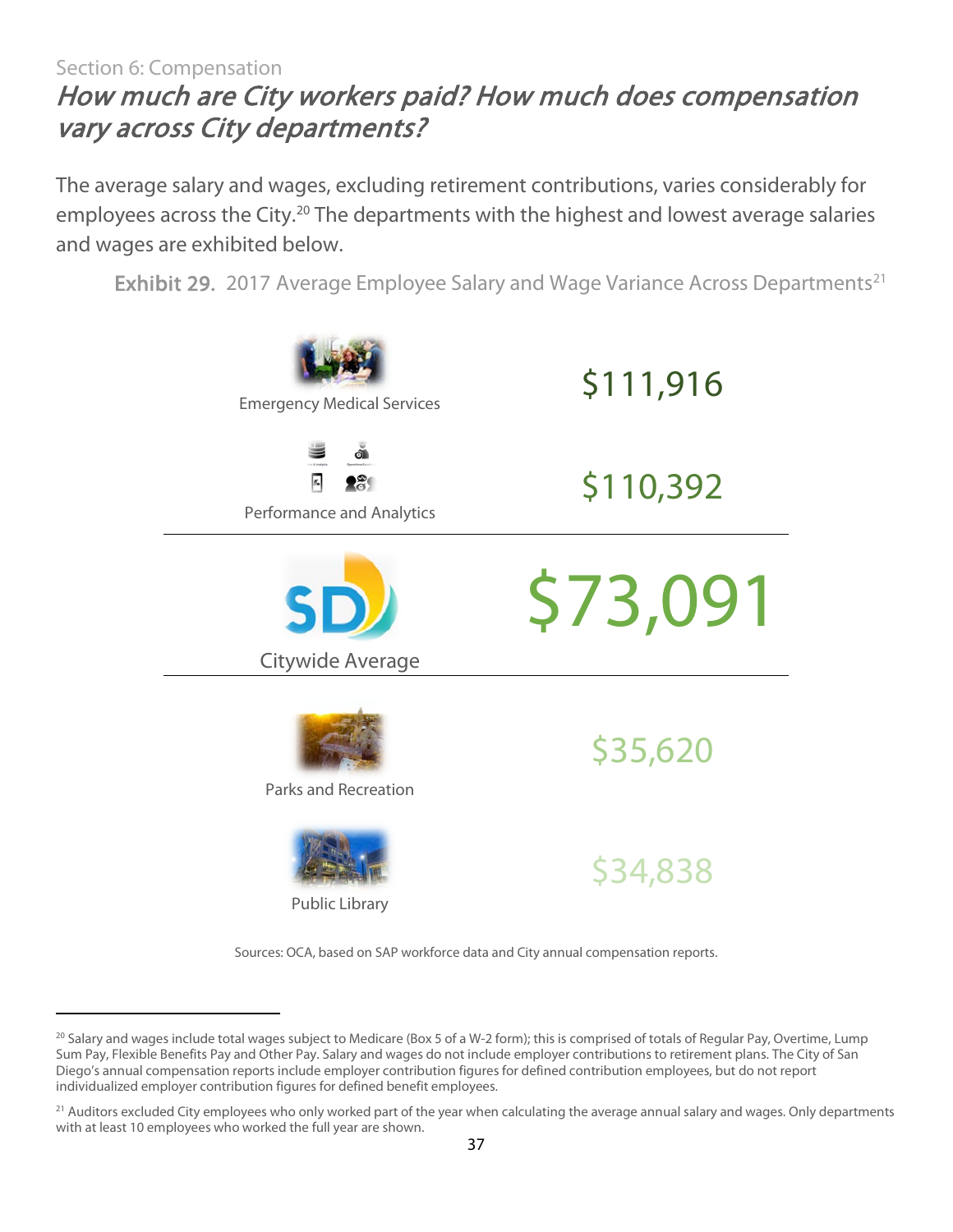#### <span id="page-37-0"></span>Section 6: Compensation How have City workers' salary and wages changed over time?

The average salary and wages for City employees has increased about \$9,500 from 2010 to 2017. That is an annualized growth rate of about 2%.<sup>22</sup>

Exhibit 30. Average Employee Salary and Wages, 2017 vs. 2010<sup>[23](#page-37-2)</sup>



Sources: OCA, based on SAP workforce data and City annual compensation reports.

 $\overline{\phantom{a}}$ 

<span id="page-37-1"></span> $^{22}$  Salary and wages include total wages subject to Medicare (Box 5 of a W-2 form); this is comprised of totals of Regular Pay, Overtime, Lump Sum Pay, Flexible Benefits Pay and Other Pay. Salary and wages do not include employer contributions to retirement or medical plans. The City of San Diego's annual compensation reports include employer contribution figures for defined contribution employees, but do not report individualized employer contribution figures for defined benefit employees.

<span id="page-37-2"></span> $23$  Auditors excluded City employees who only worked part of the year when calculating the average annual salary and wages.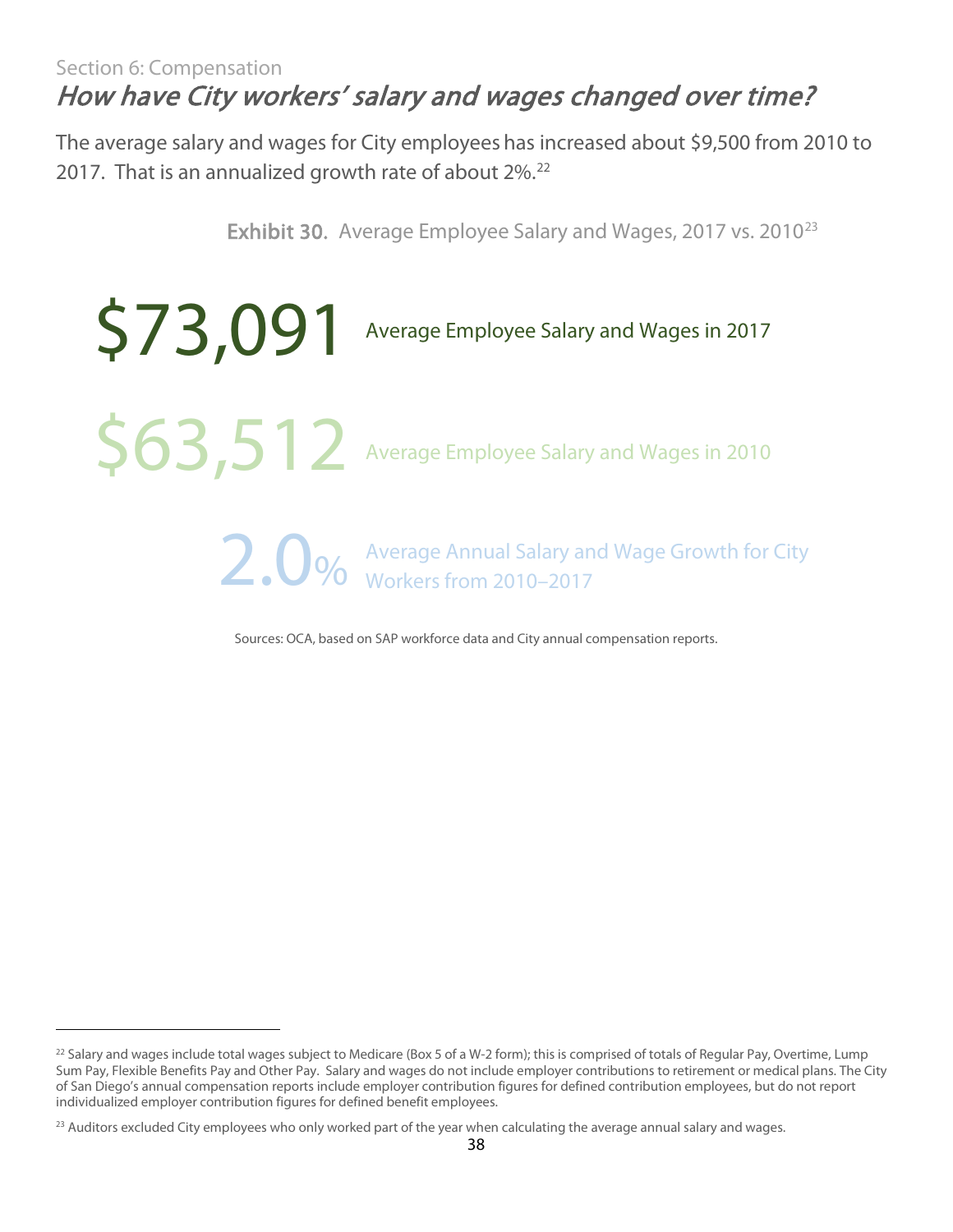#### <span id="page-38-0"></span>Section 6: Compensation How have City workers' salary and wages changed over time? How does that fit into context?

Wage growth for City workers has been increasing at a rate just below the Consumer Price Index for San Diego. The Bureau of Labor Statistics projects that salary and wages in the US will grow more swiftly in the coming years.

Exhibit 31. Historical City Workforce Wage Growth in Context

2.0% Average Annual Salary and Wage growth for City workers from 2010–2017 2.1% Average Annual Consumer Price Index increase in San Diego County from 2010–2017 3.3% Anticipated Pay Increase for most City workers, effective July 2018<br>3.3% and July 2019 4.5% Bureau of Labor Statistics' Projected Annual Rate of Salary and Wage Growth in the US, 2014–2024

<span id="page-38-1"></span>Sources: OCA, based on workforce SAP data, annual City compensation reports, and the US Bureau of Labor Statistics.[24](#page-38-2)

 $\overline{\phantom{a}}$ 

<span id="page-38-2"></span> $^{24}$  Auditors excluded City employees who only worked part of the year when calculating the average annual salary and wages. Salary and wages include total wages subject to Medicare (Box 5 of a W-2 form); this is comprised of totals of Regular Pay, Overtime, Lump Sum Pay, Flexible Benefits Pay and Other Pay. Salary and wages do not include employer contributions to retirement plans. The City of San Diego's annual compensation reports include employer contribution figures for defined contribution employees, but do not report individualized employer contribution figures for defined benefit employees.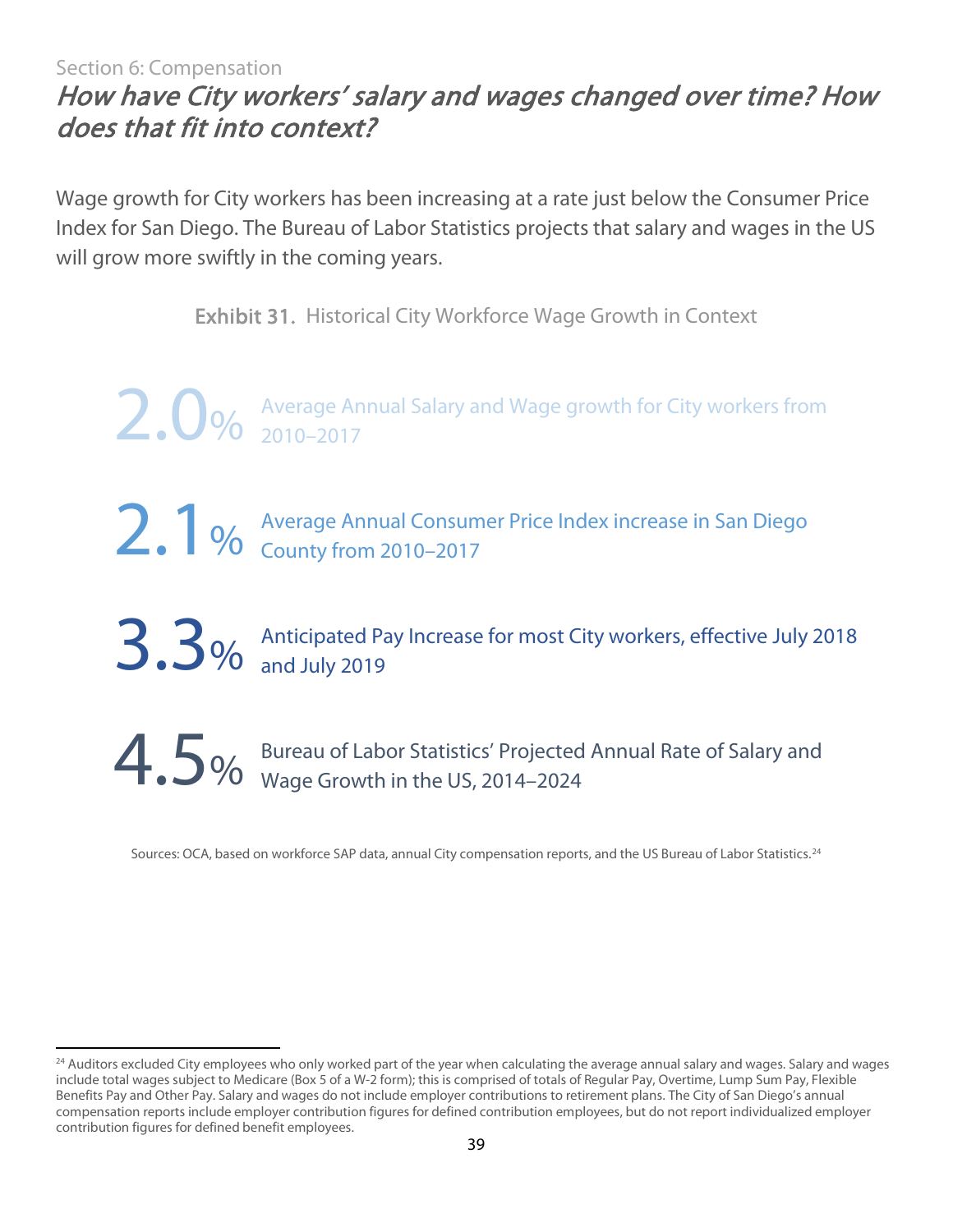#### Section 6: Compensation

l

#### How has the number of employees in the City's different retirement packages changed since Proposition B[?25](#page-39-0)

The City's workforce continues to transition away from defined benefit (DB) pensions, as many new employees receive a defined contribution (DC), 401(k)-style retirement plan. Approximately half of the City's current standard-hour employees now receive a DB pension contribution.



Source: OCA, based on retirement data from the Risk Management Department.

<span id="page-39-0"></span><sup>&</sup>lt;sup>25</sup> Proposition B was a City of San Diego voter-approved initiative effective July 20, 2012. It effected several changes for the City workforce, including limiting pensionable pay increases for existing workers, and shifting new hires, except sworn police officers, from defined benefit pensions to a 401(k)-style defined contribution retirement benefit.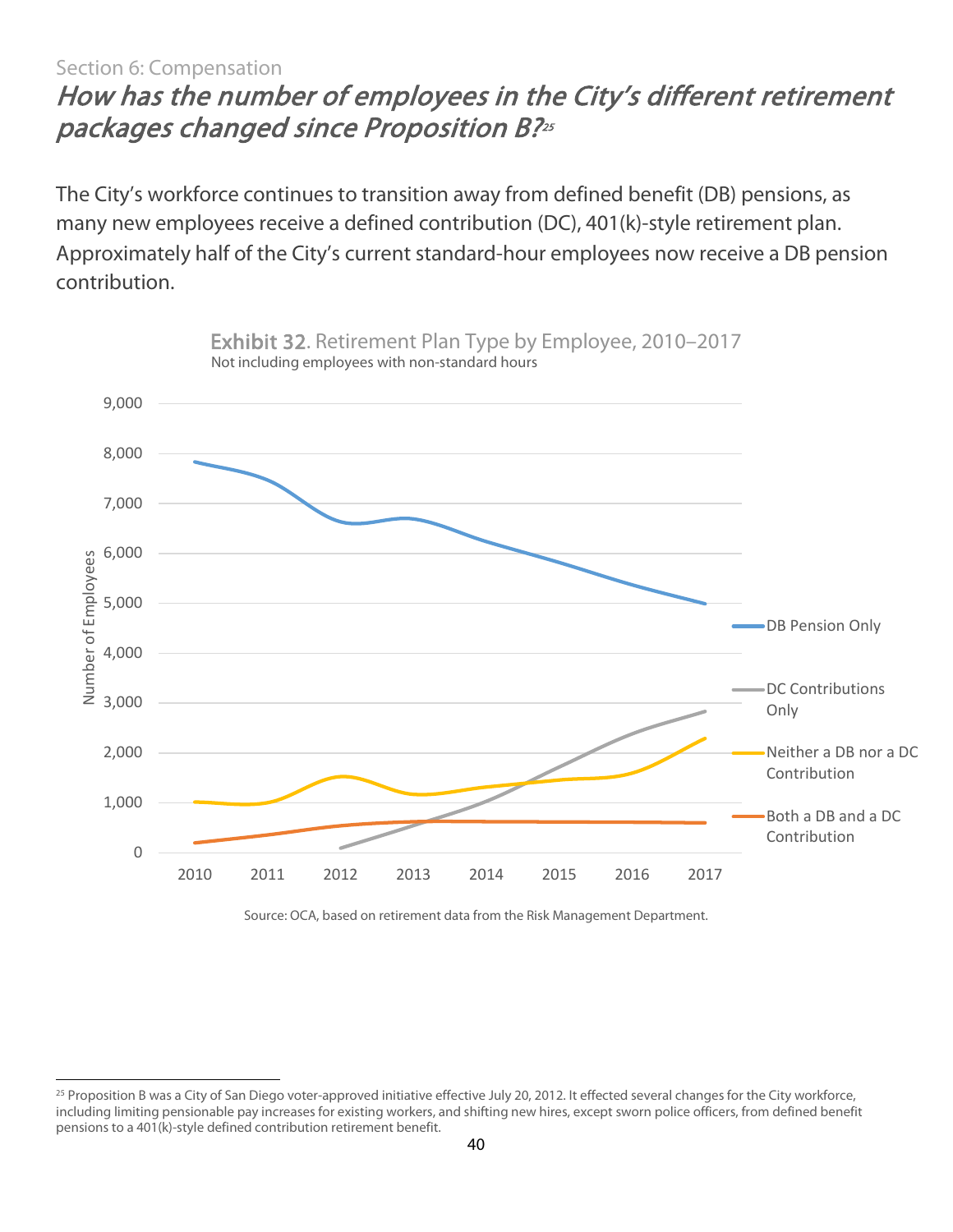#### <span id="page-40-0"></span>Section 6: Compensation How many City workers participate in the Deferred Retirement Option Program (DROP)? How has that changed over time?

Each year, about 1,000 City workers have actively participated in DROP, and the number is slowly increasing.<sup>[26](#page-40-1)</sup> The number of City workers who are immediately eligible for DROP has also been increasing over the same time period.

45% Approximate percent of City's workforce either eventually eligible and/or<br>currently participating in the City's DROP program, as of January 2018.\*



\*"Eventually eligible" includes employees who were hired prior to July 1, 2005, but have not yet achieved enough service length and/or age to enter the program. This is in contrast with "DROP eligible (immediately)" depicted on the graph, which shows workers who currently meet program requirements, and could enter the program whenever they wish.

Source: OCA, based on DROP participation data provided by the San Diego City Employees' Retirement System.

<span id="page-40-1"></span> $\overline{\phantom{a}}$ <sup>26</sup> The Deferred Retirement Option Program (DROP) is a legacy program available to employees hired before July 1, 2005 that meet age and service requirements. It allows participating employees to accrue additional retirement benefits if they voluntarily enter into a contract to leave employment within 5 years.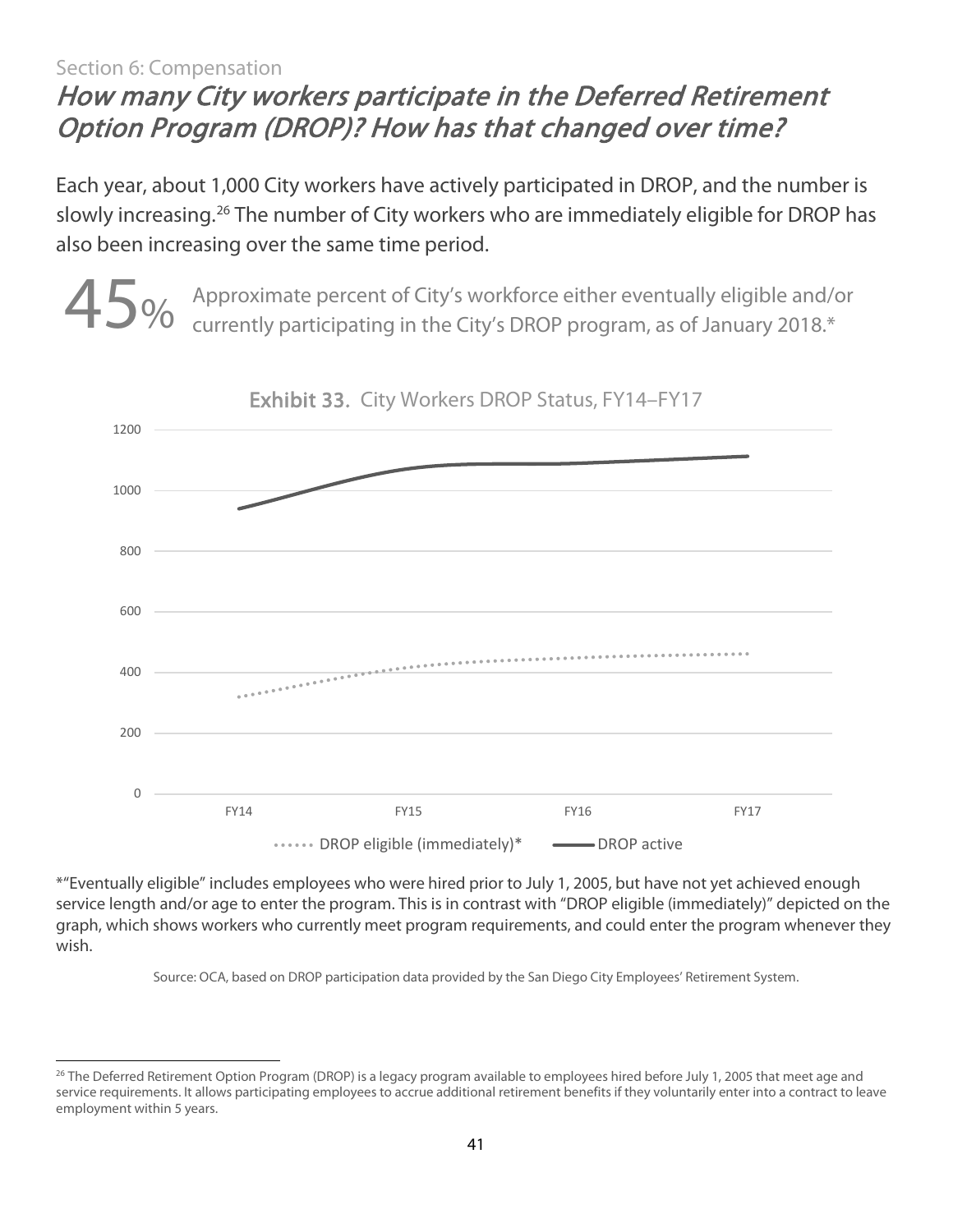#### Section 6: Compensation

#### <span id="page-41-0"></span>What is management's perception of the City's competitiveness in terms of compensation for its employees?

Respondents from within City Management overwhelmingly disagree that City employees' current compensation is comparable to local labor market opportunities. This perspective is in marked contrast to responses from other governments throughout the country. $27$ 

Exhibit 34. OCA Citywide Management Survey—"The total compensation (wages and benefits) we offer employees is competitive with comparable labor market opportunities"



Source: OCA Citywide Management Survey.

Exhibit 35. Center for State and Local Government Excellence Survey—"Do you feel the wage and benefits compensation you offer your employees is competitive with the labor market?"



#### "Yes"  $\begin{array}{cc} \sqrt{90} & \text{State and Local Governments throughout the US} \end{array}$

Source: OCA, based on 2017 survey results by the Center for State and Local Government Excellence.

<span id="page-41-1"></span> $\overline{\phantom{a}}$ <sup>27</sup> Note the question wording was slightly different in the prompts. Similarly, the Center for State and Local Government Excellence Survey (SLGE survey) used a "Yes", "No", "Don't know" scale, whereas the OCA Citywide Management Survey used a 5-point scale ranging from "Strongly Agree" to "Strongly Disagree". Auditors combined the "Strongly Agree" and "Agree" portions of the OCA Citywide Management Survey. The SLGE survey broke out affirmative responses separately by wages (64% "Yes") and benefits (93% "Yes"); auditors combined those responses to 79% for comparative purposes. The SLGE survey was conducted in the spring of 2017; the OCA Citywide Management Survey was conducted in the spring of 2018. Despite these methodological differences, auditors believe the difference in results is profound enough to demonstrate a noteworthy gap in the perception of compensation competitiveness.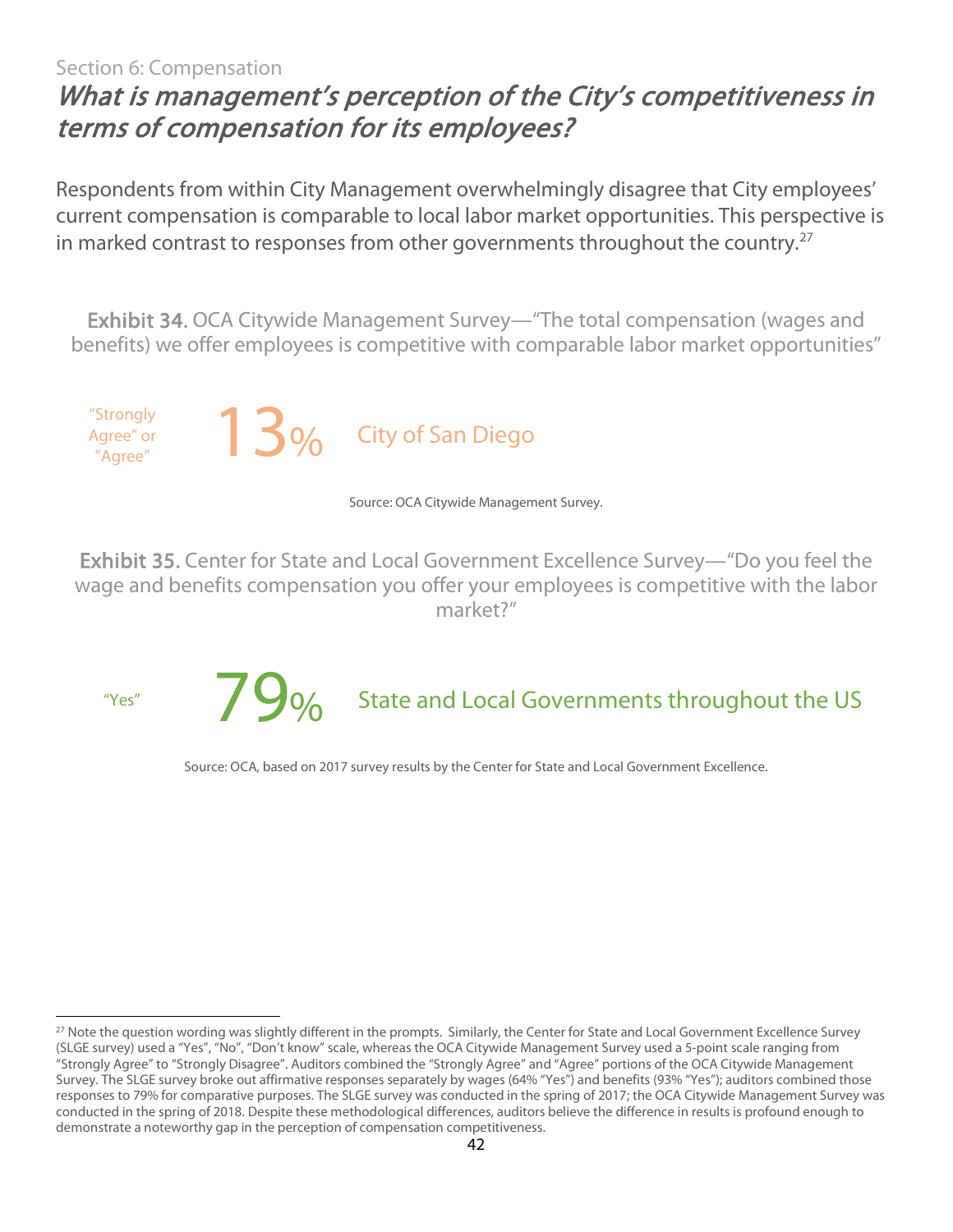## <span id="page-42-0"></span>Section 7: Human Capital Pipeline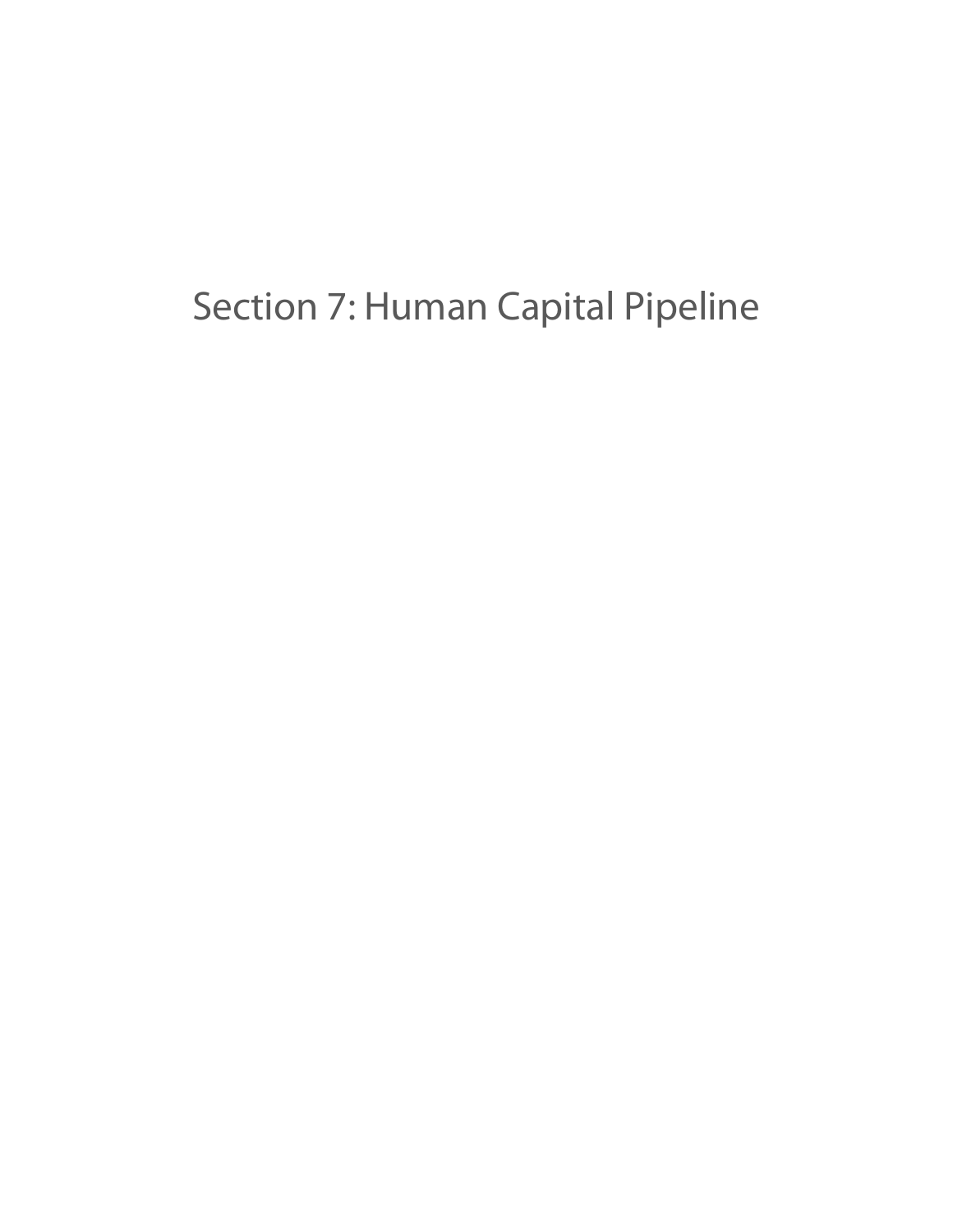#### <span id="page-43-0"></span>Section 7: Human Capital Pipeline How has the service length of the City workforce changed over time?

The average service length of City employees has declined from 2010 to 2018, though in both cases has averaged around 12 years. The City has fewer employees with 10–30 years of service, and has a noticeable increase of employees with less than 10 years of service.

Exhibit 36. Average Service Length of City Workforce, 2010 vs. 2018 (approximate)<sup>[28](#page-43-2)</sup>



Source: OCA, based on workforce data within SAP.

<span id="page-43-2"></span><span id="page-43-1"></span>l <sup>28</sup> "Service Length" is measured as service length with the City in years. Due to the nature of the data from SAP, auditors used the field "Most Recent Hire Date" as a measuring point. Note that this methodology is inexact in that it undercounts the official pension-eligible "years of service" among those employees with multiple hire dates. Auditors do not believe the information or comparison is materially compromised; it is presented here to show a general pattern of employee service length Citywide based on the information available in the City's main SAP database.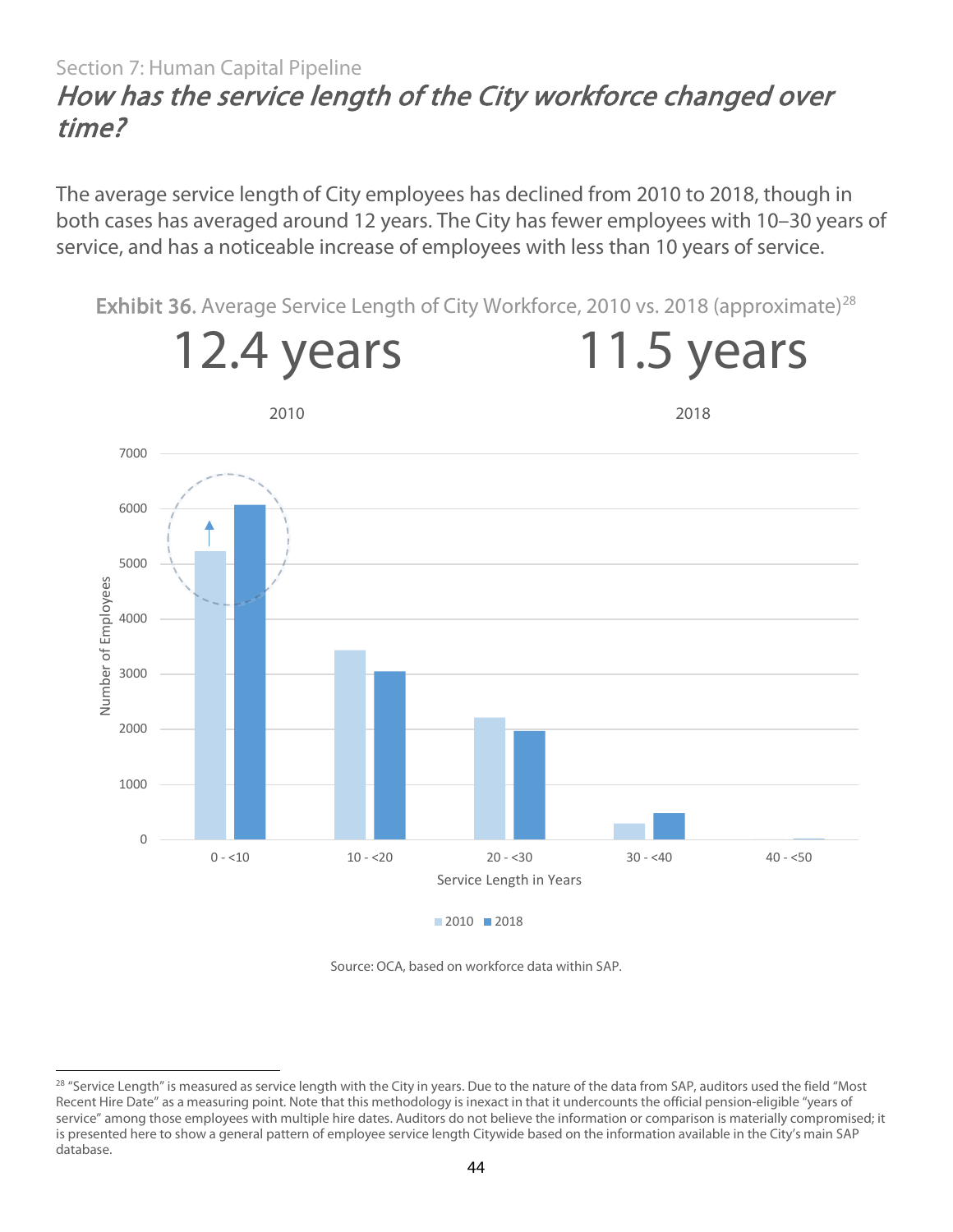#### Section 7: Human Capital Pipeline How well is the City able to replenish its employee talent and experience?

Average service length with the City has changed significantly from 2010 to 2018 for several departments. The departments with the largest percentage change are displayed below.

| <b>Exhibit 37.</b> Change in Average City Service Length, 2010 vs. 2018—Selected Departments <sup>29</sup> |                                          |                                             |                                                       |                             |                             |  |
|------------------------------------------------------------------------------------------------------------|------------------------------------------|---------------------------------------------|-------------------------------------------------------|-----------------------------|-----------------------------|--|
| <b>Department</b>                                                                                          | 2010 Average<br><b>Service</b><br>Length | 2018<br>Average<br><b>Service</b><br>Length | Difference in<br><b>Average Service</b><br>Length (%) | 2010 Number<br>of Employees | 2018 Number<br>of Employees |  |
| Development<br><b>Services</b>                                                                             | 15.7                                     | 10.5                                        | $-33%$                                                | 323                         | 478                         |  |
| <b>EMPLOYEE DI</b><br><b>ETY &amp; MENTAL HEALTH</b><br>PUBLIC LIABILITY WORKE<br><b>Risk Management</b>   | 11.8                                     | 7.9                                         | $-33%$                                                | 88                          | 84                          |  |
| SD<br>Citywide                                                                                             | 12.4                                     | 11.5                                        | $-7%$                                                 | 10,651                      | 11,508                      |  |
| Comptroller                                                                                                | 8.0                                      | 11.8                                        | +48%                                                  | 85                          | 83                          |  |
| <b>Human Resources</b>                                                                                     | 9.4                                      | 14.8                                        | $+57%$                                                | 20                          | 30                          |  |

Source: OCA, based on workforce data within SAP.

<span id="page-44-0"></span> $\overline{\phantom{a}}$ 

<span id="page-44-1"></span><sup>&</sup>lt;sup>29</sup> The term "department" is used for public communication purposes. SAP technically uses the field "Business Area" for these entities. Departments needed at least 10 individuals working for the City as of both 2010 and 2018 to be included. "Service Length" is measured as service length with the City in years. Due to the nature of the data from SAP, auditors used the field "Most Recent Hire Date" as a measuring point. Note that this methodology is inexact in that it undercounts the official pension-eligible "years of service" among those employees with multiple hire dates. Auditors do not believe the information or comparison is materially compromised; it is presented here to show a generalized pattern of employee service length Citywide based on the information available in the City's main SAP database.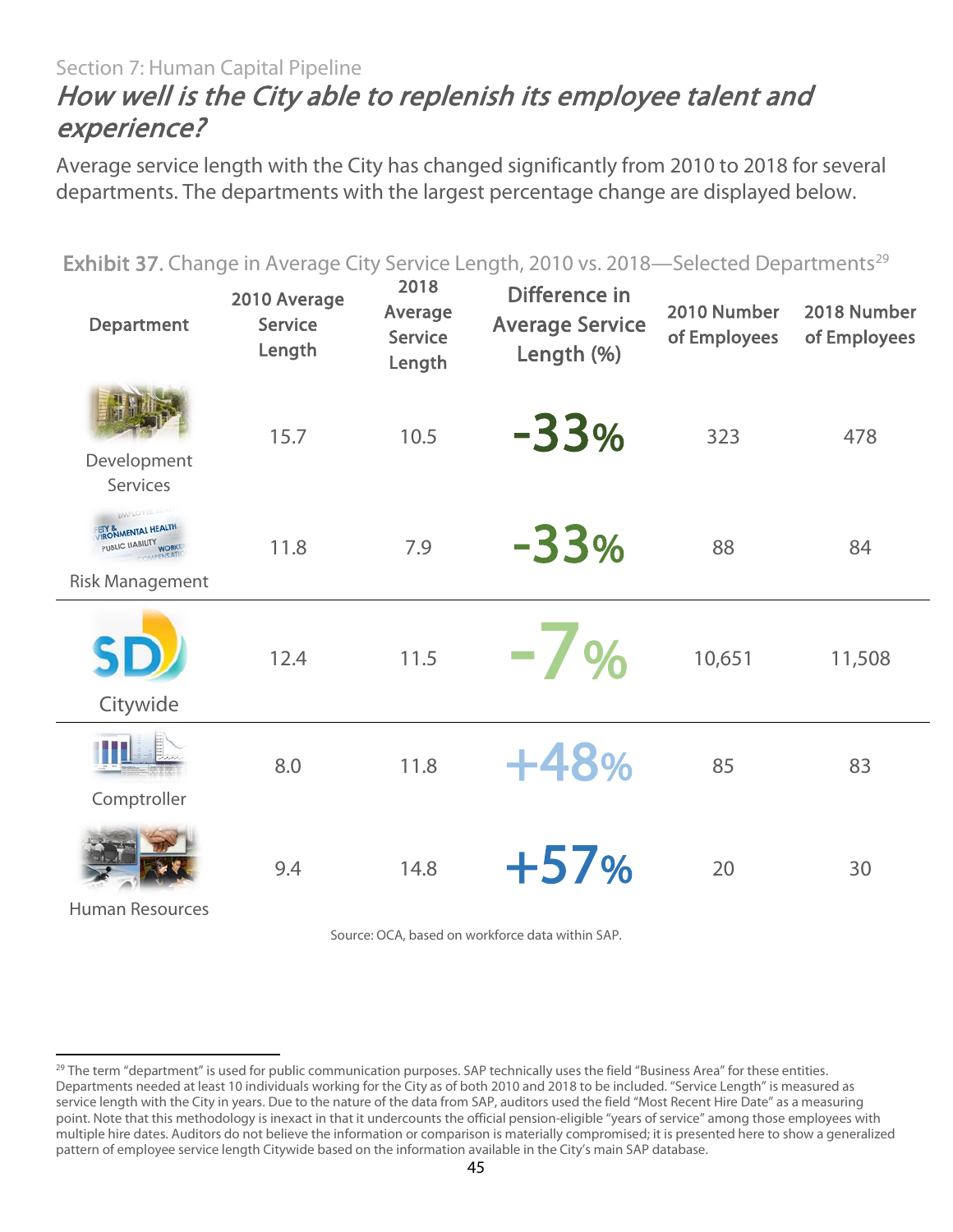#### Section 7: Human Capital Pipeline How well is the City able to replenish its employee talent and experience—By classification?

Average service length has changed significantly from 2010 to 2018 for certain classifications. The classifications with the largest percentage change are displayed below. [30](#page-45-1) 



Exhibit 38. Change in Average Service Length of City Workforce, 2010 vs. 2018

Source: OCA, based on workforce data within SAP.

<span id="page-45-0"></span> $\overline{\phantom{a}}$ 

<span id="page-45-1"></span><sup>&</sup>lt;sup>30</sup> Classifications needed at least 10 individuals working for the City as of both 2010 and 2018 to be included. Auditors also judgmentally excluded some classifications with relatively high rates of turnover, e.g. Student Interns, Recreation Aides, Police Recruits, etc. "Service Length" is measured as service length with the City in years. Due to the nature of the data from SAP, auditors used the field "Most Recent Hire Date" as a measuring point. Note that this methodology is inexact in that it undercounts the official pension-eligible "years of service" among those employees with multiple hire dates. The information presented here is to show approximate scale of employee service length change, affecting a variety of classifications in different departments.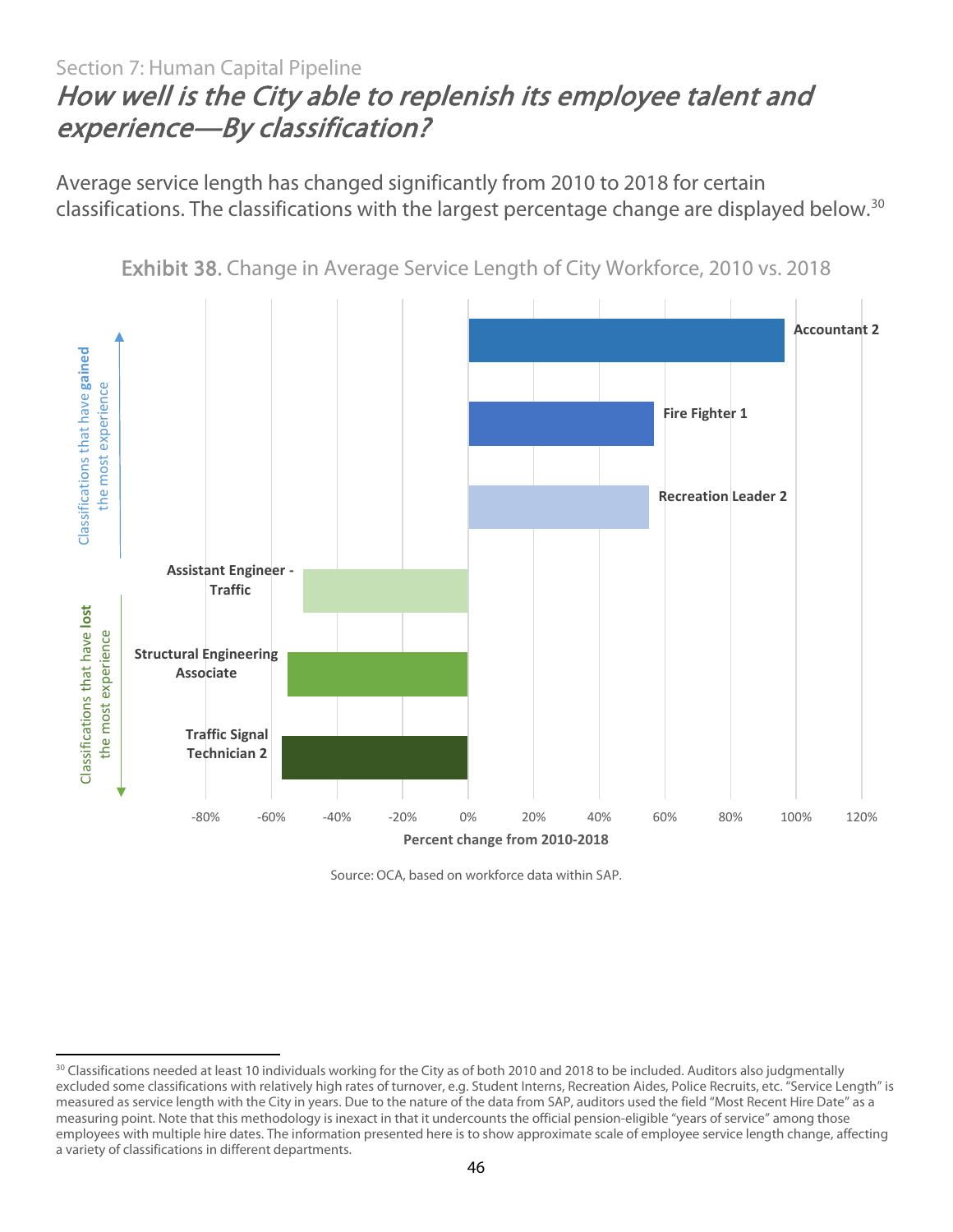### Would employees recommend the City as a place to work?

Employee sentiment is mixed when it comes to recommending the City to others as a place to work.

"I would recommend the City of San Diego as a place to work."<br>  $\bigodot \bigodot \bigodot \bigodot$ <br>
(Percent of responses that were positive: "Strongly Agree" or "Agree")

Exhibit 39. City Recommendation Results by Department



Source: OCA, based on 2017 Employee Satisfaction Survey data. 31

<span id="page-46-0"></span> $\overline{\phantom{a}}$ <sup>31</sup> The 2017 Employee Satisfaction Survey was voluntary, with respondents able to self-identify their department. Departments with less than 10 responses are not shown. Consistent with the Employee Satisfaction Survey methodology, percentage figures are of those who expressed an opinion.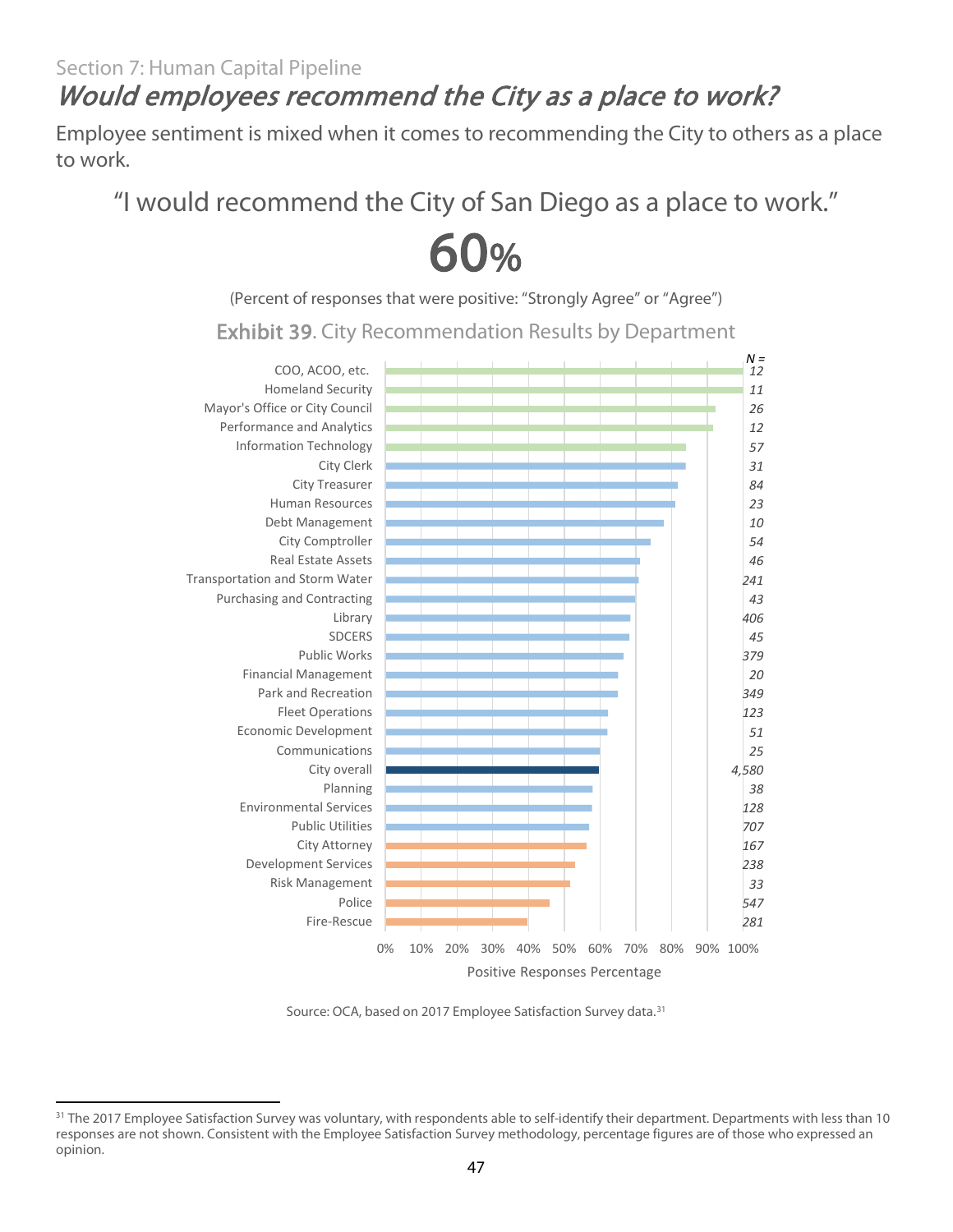## <span id="page-47-0"></span>Section 8: Further Management Perspectives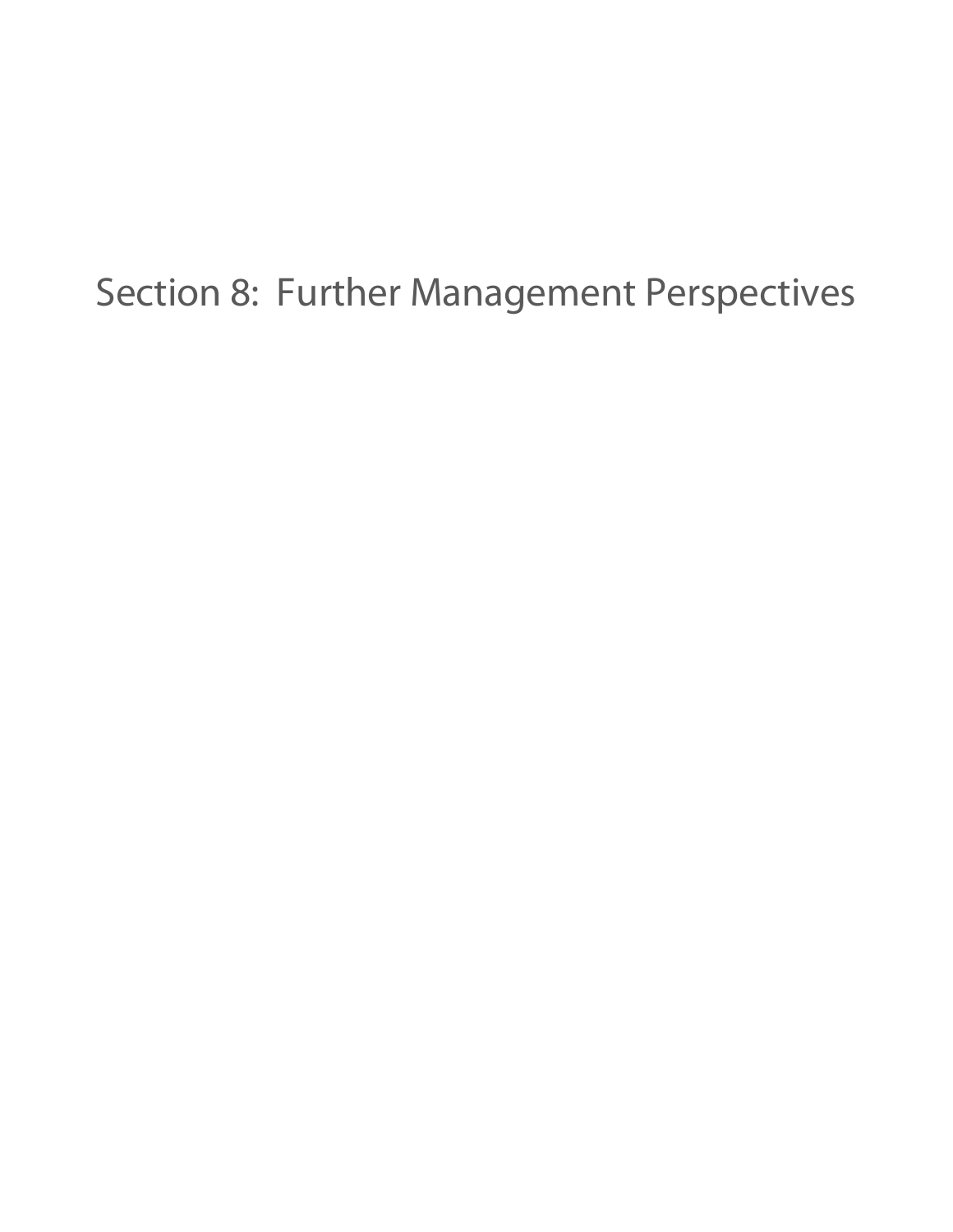#### <span id="page-48-0"></span>Section 8: Management Perspectives In terms of its Human Capital Management, what does the City do well?

Management also shared their ideas in an open-ended question asking what the City does well in terms of managing its human capital. Summary themes are shown below.<sup>[32](#page-48-1)</sup>

Exhibit 40. OCA Citywide Management Survey: "Given the constraints and opportunities inherent in municipal government, what are some of the things the City does well in managing its human capital?" Stability 1cat1 Talented Workforce Open-minded Wages Dedicated Leaders Rewards **Employee Wellness** Fair Diversity **Flexible Sch** Unions Work-Life Balance

Source: OCA, based on responses to the Citywide Management Survey.

<span id="page-48-1"></span> $\overline{\phantom{a}}$ <sup>32</sup> Auditors coded open-ended responses based on the main theme or idea being suggested. Word size is approximately proportional to mentioned frequency in the OCA Citywide Management Survey.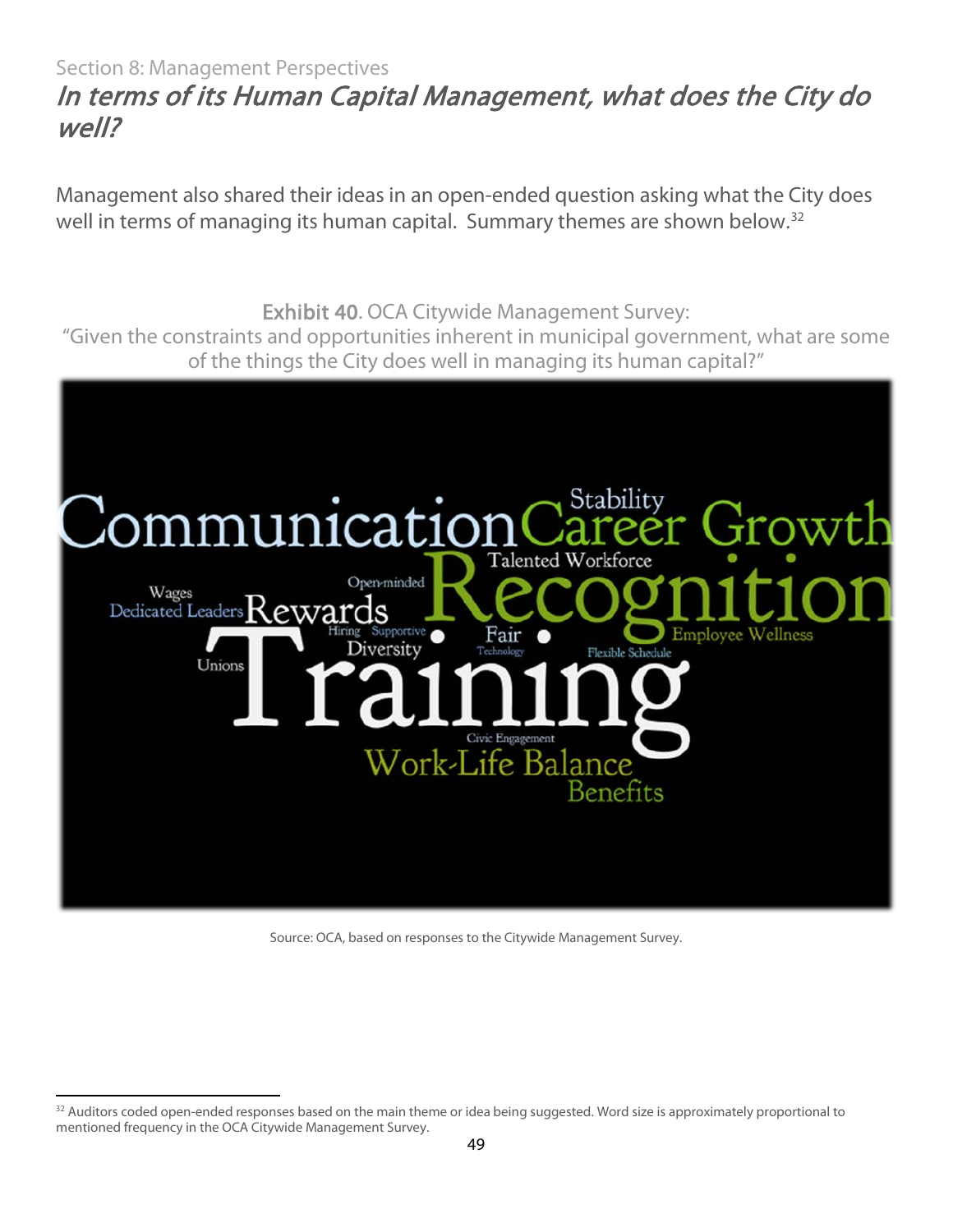#### <span id="page-49-0"></span>Section 8: Management Perspectives In terms of its Human Capital Management, what could the City be doing better?

Management also shared their ideas in an open-ended question asking what the City could be doing better in terms of managing its human capital. Summary themes are shown below.[33](#page-49-1)

Exhibit 41. OCA Citywide Management Survey:

"What are some of the things you wish you could change about how the City manages its human capital?"



Source: OCA, based on responses to the Citywide Management Survey.

<span id="page-49-1"></span> $\overline{\phantom{a}}$ <sup>33</sup> Auditors coded open-ended responses based on the main theme or idea being suggested. Word size is approximately proportional to mentioned frequency in the OCA Citywide Management Survey.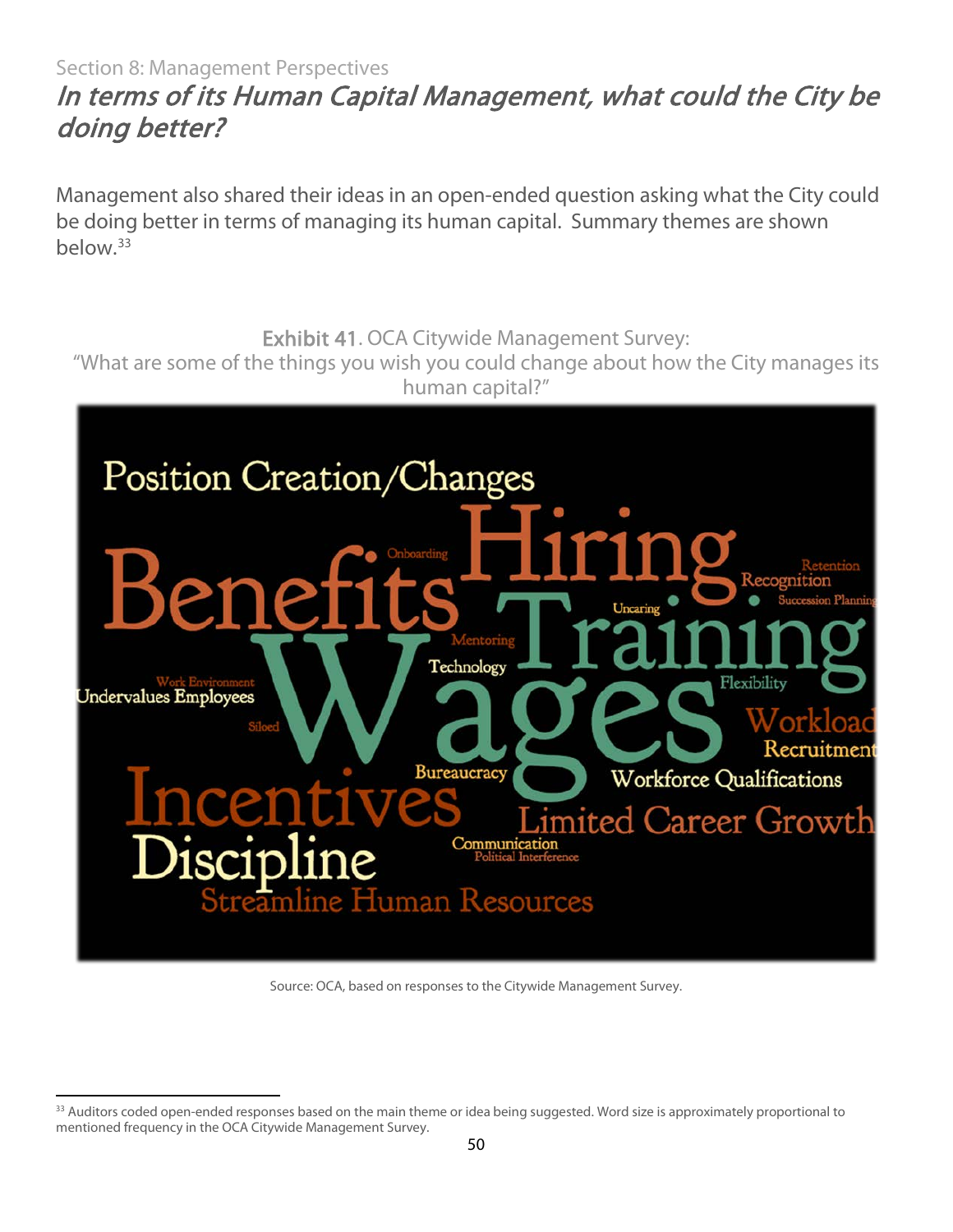## Conclusion

<span id="page-50-0"></span>The exhibits throughout this Fact Book represent a diagnostic assessment of the City's human capital across a range of dimensions, such as demographics, employee satisfaction, retention patterns, compensation, management opinions, etc. We caution others that more extensive analysis is needed to determine what actions, if any, the City needs to take to ensure that its workforce is positioned to deliver services at the best value.

To that end, we used this Fact Book, combined with additional analysis of our Citywide Management Survey results and consultations with City leadership, to inform the City Auditor's proposed FY19 work plan. We also plan to use this Fact Book to inform future work plans. These audits are intended to address the most critical issues affecting the City workforce's ability to deliver the high-quality services that taxpayers, residents, and visitors expect and deserve.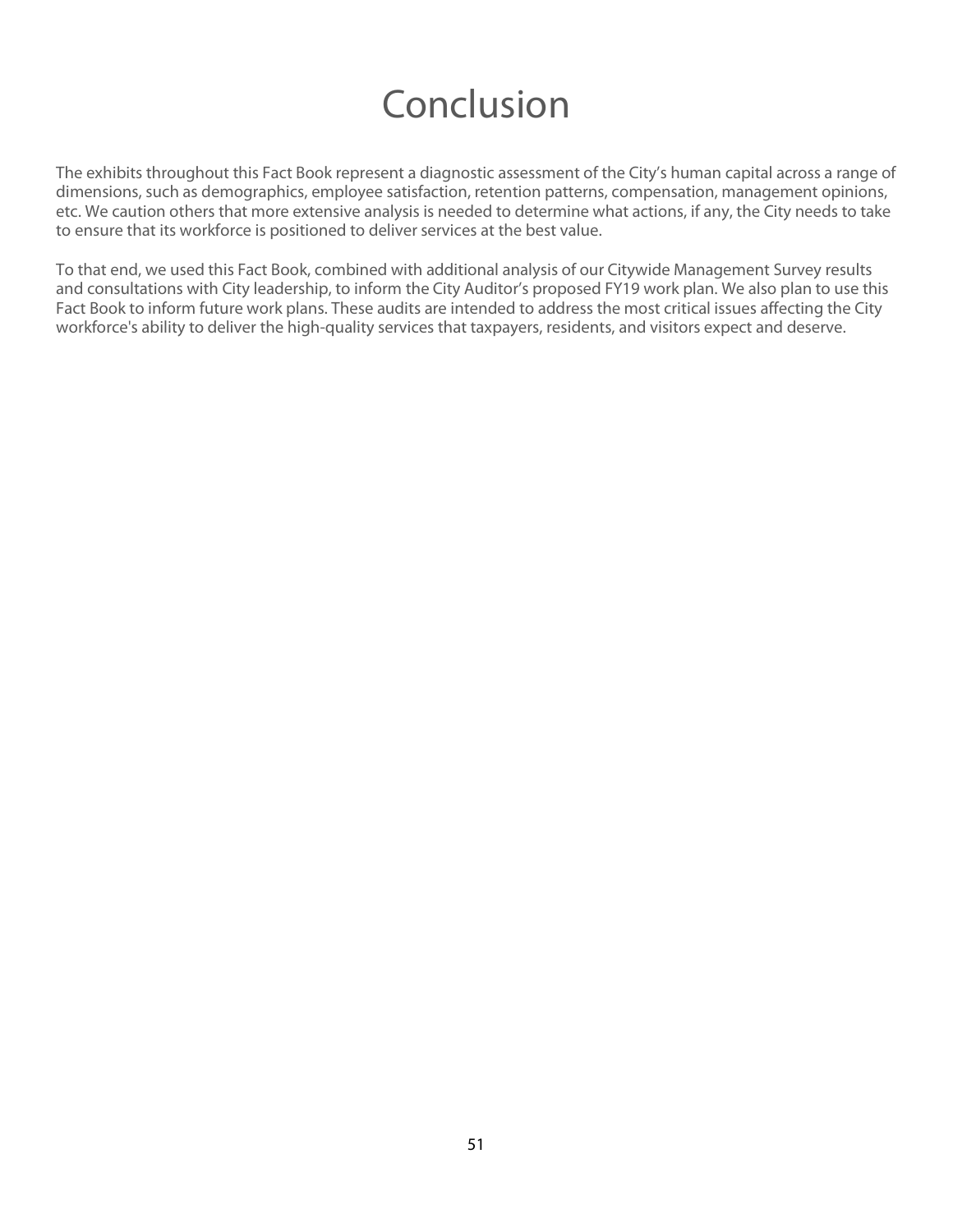## Objective, Scope, and Methodology

<span id="page-51-0"></span>Our objective was to present an informative, educational overview of the City's workforce across a variety of dimensions, including the number of employees, their ethnic and gender diversity, and employee recruitment, development, retention, compensation, and satisfaction.

Because the subject matter is broad, this is the first of a series of audits reviewing various aspects of human capital issues. Thus, we also identified areas of particular risk, and produced an internal scoping document and presentation with suggested future audits and objectives relating to the City's Human Capital Management.

To produce the Fact Book and scoping document, we reviewed and integrated information from a variety of sources and methods, including:

#### 1) Review of relevant articles and subject literature

We reviewed relevant articles, audits, and reports, noting areas of risk, debates within the field, and best practices. Sources included the Government Accountability Office, the Society for Human Resource Management, the City of San Jose, the City of Sacramento, and the Center for State and Local Government Excellence.

#### 2) Interviews with City leadership

At the beginning of the project we conducted interviews with members of the City's Executive Team. We asked for their suggestions and observations regarding areas of interest and challenges the City faces regarding its workforce.

#### 3) Datasets

l

We requested and reviewed datasets relating to: compensation, diversity, employee satisfaction, training and development, and Deferred Retirement Option Program (DROP) status, among others. This information was housed in departments throughout the City, including the Personnel Department, Human Resources Department, San Diego City Employees' Retirement System, Office of the Comptroller, and the Department of Information Technology.

We also requested and acquired access to SAP, the City's primary workforce information database. This allowed us to customize and export reports on key aspects of the City's workforce, including: employee numbers, ages, hire dates, current department and classification, salaries, ethnicity, gender, and service lengths.

Because we had no formal audit recommendations, and in sensitivity to project budget and timeliness of the information, our data reliability testing was limited. Where feasible and appropriate, auditors checked for reasonableness of the information—for example, comparing separations figures provided by the Personnel Department against department-specific separations figures provided by the San Diego Police Department. Auditors believe the data utilized in the project is sufficient, appropriate, and reasonable as a basis for the audit objective, in keeping with Government Auditing Standards. [34](#page-51-1) 

For exhibits that include results across different departments or which filter out small sample sizes, we utilized footnotes to explain caveats, as appropriate. Also for exhibits with department-specific breakouts, we omitted the Office of the City Auditor from any results to mitigate any perceived threat of self-review bias.

<span id="page-51-1"></span><sup>34</sup> Government Auditing Standards 6.70: "Sufficiency and appropriateness of evidence are relative concepts, which may be thought of in terms of a continuum rather than as absolutes. Sufficiency and appropriateness are evaluated in the context of the related findings and conclusions;" and 6.71: "When assessing the sufficiency and appropriateness of evidence, auditors should evaluate the expected significance of evidence to the audit objectives, findings, and conclusions, available corroborating evidence, and the level of audit risk."